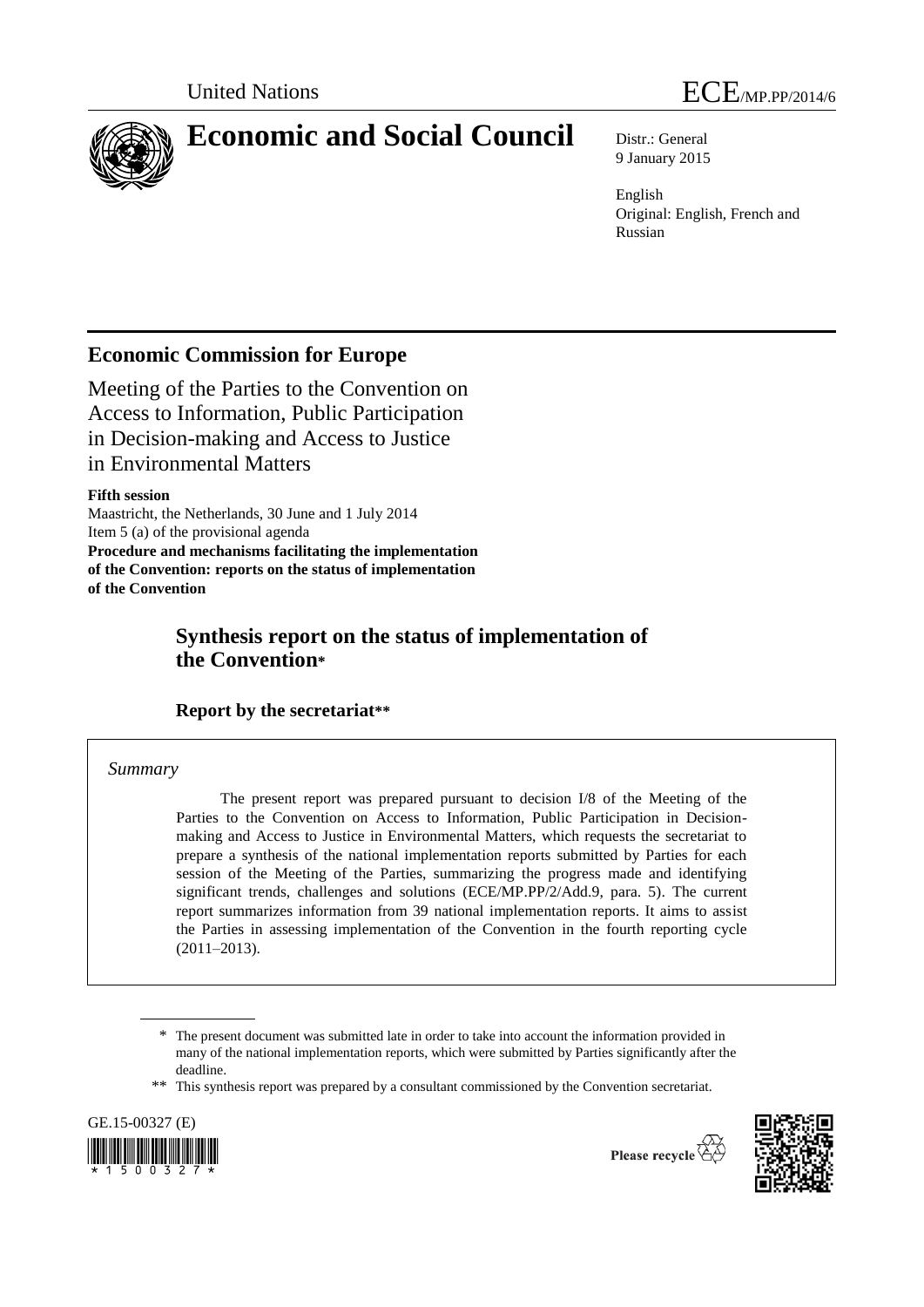# **ECE/MP.PP/2014/6**

# Contents

|     |                 |                                                                                                                                                       | Paragraphs  | Page |
|-----|-----------------|-------------------------------------------------------------------------------------------------------------------------------------------------------|-------------|------|
|     |                 |                                                                                                                                                       | $1 - 9$     | 3    |
| Ι.  |                 |                                                                                                                                                       | $10 - 25$   | 5    |
| II. |                 |                                                                                                                                                       | $26 - 39$   | 8    |
|     | А.              |                                                                                                                                                       | $27 - 32$   | 8    |
|     | <b>B.</b>       |                                                                                                                                                       | $33 - 36$   | 9    |
|     | $\mathcal{C}$ . |                                                                                                                                                       | $37 - 39$   | 10   |
| Ш.  |                 |                                                                                                                                                       | $40 - 226$  | 10   |
|     | А.              |                                                                                                                                                       | $40 - 64$   | 10   |
|     | <b>B.</b>       |                                                                                                                                                       | $65 - 88$   | 15   |
|     | $\mathcal{C}$ . | Collection and dissemination of environmental information (article 5)                                                                                 | $89 - 110$  | 20   |
|     | D.              | Public participation in decisions on specific activities (article 6)                                                                                  | $111 - 136$ | 25   |
|     | Ε.              | Public participation concerning plans, programmes and policies relating to                                                                            | $137 - 145$ | 31   |
|     | F.              | Public participation during the preparation of executive regulations and/or<br>generally applicable legally binding normative instruments (article 8) | $146 - 151$ | 33   |
|     | G.              |                                                                                                                                                       | 152-189     | 35   |
|     | H.              |                                                                                                                                                       | $190 - 201$ | 41   |
|     | Ι.              |                                                                                                                                                       | $202 - 221$ | 43   |
| IV. |                 |                                                                                                                                                       | $227 - 234$ | 47   |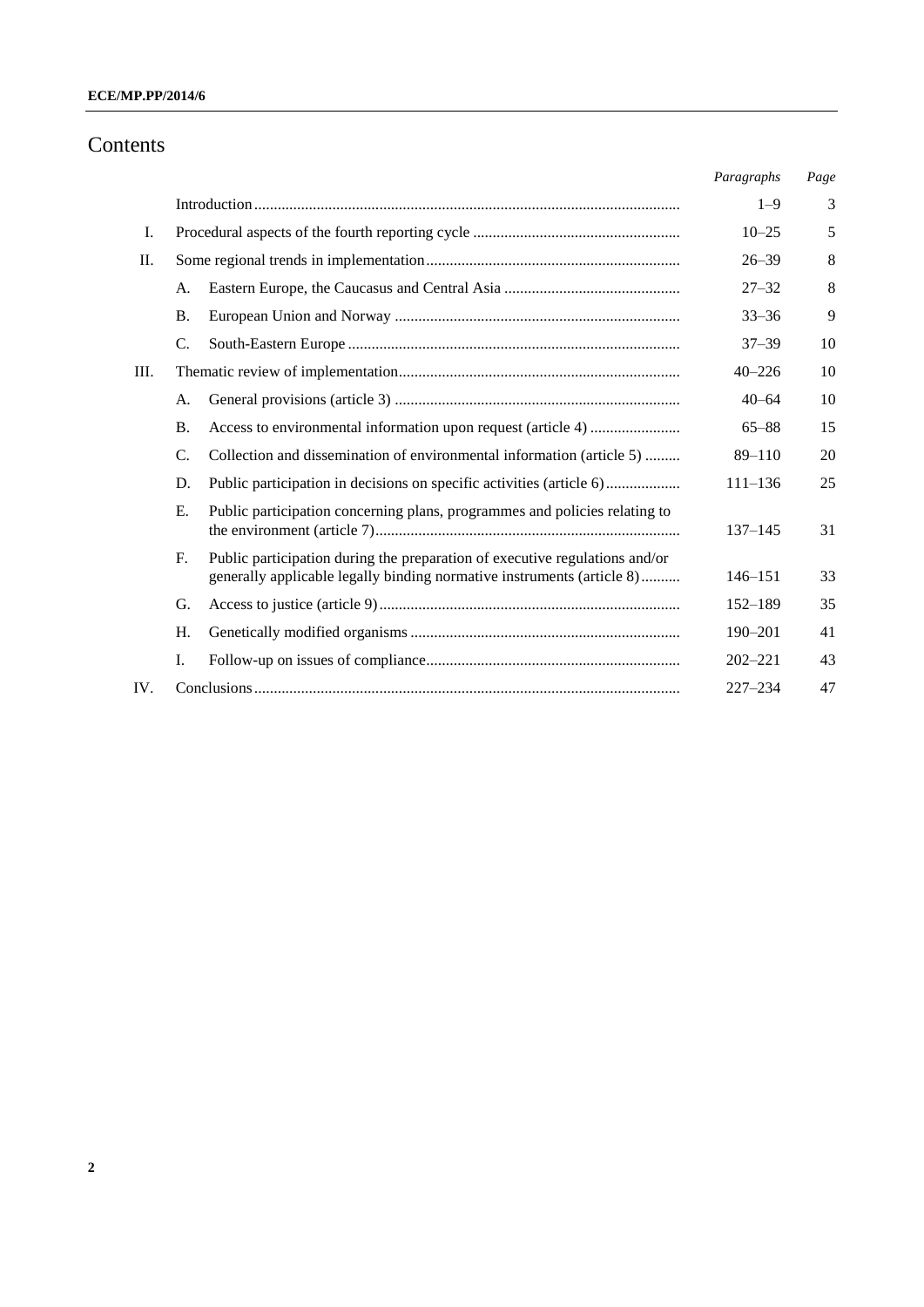# **Introduction**

1. The reporting mechanism under the Convention on Access to Information, Public Participation in Decision-making and Access to Justice in Environmental Matters (Aarhus Convention) was established by decision  $I/8<sup>1</sup>$  of the Meeting of the Parties (MOP), which requires Parties to submit their national implementation reports (NIRs) to the secretariat in advance of each ordinary session of the MOP. Each Party has to report on the necessary legislative, regulatory or other measures that it has taken to implement the provisions of the Convention, and their practical implementation, in accordance with the format set out in the annex to decision I/8. Parties have to prepare updated versions of their reports in advance of each subsequent session of the MOP. The reports must be prepared through a transparent and consultative process involving the public. International, regional and non-governmental organizations (NGOs) engaged in programmes or activities providing support to Parties and/or other States in the implementation of the Convention are also invited to provide the secretariat with reports on their programmes or activities and lessons learned.

2. By decision  $II/10<sup>2</sup>$  the MOP invited Parties to provide more information with regard to the practical implementation of each of the Convention's provisions in its NIRs, and to indicate any major differences of opinion emerging from the consultation process. In decision III/5,<sup>3</sup> the MOP reviewed the experience with preparation of NIRs and established additional requirements concerning their preparation (regarding the word limit, format and public participation). By decision IV/4,<sup>4</sup> a revised reporting format in the form of a questionnaire was introduced to incorporate reporting on the implementation of article 3, paragraph 7, and article 6 bis and the follow-up regarding possible specific cases of noncompliance in future reporting cycles.

3. In accordance with decision I/8 (para. 5), the secretariat has to prepare a synthesis report for each ordinary MOP session summarizing the progress made and identifying significant trends, challenges and solutions. Parties are obliged to submit their reports to the secretariat no later than 180 days before the session. In order to allow for the preparation of the present synthesis report, Parties were to have submitted their NIRs before 30 December 2013.

4. The present report was prepared on the basis of 39 NIRs,<sup>5</sup> of which,  $29^6$  were submitted by Parties before the deadline and  $10<sup>7</sup>$  were submitted after. Two Parties submitted their reports too late to be taken into consideration.<sup>8</sup> Five Parties<sup>9</sup> with reporting obligations under the current reporting cycle did not submit their NIR by the time of writing

<sup>1</sup> ECE/MP.PP/2/Add.9, available from http://www.unece.org/env/pp/mop1docum.statements.html.

<sup>2</sup> ECE/MP.PP/2005/2/Add.14, available from http://www.unece.org/env/pp/mop2/mop2.doc.html.

<sup>3</sup> ECE/MP.PP/2008/2/Add.7, available from http://www.unece.org/env/pp/mop3/mop3.doc.html.

<sup>4</sup> See ECE/MP.PP/2011/2/Add.1, available from http://www.unece.org/env/pp/mop4/mop4.doc.html.

<sup>5</sup> Copies of all the NIRs received for the fourth reporting cycle are available on a dedicated web page [\(http://www.unece.org/env/pp/reports\\_trc\\_implementation\\_2014.html\)](http://www.unece.org/env/pp/reports_trc_implementation_2014.html).

<sup>6</sup> Reports of Albania, Armenia, Austria, Azerbaijan, Belarus, Belgium, Bosnia and Herzegovina, Bulgaria, Croatia, Denmark, Estonia, Finland, France, Georgia, Germany, Ireland, Kazakhstan, Kyrgyzstan, Lithuania, the Netherlands, Norway, Poland, Romania, Serbia, Slovenia, Spain, Sweden, Tajikistan and the United Kingdom of Great Britain and Northern Ireland.

<sup>7</sup> Reports of the Czech Republic, the European Union, Greece, Hungary, Italy, Latvia, Montenegro, the Republic of Moldova, Slovakia and Ukraine.

<sup>&</sup>lt;sup>8</sup> Cyprus and Luxembourg.

<sup>&</sup>lt;sup>9</sup> Iceland, Malta, Portugal, the former Yugoslav Republic of Macedonia and Turkmenistan.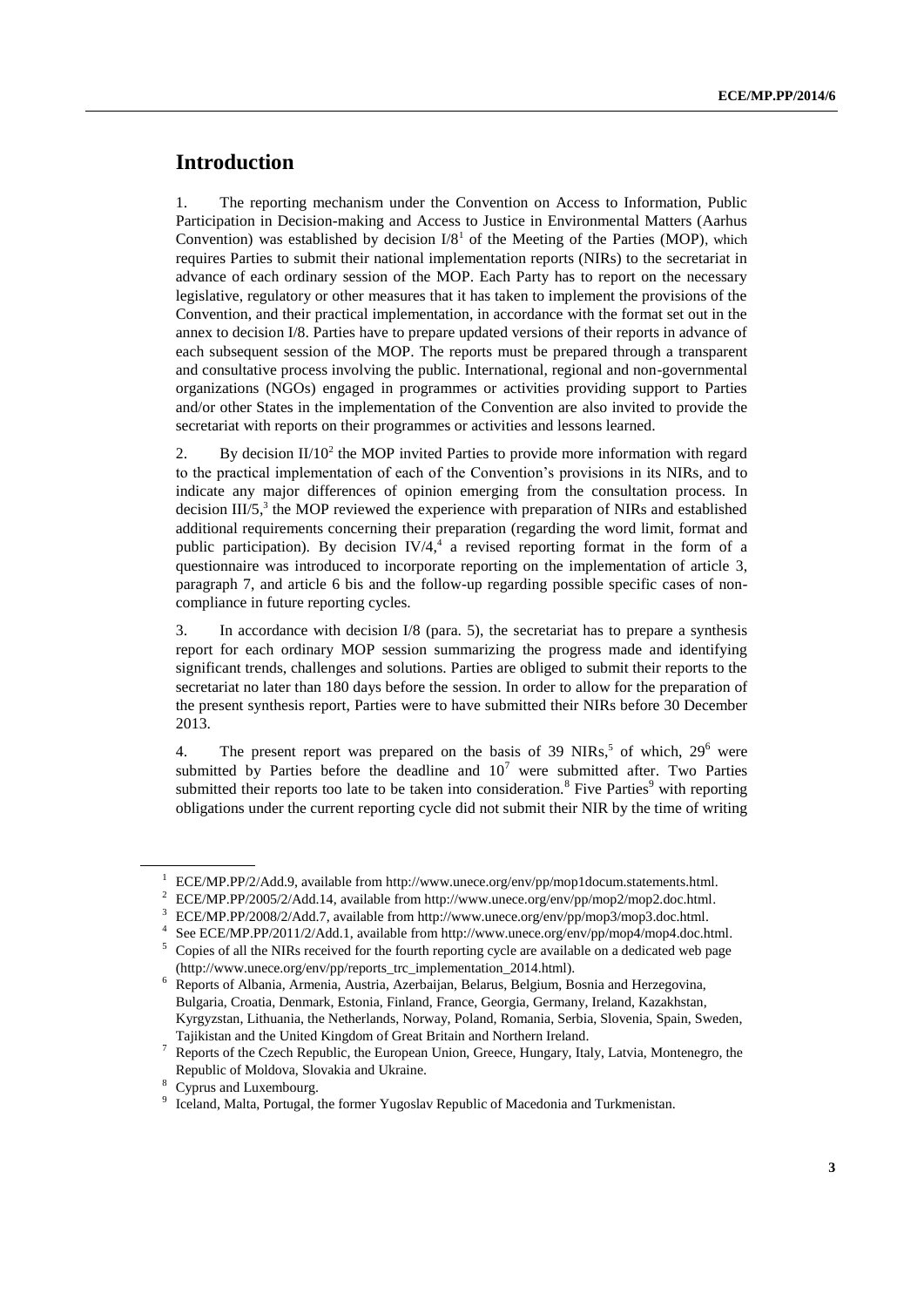(i.e., by 20 May 2014). One report from an NGO, Icelandic Environmental Association, Landvernd, was received in time to be included in the synthesis report.<sup>10</sup>

5. This report provides an analysis of the NIRs submitted by Parties to the Aarhus Convention on their progress in implementation of the Convention's provisions during the fourth reporting cycle (2011–2013), summarizing progress made and identifying significant trends, challenges and solutions. As with the synthesis report for the fourth session of the MOP (Chisinau, 29 June–1 July 2011),<sup>11</sup> the use of sources other than NIRs submitted by Parties was limited by the mandate set out in decision I/8 and the time and resources available to the secretariat. References to other sources, such as reports by the Compliance Committee, are made with a view to providing additional information with regard to specific Parties. The report therefore should be read with these limitations in mind and should not be regarded as a comprehensive, exhaustive or independent review of the status of implementation of the Convention.

6. Similarly to the previous synthesis report, the Aarhus Convention Compliance Committee had an opportunity to comment on the present report and some members of the Committee provided comments of a factual nature, but refrained from addressing any specific issues of compliance. In this regard the report does not necessarily fully reflect the Compliance Committee's views and examples cited from NIRs are not necessarily deemed as examples of good practice by the Compliance Committee.

7. Examples cited in this report are those provided by Parties. Some Parties provided many and detailed examples, while others provided few details or simply referred to previous NIRs.

8. The majority of Parties focused on their legislative provisions and plans for or drafts of new legislation related to the implementation of the Convention. A few Parties made reference to the case law produced by their national judicial bodies of different levels or by the Court of Justice of European Union. Parties provided information on the practical arrangements organized by their ministries of environment, governmental bodies, NGOs and other actors during the reporting period. Nearly one third of Parties responded to the questions in the reporting format concerning the obstacles they encountered in implementing particular provisions of Convention, inserting information mainly provided by NGOs during the preparation of the NIRs. NIRs also pointed out some positive trends, practices, laws and institutional arrangements established by Parties during the fourth reporting cycle, as well as cases of inadequate implementation of the Aarhus Convention.

9. The present report consists of 4 chapters: chapter I describes the process of preparation of NIRs by Parties; chapter II outlines some regional trends in the implementation of the Convention in three subregions — Eastern Europe, the Caucasus and Central Asia, the European Union (EU) and Norway and South-Eastern Europe; chapter III provides a detailed analysis of the implementation of articles 3 to 9 of Convention, the amendment to the Convention on genetically modified organisms (GMO amendment) and compliance of Parties with MOP decisions concerning them; and chapter IV offers conclusions on the fourth reporting cycle.

<sup>&</sup>lt;sup>10</sup> The secretariat also received a report from the Georgian NGO Green Alternative, but it was submitted too late to be included in the present synthesis.

 $11$  ECE/MP.PP/2011/7, available from http://www.unece.org/env/pp/mop4/mop4.doc.html.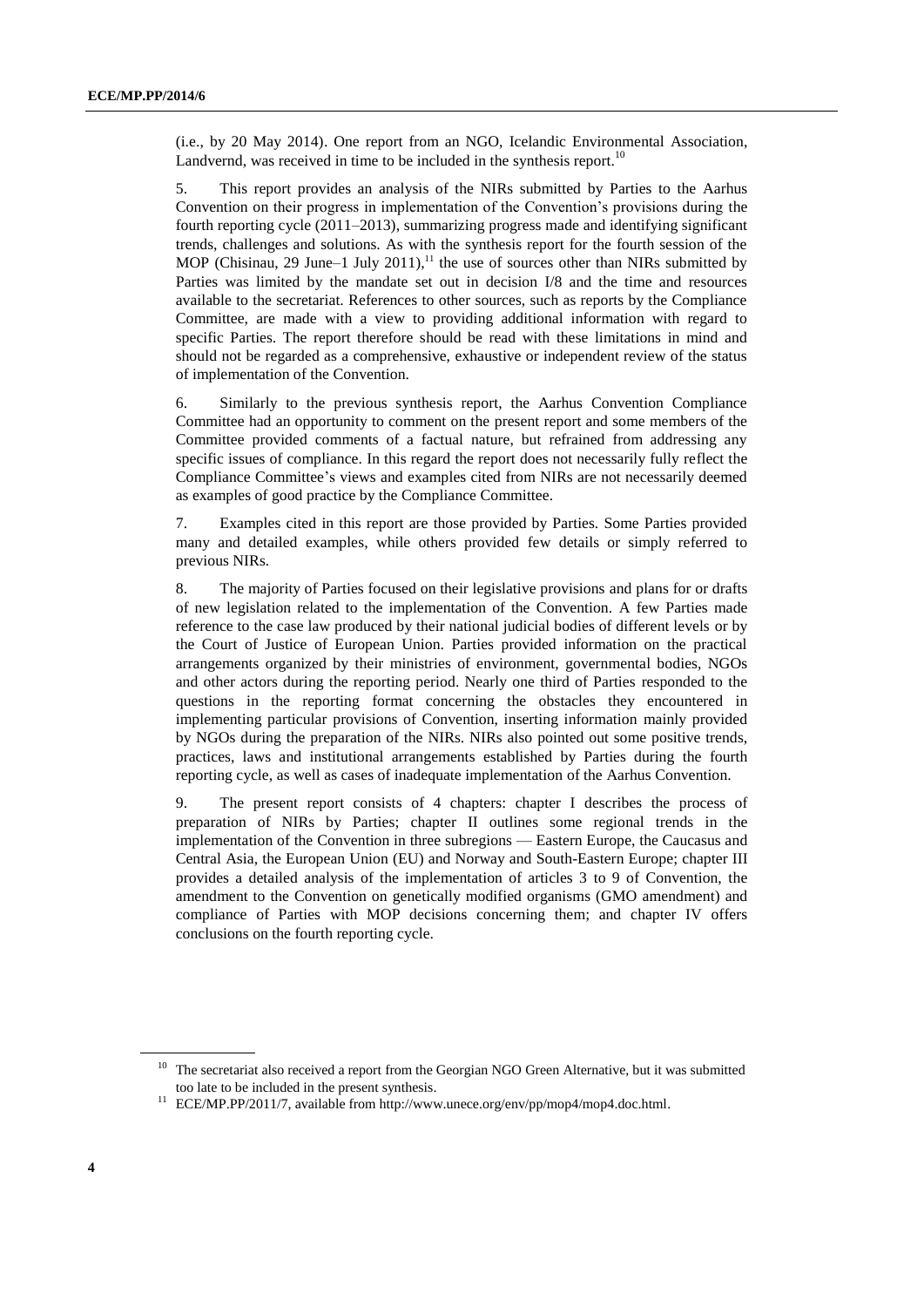# **I. Procedural aspects of the fourth reporting cycle**

10. In accordance with paragraph 9 of decision II/10, the deadline for submitting NIRs to the secretariat in the fourth round of reporting was 30 December 2013, i.e., 180 days before the scheduled opening of the fifth session of the MOP. The recommended deadline by the secretariat was 1 December 2013.

11. Twenty-nine Parties submitted their reports on time. At the time of writing, 40 out of the 47 Parties submitted their national implementation reports, but one report was submitted too late to be considered and one Party (Switzerland) was not obligated to report in the present cycle. No reports were submitted by Signatories or other States not party to the Convention. Two reports were received from NGOs; however, due to the late submission of one of them, only the Icelandic Environment Association, Landvernd, report is taken into consideration herein, in accordance with paragraph 7 of decision I/8.

12. As of 20 May 2014, no reports had been received from the following Parties: Iceland, Luxembourg, Malta, Portugal, the former Yugoslav Republic of Macedonia (which also failed to provide its report in 2011) and Turkmenistan. As mentioned above, Switzerland, which only ratified the Convention on 3 March 2014, is not obligated to report during this cycle.

13. The revised reporting format for the 2014 reporting cycle was set out in the annex to decision IV/4. In addition to the questions answered by Parties in the previous reporting cycle, by decision IV/4 the MOP obliged Parties to provide answers to questions on implementation of its previous recommendations on issues arising from compliance matters considered by the Aarhus Convention Compliance Committee, as well questions on genetically modified organisms (GMOs). The Parties were invited to use the Guidance on Reporting Requirements prepared by the Compliance Committee.<sup>12</sup> The secretariat also provided training on fourth reporting cycle at the sixteenth meeting of the Working Group of the Parties (Geneva, 19–21 June 2013), including a demonstration on how to use the new online reporting tool. $^{13}$ 

14. Two thirds of the Parties followed the format for NIRs set out in the annex to decision IV/4. A few Parties failed to include questions concerning GMOs (questions 32–36) and compliance issues (question 37), namely: Albania (questions 32–36); the Netherlands, Slovakia and Tajikistan (questions 33–36); Armenia, Denmark and Estonia (questions 36); Ukraine (37). Question 37 on follow-up on compliance matters is particularly relevant for Ukraine, which was requested by MOP decision IV/9h to report on compliance with the recommendations of the Compliance Committee in that regard (see also para. 203 below). 14

15. Overall, reporting Parties claimed that the process of preparing NIRs had been transparent and participatory. Parties described the process of preparing their national reports with differing levels of detail, including with regard to timing, drafting arrangements, the variety of stakeholder involvement, the form of public consultations and their outcomes, and summaries of the comments received from NGOs and governmental authorities and their reflection in the report texts, as explained in greater detail in the paragraphs below. Ireland prepared its NIR for the first time.

<sup>12</sup> ECE/MP.PP/WG.1/2007/L.4, available from http://www.unece.org/index.php?id=24470.

<sup>&</sup>lt;sup>13</sup> See ECE/MP.PP/WG.1/2013/2, para. 31, available from [http://www.unece.org/env/pp/aarhus/wgp16.html.](http://www.unece.org/env/pp/aarhus/wgp16.html)

<sup>&</sup>lt;sup>14</sup> More information is available on the Compliance Committee web page dedicated to follow-up on decisions of the MOP by individual Parties (http://www.unece.org/env/pp/ccimplementation.html).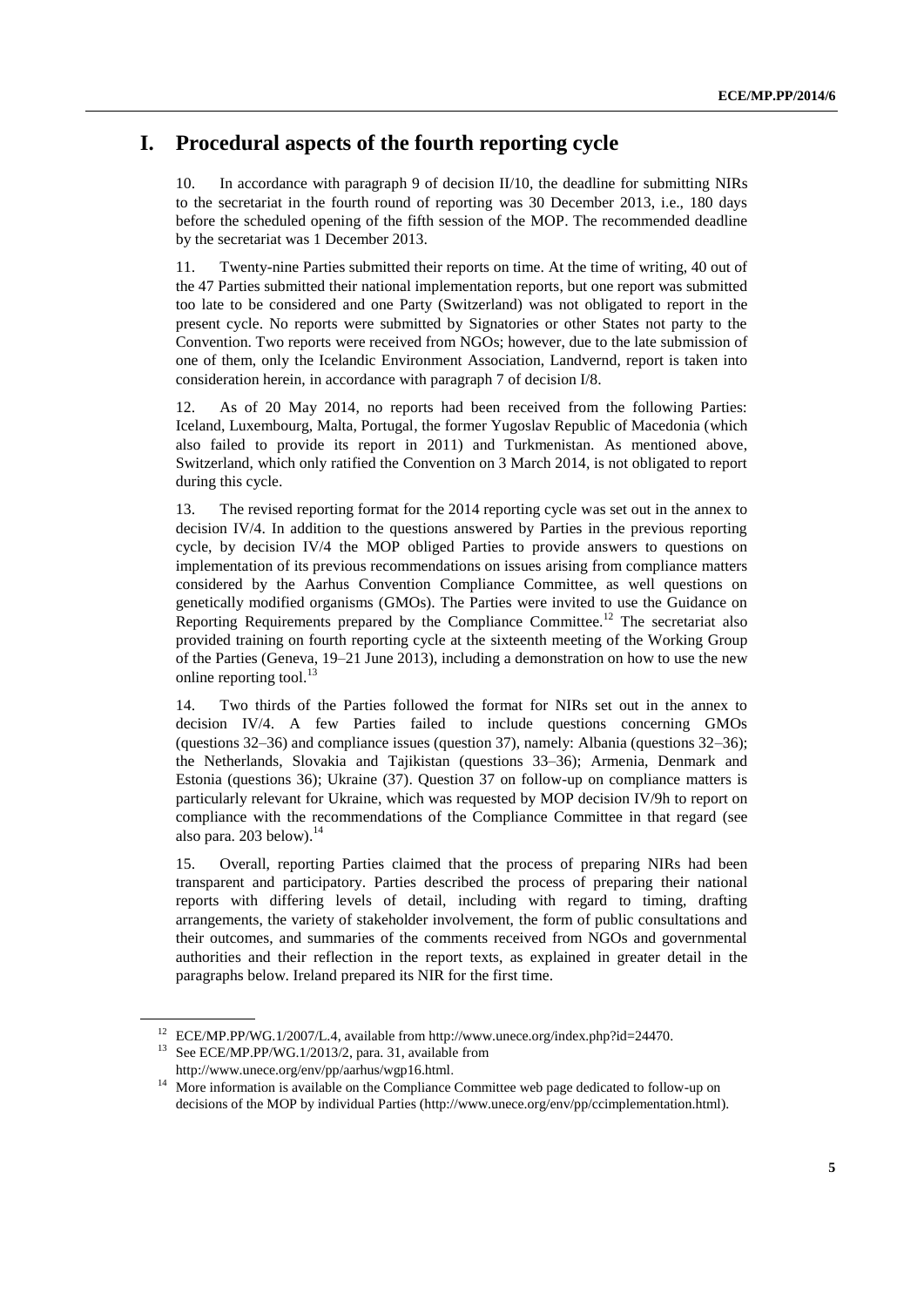16. The majority of reporting Parties prepared an updated version of their previous implementation report, as advised by the Guidance on Reporting Requirements. Most Parties relied on the methodology proposed in the Guidance and about two thirds of the Parties included new information through the use of the track-changes mode in the electronic document to reflect the changes made in their previous reports. This approach to preparation of NIRs greatly facilitated the work of reviewing the progress made by Parties in the intersessional period.

#### **Organizational arrangements for NIR preparation**

17. In the majority of cases, draft NIRs were prepared by the governmental authorities responsible for environmental issues (environmental ministries or agencies). Serbia and Croatia created working groups for the preparation of the draft report consisting of governmental representatives, and Croatia allowed an NGO representative to take part. In Belgium the preparation of the national report was coordinated by a national Aarhus network.

#### **Basic materials used in preparation of NIRs**

18. Basic materials used in the preparation of NIRs included previous NIRs, information and comments from governmental institutions, international organizations, national and local agencies and the public, laws and regulations and various electronic resources (e.g., Estonia, Finland, Georgia, Greece, Kazakhstan, Kyrgyzstan, Latvia, Lithuania, Montenegro, Serbia, Spain and many others). The Czech Republic stated that its report was also prepared on the basis of a statement by the association of environmental NGOs "Zelený kruh" (Green Circle).

#### **Timing and duration of consultations**

19. In most cases the consultation process lasted two to four weeks, while the longest time span at the national level — eight weeks — were allotted in Greece. The EU made the draft report available to the public for comments for three months. Romania did not mention the timing and organizational aspects of public consultations on their NIR. The majority of the reporting Parties followed the preparation schedule as recommended by the secretariat.

#### **Tools for facilitating consultations**

20. Electronic tools were commonly used for dissemination of information on the consultation process, distribution of the draft national reports, posting of the draft report on the Internet, collection of comments by e-mail, etc. Ireland's environmental authority developed a dedicated Aarhus Convention section on their web page, issued a press release at each stage of the consultations and actively used its Facebook and Twitter accounts to call for comments. The Netherlands posted its draft national report on the web page of the Centre for Public Participation. Estonia used the "NatureTime" web page for its public consultations.

#### **Interdepartmental and multi-stakeholder consultations**

21. All reporting Parties stated that they invited a broad range of national and regional authorities (in the spheres of water, land, forests, transport, health, industry, trade, natural resources, energy, etc.) to participate in the preparation and commenting of their draft national reports, as well as the judiciary, academic institutions, consultative bodies, think tanks, ombudsmen or commissioners protecting citizens' rights, Aarhus Centres, business, research bodies NGOs and international organizations (e.g., the Organization for Security and Cooperation in Europe, Regional Environmental Centres, the United Nations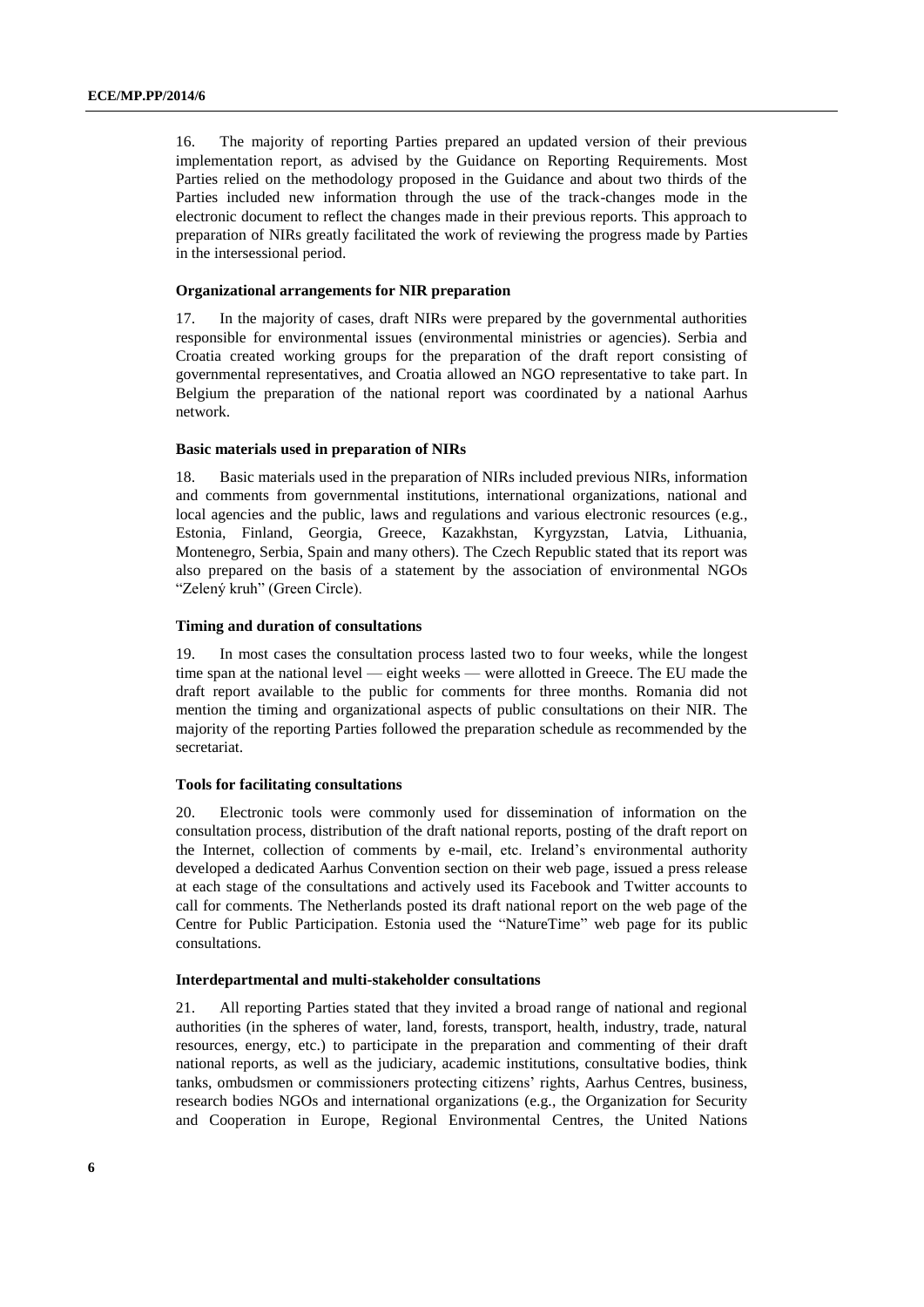Development Programme and the United Nations Environment Programme (UNEP)). Most Parties did not report on the content and quantity of comments received, but a few Parties mentioned the absence of comments from these stakeholders. Poland provided a list of the governmental and research institutions that had commented the draft report, while Sweden summarized their inputs. Spain prepared its national report in collaboration with the Spanish Federation of Municipalities and Provinces to ensure contribution from local and autonomous community authorities.

#### **Public consultations**

22. All reporting Parties stated that they conducted consultations with the general public on draft NIRs which were made publicly available on the web pages of the relevant authorities (Lithuania being an exception). Public hearings were organized in nearly half of the reporting countries, in addition to collecting comments by the public on online draft reports. Some countries sent draft reports to NGO networks, key environmental NGOs, Aarhus Centres and environmental web portals (e.g., Albania, Estonia, Georgia, Hungary, Ireland, Kyrgyzstan, Kazakhstan, Montenegro, Serbia and Tajikistan). Two stages of consultations (on the first and second draft of the report or on the questionnaire and the draft report) took place in several countries (e.g., Bosnia and Herzegovina, Denmark, Estonia, Finland, Greece, Hungary, Ireland, Italy, Poland, Slovakia, Slovenia and Tajikistan). Armenia held three stages of consultations. A few Parties reported receiving comments from environmental NGOs as well as by the public, trade unions and variety of other associations (e.g., Poland, Spain and Sweden).

23. Most Parties indicated that the results of public consultations were taken into account and a few summarized the comments received in their report (e.g., Bulgaria, Netherlands, Norway and Sweden). A number of Parties filled in the questions on obstacles and practical implementation of the Convention's provisions with comments provided by NGOs and other stakeholders. Some countries indicated that NGO comments had been taken into account only to the extent possible (e.g., Austria, Germany and United Kingdom of Great Britain and Northern Ireland). Some other Parties briefly mentioned the number and type of comments received, how many of them had been taken into account and the reason(s) why some had not been considered (e.g., Belgium, Estonia, Finland, Germany and Slovenia). A few Parties indicated that they did not agree with some of the comments. At least one Party stated that, where there was a difference of opinion, the official Government position had been used as the basis for the report (e.g., Germany). A few Parties indicated that the results of the public consultations and comments received had been posted on the web pages of the relevant authorities coordinating the preparation of the reports (e.g., Austria, Belgium, Denmark and Ireland). The Croatian Ministry of Environmental and Nature Protection posted its statement on the objections received during consultations which had not been included in the final version of national report online. Ireland prepared decision-making tables that summarized the main points made in the comments received from the public and detailed why certain issues raised had not been reflected in the final draft. The EU noted that the outcome of public consultation had been duly taken into account and individual replies had been sent to contributors. Romania mentioned the absence of comments from the public. Albania, Belarus, Greece, Kazakhstan, Latvia and the Republic of Moldova did not provide details on whether any public comments on the draft report had been received. Lithuania made no reference to public consultations and the availability of public comments. France commented on the lack of involvement of environmental NGOs and the public in the preparation of its NIR, although the draft report had been made available to the public on the web page for one month.

24. A consolidated report based on the reports from three regions and from the federal level was prepared by Belgium. Parties with the federal system of government, with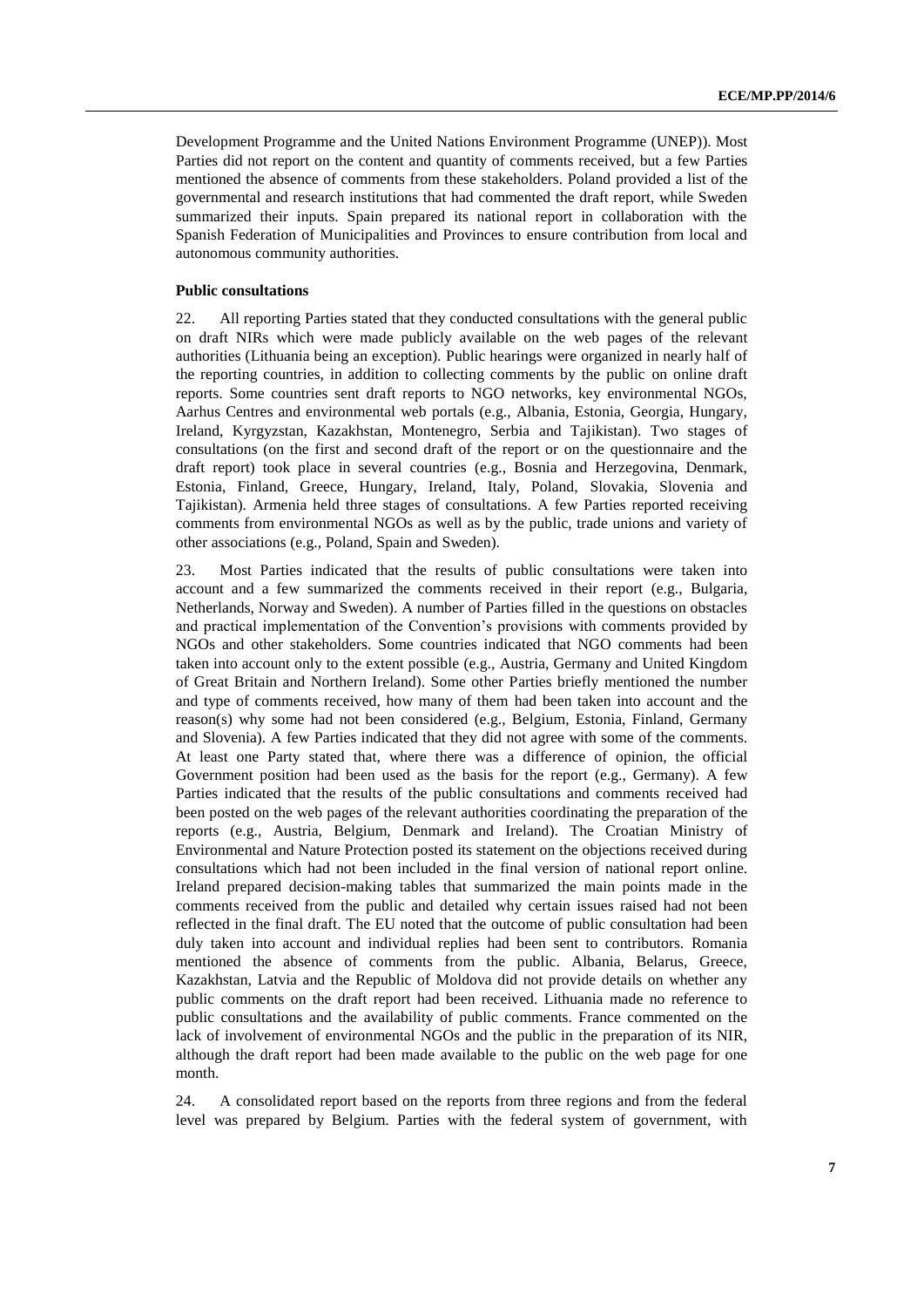autonomous regions or a decentralized structure coordinated the preparation of their national reports with those entities and consulted with them (e.g., Austria, Bosnia and Herzegovina, Germany, Italy, Serbia, Spain and United Kingdom). A few Parties mentioned consultations on draft NIRs with local departments or authorities responsible for environmental protection.

# **Final NIR**

25. Parties were invited to submit their NIRs in three steps: in Word versions by e-mail (in track changes and clean versions); using the online reporting tool; and sending hard copies by post. Many Parties made available online final versions of their reports (full versions and versions in the reporting format as sent to the secretariat). Germany submitted its NIR in all three Economic Commission for Europe (ECE) languages. Kazakhstan and Tajikistan submitted their reports in two ECE languages. Bosnia and Herzegovina produced its report also as a publication in English and in the country's national languages.

# **II. Some regional trends in implementation**

26. For the regional review three groups of Parties were identified: (a) the countries of Eastern Europe, the Caucasus and Central Asia;<sup>15</sup> (b) European Union (EU) countries and Norway; (c) countries of South-Eastern Europe<sup>16</sup> (SEE). During the fourth reporting cycle, 9 out of 10 Parties from the first subregion, 26 countries out of 31 from the second and 4 countries out of 5 from the third submitted their NIRs in time to be considered in the synthesis report.

# **A. Eastern Europe, the Caucasus and Central Asia**

27. During the fourth reporting cycle, the legislation of Parties in Eastern Europe, the Caucasus and Central Asia continued to be subject to amendment and new developments, mainly with regard to access to information and public participation. Parties of this subregion also reported on the establishment and operation of special structures facilitating implementation of access to environmental information and public participation provisions. A special and active role in this sphere is played by the Aarhus Centres, which cover both the national and regional levels. Aarhus Centres offer guidance to the public, perform awareness-raising activities, facilitate access to information and public participation and assist Governments in the performance of their functions and in cooperating with the public.

28. In Eastern Europe, the Caucasus and Central Asia, positive improvements were reported in relation to providing access to information by Parties, including the maintenance and improvement of existing websites of governmental bodies collecting and possessing environmental information. Parties showed a tendency to increase the amount of information made available on websites, to launch special databases and online monitoring systems and to facilitate public access to environmental information and information and documents of the governmental bodies operating in the field of nature protection either through institutional, legislative, or practical measures. E-governance initiatives were launched by Governments throughout the region.

<sup>15</sup> Armenia, Azerbaijan, Belarus, Georgia, Kazakhstan, Kyrgyzstan, Republic of Moldova, Tajikistan, Turkmenistan and Ukraine.

<sup>&</sup>lt;sup>16</sup> Albania, Bosnia and Herzegovina, Montenegro, Serbia and the former Yugoslav Republic of Macedonia.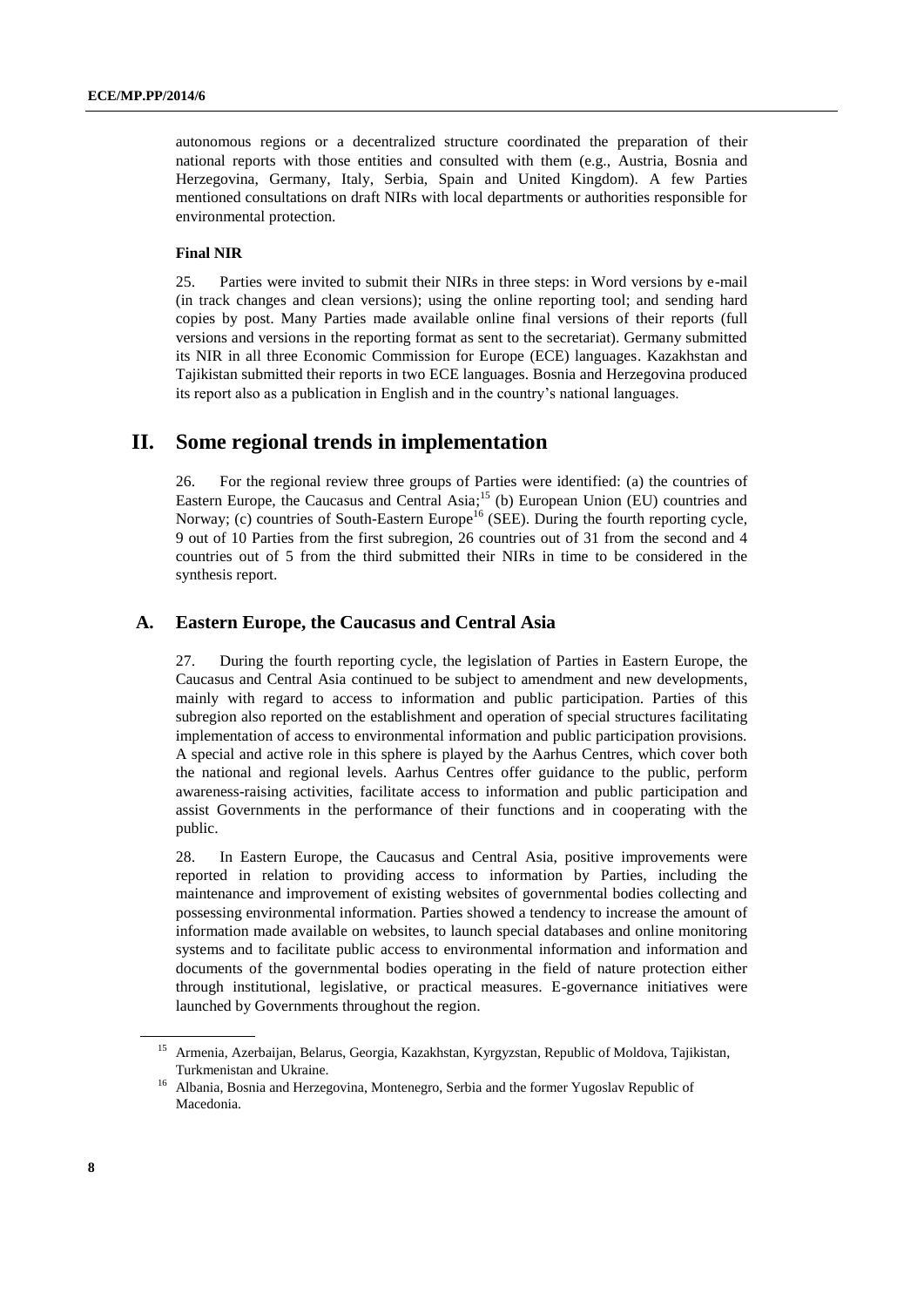29. On the issue of public participation, Parties of the subregion indicated slight or almost no progress or improvements compared with the previous reporting cycle. Parties are making efforts to develop draft laws on environmental impact assessment (EIA), including the necessary public participation provisions. These countries have a mechanism of public ecological expertise, but this has not been successfully implemented in practice. Public participation in the preparation of plans, programmes, executive regulations or normative acts is not systematic, and relevant, detailed regulations on public participation in this field are absent or inadequate.

30. In relation to access to justice, Parties failed to report any visible progress, while a number of obstacles continue to exist for the public (mainly NGOs) in this area.

31. Parties in Eastern Europe, the Caucasus and Central Asia are interested in implementation of pollutant release and transfer registers (PRTRs) and their activities are currently focused on preparing studies on the possibility of implementing PRTR systems, designing pilot PRTRs, etc. Parties are not making progress in ratifying the GMO amendment, and their national legislation in this area is still in the process of development.

32. Parties of the subregion reported on several general obstacles, mainly the lack of the necessary financial and qualified human resources and technical facilities and a low level of awareness about environmental rights, environmental legislation in general, and specifically the provisions of the Convention, among government officials and the general public.

# **B. European Union and Norway**

33. Parties in the EU and Norway provided detailed information on their existing legislative frameworks, which are mainly implementing the EU legislation. During the reporting period, Parties of this subregion have made few amendments to their legislation, while institutional frameworks have stayed almost the same.

34. Parties reported on the effective implementation of access to information provisions by providing information upon request, very often in electronic form and mostly free of charge, regardless of established fees for the provision of copies of documents. Parties in the EU and Norway reported on the launch and maintenance of numerous online information systems, databases and PRTRs available to the public, while the emphasis was on making information more easily understandable to the general public. Institutionalizing special bodies or structures, such as ombudsmen, commissions or appeal boards, aimed at facilitating access to environmental information is a common trend in the region.

35. The majority of Parties in the EU and Norway report that procedures for public participation in decision-making on EIA, spatial planning, permitting and licensing are included in legislation and are implemented. Improvements in procedures, the use of electronic tools to enable public participation, and introducing special consultative bodies were mentioned by Parties as measures to facilitate public participation. However, differences between Parties in this subregion remain: many do not offer systematic opportunities for public discussions of draft plans, programmes, executive regulations and normative acts in the field of the environment, while for others this is common practice.

36. Parties indicate that access to justice continues to be the most problematic pillar of the Convention in the EU and Norway. They report that non-judicial legal remedies offered by Parties to members of the public correspond to the requirements of article 9 of the Aarhus Convention, but recourse to the courts is complicated in many countries. The legislation of these Parties is frequently not clear regarding different aspects of standing, fees and other elements of litigation. Thus, it is not a widespread practice for members of the public to apply to the courts to seek redress of their environmental rights. Positive court decisions in such cases are seldom handed down. Some Parties indicate that courts are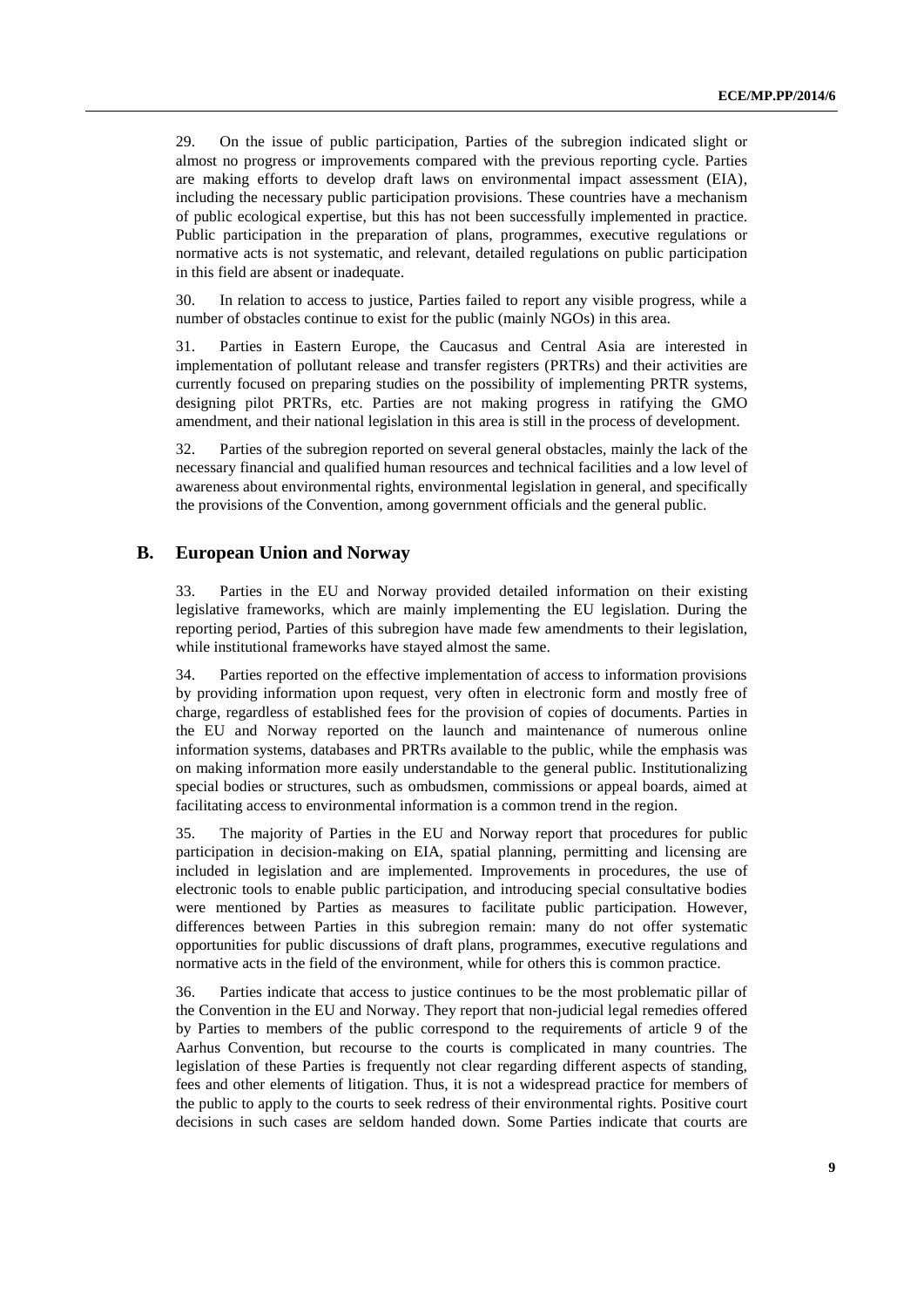taking a positive approach to cases related to the Aarhus Convention, while others mention a negative trend of limiting access to justice for members of the public in environmental cases. In this connection, Parties reported on different initiatives aimed at identifying and targeting the main obstacles to access to justice, namely, financial constraints and standing limitations for NGOs. The findings of the Aarhus Convention's Compliance Committee are also helping Parties to identify the main challenges in the implementation of article 9 of the Convention and to find solutions. As a result, a few Parties initiated changes in their national legislation to improve access to justice for the public in environmental matters.

# **C. South-Eastern Europe**

37. During the reporting period, Parties in SEE continued developing their national legislation and aligning it with EU legislation. They also continued to develop electronic databases of environmental information, websites of governmental bodies in the environmental sphere, regulations, mechanisms and practice on involving the public in decision-making.

38. Aarhus Centres are reported to have been playing an important role in the implementation of the Convention's provisions in the subregion by assisting the general public and governmental authorities in collecting and disseminating information, facilitating public participation and awareness-raising activities and initiating and participating in the drafting of relevant legislation.

39. Effective implementation of access to justice provisions in SEE countries is hampered, however, by ongoing judicial reforms and a low awareness among the public of their rights under the Convention. SEE Parties provided limited information on the practical implementation of article 9 or case law in Aarhus cases.

# **III. Thematic review of implementation**

# **A. General provisions (article 3)**

40. Half of the reporting Parties provided a complete list of the legislative and regulatory measures that implement the general provisions in article 3 of the Convention, while others mentioned only new laws or amendments enacted during the reporting period relevant for the implementation of article 3 and the Aarhus Convention as a whole. Parties gave broad responses concerning projects and other practical measures relevant for the implementation of article 3 performed by the governmental authorities in the sphere of environment and by non-State actors (mainly NGOs).

41. General obstacles encountered by Parties in implementing the provisions of article 3 could be summarized as problems with human resources: understaffing, underqualified staff, a lack of awareness among staff about the Aarhus Convention and the frequent rotation of staff within governmental agencies responsible for environmental issues. Financial problems are also cited by Parties (in particular, non-EU member States) as the main obstacles to the effective implementation of article 3. A lack of equipment and technical resources within governmental agencies at the national and local levels could also be hampering Parties' efforts. NGOs mainly complained about the lack of financial resources to support their activities; the lack of transparency and shortcomings in the public participation procedures, including the low impact of the public's comments on the final decisions; difficulties in access to information; and the low environmental awareness of the public.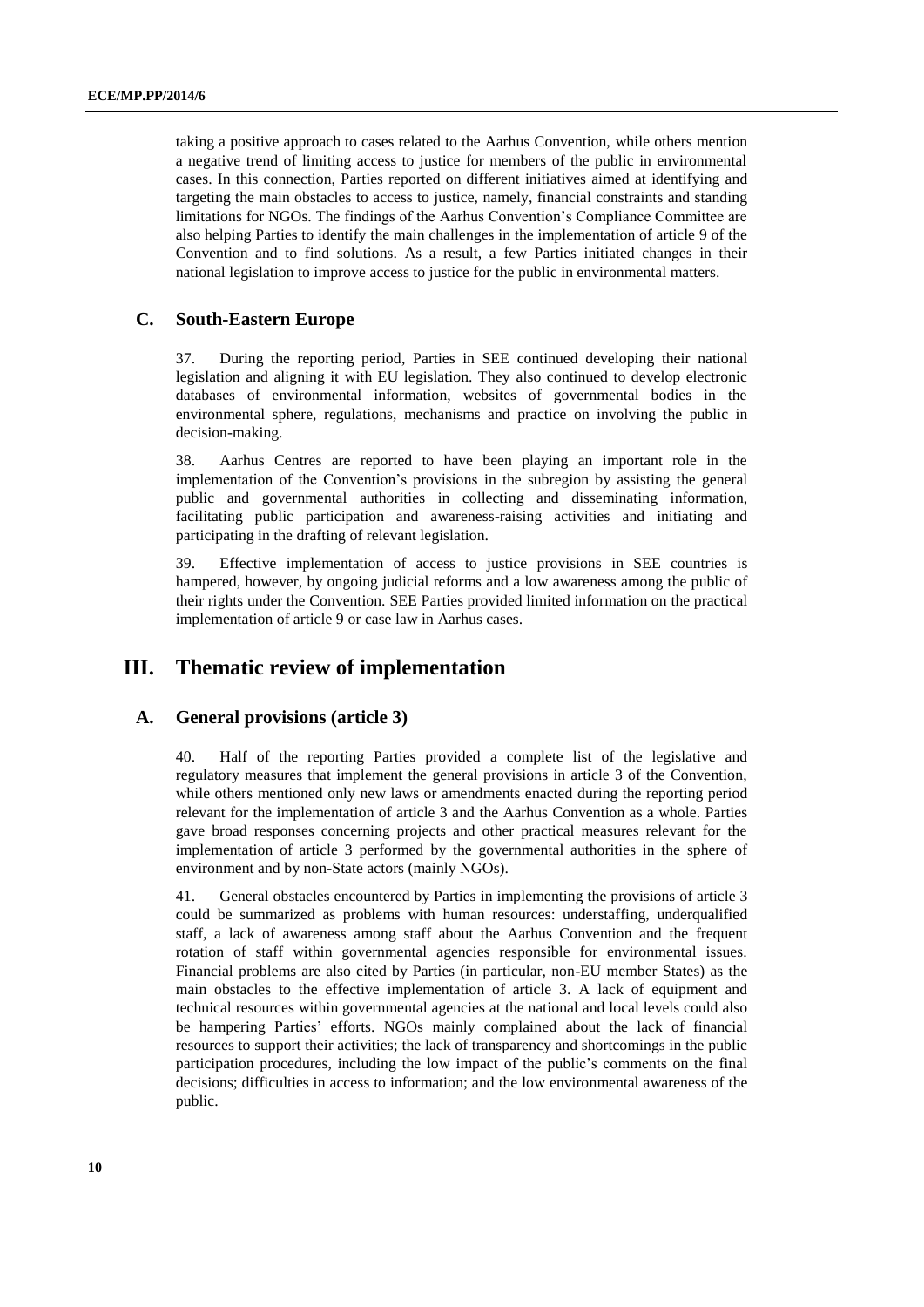# **Assistance and guidance to the public in the realization of their rights under the Convention (article 3, paragraph 2)**

## *Aarhus Centres*

42. In Eastern Europe, the Caucasus and Central Asia and SEE countries, Aarhus Centres are mentioned as very important and useful tools for facilitating the implementation of the Convention and providing assistance to the public in exercising their rights under it (e.g., Albania, Armenia, Belarus, Bosnia and Herzegovina, Georgia, Kazakhstan, Kyrgyzstan, Montenegro, Serbia, Tajikistan and Ukraine). Moreover, the Aarhus Centres' national and regional network coverage has been expanding, and their work has undergone several improvements and changes. For example, Aarhus Centre websites are being improved in order to better help the public seeking access to timely information and improve public participation opportunities.

43. Communication of information to and guidance for the public are sometimes provided by separate organizational units or appointed officials (departments or agencies) operating within governmental bodies, or through a variety of local authorities. Examples include Public Relations Officers in Bosnia and Herzegovina, Information Officers in Croatia, the Public Relations Service in Georgia, the Special Coordination Directorate of Environmental Actions in Greece, Liaison Officers and a Greenpoint Network in Hungary, the Environmental Queries Unit in Ireland, the "Office for the Relationships with the Public" in Italy, Information Representatives' offices in Lithuania, the Participation Directorate in the Netherlands, Information Offices of the State Government and environmental information services in Spain, and the Information Commissioner in the United Kingdom.

#### *Consultative structures*

44. The majority of Parties reported on the use of consultative structures such as public (advisory) councils within the government that facilitate opportunities for participation in decision-making and promote cooperation and information exchange between government bodies and relevant NGOs, experts, scientists, journalists and the general public. In order to increase citizens' participation in community development, a specific participation method was introduced in Austria called "wisdom councils". The Republic of Moldova mentioned a governmental Council for Participation consisting of public association representatives that consult the Prime Minister on different issues, including environmental issues. Austria reported that it has Ombudsmen for the Environment at the provincial level to facilitate cooperation with NGOs in sharing information.

#### *Electronic tools*

45. A more active use of different electronic tools, as compared with the previous intersessional period, was reported by all Parties. Moreover, Parties from the EU and Norway intensified the use of modern technologies in the public participation process. For example, an e-democracy web portal in Slovenia aimed at facilitating public debates on draft governmental regulations; an e-participation website in Austria included necessary guidance documentation for the public; and an online public participation process in Spain had been launched at both the governmental and autonomous community levels. Parties stated that their ministries of environment and governmental agencies had increased their use of social networks (such as Twitter and Facebook), other forms of social media (YouTube) and other electronic tools to disseminate information to the general public, not only within the EU, but also in Eastern Europe, the Caucasus and Central Asia and SEE.

46. E-governance is mentioned by Parties from Eastern Europe, the Caucasus and Central Asia region (e.g., Armenia, Kyrgyzstan and the Republic of Moldova), the EU (e.g.,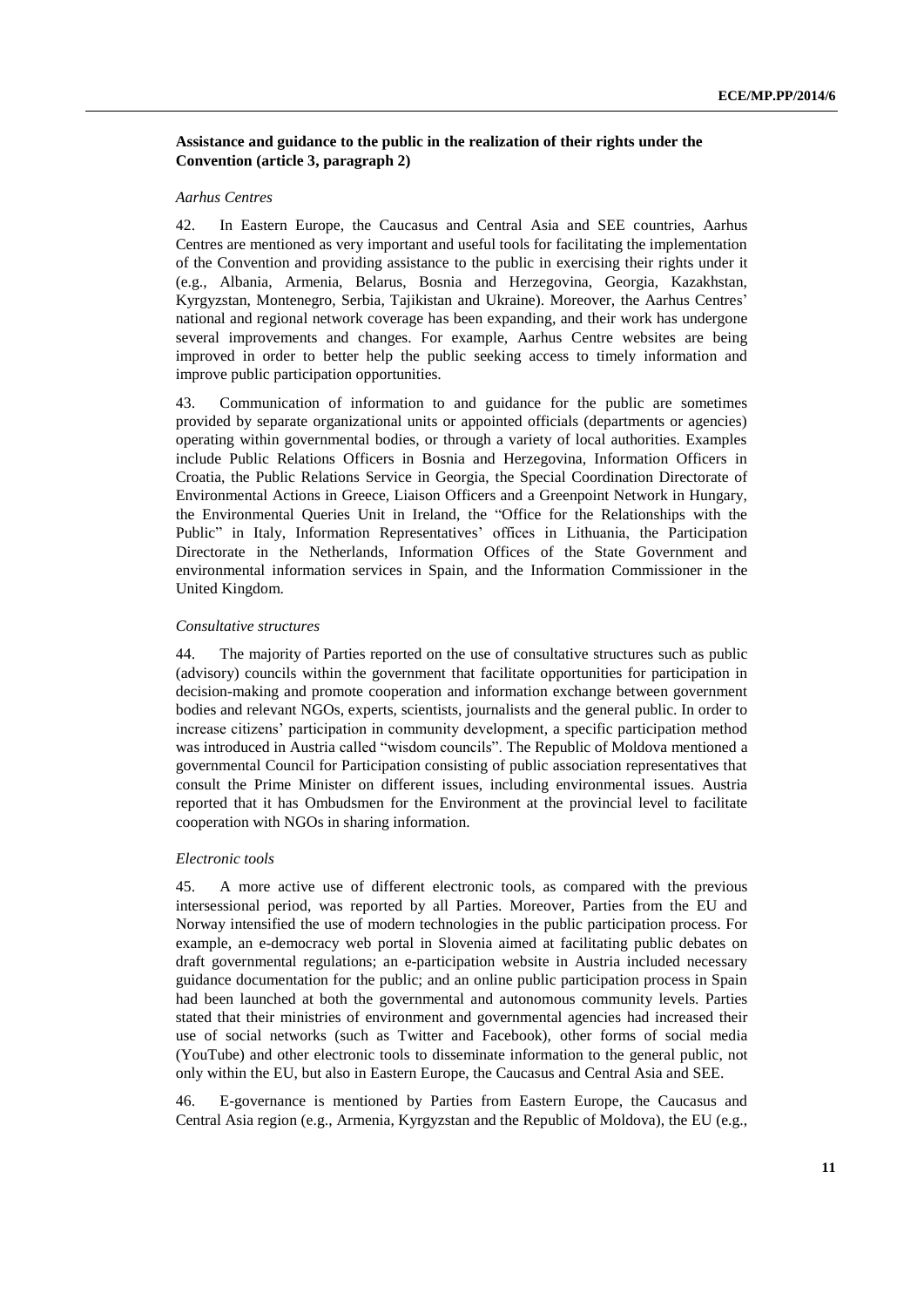Austria, Greece, Latvia and Romania) and Norway as an opportunity for enhancing new forms of participation and access to information.

47. Parties from the EU and Norway reported on efforts to simplify access to environmental information by creating integrated environmental web portals (web pages) gathering in one place environmental data, environmental information, digital maps, online information on pollution, monitoring, legislative databases, international agreements, regulations, permitting procedures, etc. (e.g., "Ekoportal" in Poland; "EnviroInfo" in Slovakia; "National Electronic Catalogue of Environmental Data Sources" in Bulgaria; ENFO in Ireland; "Environmental Atlas" in the Netherlands; and the data.gov.uk portal in the United Kingdom).

#### *Guidance materials*

48. Several Parties report they are preparing or have published guidance materials targeting the general public and government officials, e.g.: public participation handbooks for municipalities and regional administration (Austria); Codes of Practice on Consultation with the Interested Public in Procedures of Adopting Laws, other regulations and Acts with Guidelines and the Guide to Consultation with the Interested Public (Croatia); Guidance notes on the European Commission Regulation on Access to Information on the Environment (Ireland); a handbook for governmental officials on handling of informational requests on access to environmental information from the public (Kazakhstan); and a Guidance on Consultation Principles for Government and the recently developed National Planning Practice Guidance (United Kingdom). Training sessions offered to governmental officials on the Aarhus Convention were reported by a few Parties (e.g., Poland).

49. Parties provided very little information concerning guidance and assistance to the public on access to justice issues. The United Kingdom reported the operation of voluntary bodies, including Citizens Advice, which acted as a gateway to a network of local Citizens Advice Bureaux that provided practical advice on the legal system and individuals' rights. Hungary mentioned a seminar on environmental protection for judges, governmental representatives and prosecutors. Germany stated that its legislation ensures the provision of information to the public on legal remedies available. In Belarus the regional Aarhus Centre provides legal advice on environmental matters.

# **Promotion of environmental education and awareness-raising among the public (article 3, paragraph 3)**

50. The promotion of environmental education and awareness-raising is reflected in relevant legislative provisions and in the curricula of educational institutions. Several Parties reported on special units or agencies aimed at the advancement of environmental education (e.g., the Association for Environmental Education in Finland; the Environmental and Education Centre in Georgia; the National Coordination Commission on Education for Sustainable Development in Greece; local environmental education centres in Italy; the Environment-Education Centre in Montenegro; the National Centre of Environmental Education in Spain; and the Coordinating Intergovernmental Council on the development of a State programme of ecological education in Tajikistan). Aarhus Centres played an important role in the environmental awareness-raising activities in Eastern Europe, the Caucasus and Central Asia and SEE countries.

51. State policies or strategies on environmental and sustainable development education were adopted by several Parties (e.g., Austria, Finland, Georgia and Norway). Half of the reporting Parties mentioned programmes on environmental education run under the auspices of the ministries of environment or environmental agencies. A few Parties include this topic in the curriculum of secondary and high schools (e.g., Albania, Bosnia and Herzegovina, Estonia, Finland, France Norway, Romania, Slovakia and Sweden). Parties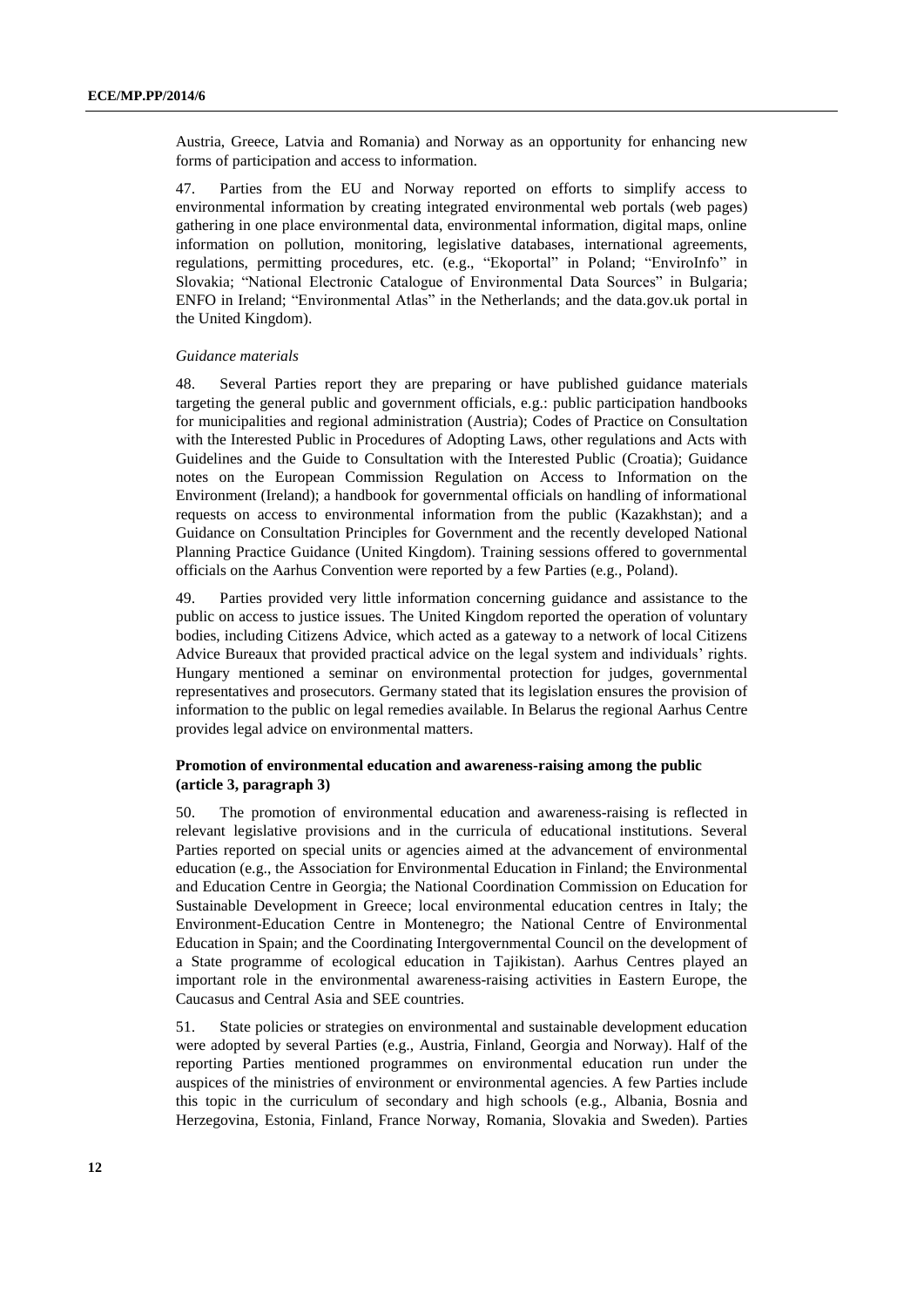also reported on written agreements between ministries and higher education institutions on the advancement of environmental and sustainable development education (e.g., Georgia and Kyrgyzstan).

52. Governments are also organizing a wide range of competitions, media campaigns, educational events and "eco-labelling" initiatives targeting educational facilities, children and students. Regular biannual surveys of citizens' awareness of the state of environmental and nature protection are performed in Germany and Estonia, which makes it possible to better target awareness-raising activities and to make them more effective.

53. NGOs are playing a key role in the field of environmental awareness and education, performing a vast variety of activities. NGOs are offered funding by the governmental institutions for such activities in almost all Parties, while funding from EU sources and international donor organizations is widely utilized as well.

#### **Recognition and support for associations, organizations or groups promoting environmental protection (article 3, paragraph 4)**

54. Obstacles to NGO registration exist in some countries, while the majority of Parties have simple, clear, low-cost procedures for NGO registration, with online registration available. The tendency to simplify the registration and operational requirements for NGOs is mentioned by several Parties; however, in others, such obstacles still exist. In Slovenia, for example, the criteria for acquiring the status of an organization operating in the field of environmental protection in the public interest, which gives such NGOs the right to participate in the process of issuing environmental consents and permits and access to judicial and administrative proceedings, are unreasonably demanding, as noted in comments of stakeholders.

55. In the EU and Norway subregion, NGOs are widely represented on a number of advisory bodies, committees and councils enabling them to better exercise their participatory rights and influence decision-making. For example, within the Ministry of Environment and Water of Bulgaria environmental NGOs participate in more than 20 advisory bodies and working groups as members. Hungary provided an extensive list of bodies operating with NGO participation. In Croatia, the Governmental Office for Cooperation with NGOs seeks to coordinate and summarize data regarding financial and non-financial support to NGOs from State and municipal funding sources. Slovakia says it plans to establish a Governmental Council for NGOs. In Montenegro, ministries have a practice of signing memorandums of cooperation with environmental NGOs to strengthen their partnership.

56. Governmental funding for NGOs (or associations or networks of NGOs) in the form of tenders, "social orders", grants for institutional support (in a few cases) or project-based funding (in a majority of cases) or co-funding is available to NGOs active in the field of nature protection, awareness-raising and education, nature conservation, etc. In half of the countries of the EU and Norway subregion, governmental funding for NGOs is available for different activities and for participation in relevant meetings or events; however, the stability of the funding is a cause of concern and the volume of funding has decreased in some cases. In the majority of Eastern Europe, the Caucasus and Central Asia and SEE countries governmental funding for NGOs is very limited and unsustainable, although the possibility of such funding formally exists in the form of funding from State environmental funds, ministries of environment, local authorities and local funds, etc., mainly for the implementation of awareness-raising, education and nature protection activities.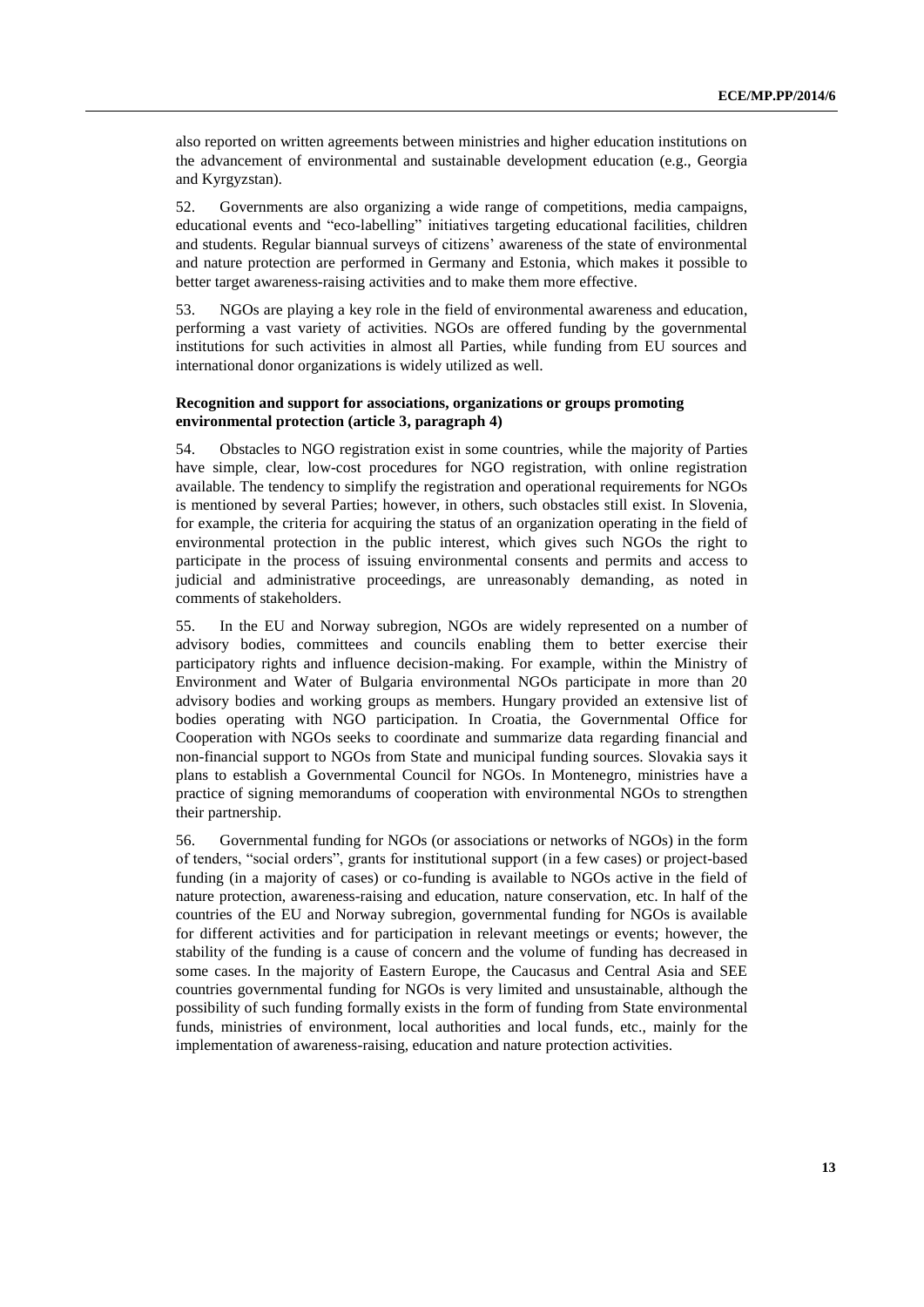# **Promotion of the application of the principles of the Convention in international environmental decision-making processes (article 3, paragraph 7)**

57. Internal consultations among and awareness-raising on the Almaty Guidelines on Promoting the Application of the Principles of the Aarhus Convention in International Forums  $(Almaty \nGuidelines)^{17}$  for governmental officials are reported by a few Parties in the form of seminars and internal consultations (e.g., Germany, Italy, Kyrgyzstan and Sweden). Romania mentioned the creation of an Internet network of governmental authorities for cooperation and the publication of opinions on international environmental decision-making. The Netherlands is considering the preparation of draft national guidelines on the promotion of Aarhus Convention in other international forums. In Norway, the National Focal Point is also able to provide information on implementation of the Almaty Guidelines, if needed. In Albania, the Tirana Aarhus Centre Board, comprised of representatives from all line ministries, is reported to have a positive, facilitating role in the implementation of article 3, paragraph 7, obligations.

58. Public participation in decision-making at the international level is realized by NGOs through their influence on governmental positions on different issues either directly or through NGO participation in different bodies. A few Parties from the EU and Norway subregion mentioned such a possibility for NGOs. For instance, Sweden holds regular meetings with NGO and government representatives ahead of the Aarhus MOP sessions or similar meetings to enable knowledge and information exchange. France created an ad hoc committee — the Rio+20 Committee — during preparations for the United Nations Conference on Sustainable Development (Rio+20 Conference) for consultations with the public and a variety of stakeholders. In addition, a website for communicating Rio+20 issues to the public was launched. In the United Kingdom, governmental bodies or officials regularly convene meetings with NGOs and stakeholder groups to share their official position before international meetings. Latvia enacted a governmental regulation stipulating the obligation to ensure broad stakeholder consultations on the national position both on EU matters and in the framework of international organizations. Finland reported there was NGO representation on several subcommittees under the Committee for National Preparation of EU Matters. Bulgaria prepared their official positions in agreement with the National Council for European Affairs working groups, consisting of NGO representatives. Parties from Eastern Europe, the Caucasus and Central Asia mentioned the implementation of Aarhus Convention principles in the work of the Interstate Sustainable Development Commission of Central Asia, inter alia, through the work of its Public Council.

59. The majority of Parties indicated their practice of including NGO representatives in governmental delegations to the main international forums and meetings (e.g., under the United Nations Framework Convention on Climate Change, the Convention on Biological Diversity (CBD), the "Environment for Europe" process, the United Nations Conference on Sustainable Development, etc.). Ireland and Norway offered funding for the participation of NGOs in the main international meetings and forums during the reporting period.

60. Norway provided financial support to the work of UNEP in support of the development of an instrument similar to the Aarhus Convention for the Latin America and Caribbean region. Sweden supported the elaboration of guidelines on the development of national legislation on access to information, public participation and access to justice in environmental matters within the UNEP Governing Council. The United Kingdom funded a study on public participation and the Cartagena Protocol of Biosafety to the CBD.

<sup>17</sup> ECE/MP.PP/2005/2/Add.5, annex; available from http://www.unece.org/env/pp/mop2/mop2.doc.html.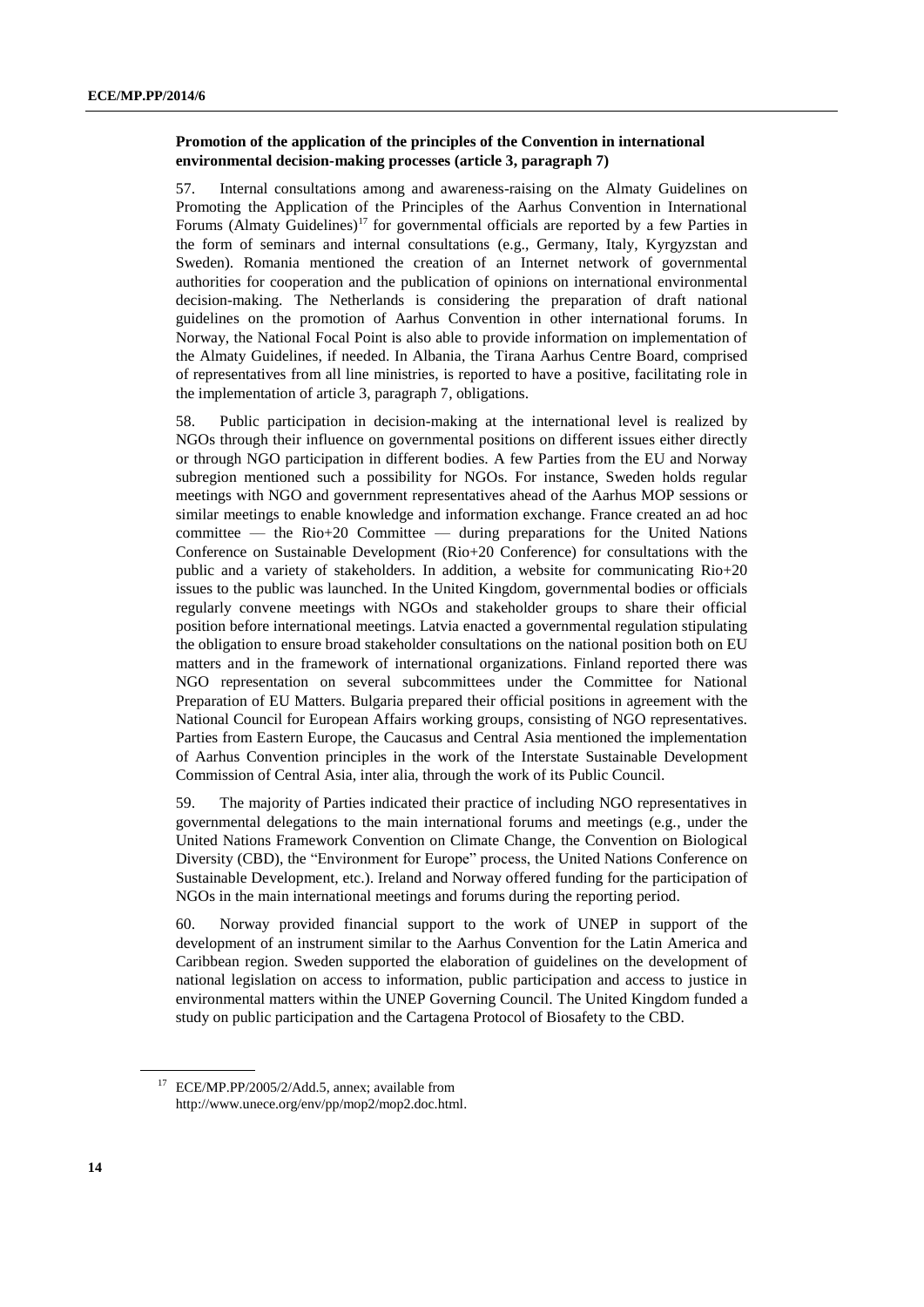61. With regard to obstacles to the implementation of article 3, paragraph 7, of the Convention, Austria mentioned that implementation of the Almaty Guidelines represents a major task that demands the cooperation of several ministries and sectors. Germany noted that application of the Guidelines is hampered in practice by specific, autonomous decisionmaking structures in the different forums.

#### **Prohibition of penalization, prosecution and harassment (article 3, paragraph 8)**

62. With respect to ensuring that persons exercising their rights in conformity with the provisions of the Convention are not penalized, persecuted or harassed for their involvement, Parties mentioned their constitutional and legislative provisions guaranteeing broad human rights for members of the public as well as non-discrimination provisions. The European Convention on Human Rights and Fundamental Freedoms was cited by Parties that were members of the Council of Europe as an instrument in line with article 3, paragraph 8, of the Aarhus Convention. Ukraine referred to its legal norms on liability for illegal communication containing false information, libel or slander or instigation to racial or religious hatred. Serbia made reference to a project implemented in the reporting period aimed at drafting a model law on whistle-blowing and the protection of whistle-blowers.

63. With regard to the use of libel, slander or similar provisions of civil or criminal law in the context of environmental decision-making processes, Belarus mentioned the arrest of Belarusian anti-nuclear activists, although the Ministry of Internal Affairs and the Ministry of Environment considered that any direct relationship between their arrest and their anti-nuclear activities was questionable. Latvia noted two court proceedings against active members of the public for damages claimed by business companies. Other Parties did not report on cases brought against members of the public for their activities.

64. On the issue of damages awarded against individuals in connection with their environmental protection activities, a few Parties reported on court procedures obliging the party in a dispute to compensate the opposing party for its legal costs if they lost. Slovenia observed that NGOs faced a great risk of having to reimburse their court costs if they lost a case. Hungary noted that, on a number of occasions, developers had brought civil cases against NGOs that opposed the project seeking financial compensation for delays or additional costs caused by the NGOs' activities. While repeatedly finding that harm was done to good business reputations, the Supreme Court had never yet awarded damages to the developers.

### **B. Access to environmental information upon request (article 4)**

#### **General provisions (article 4)**

65. The majority of the Parties reported on their legislative and regulatory frameworks for implementing article 4 of the Aarhus Convention on access to environmental information. Such frameworks differ between Parties and are subject to constant improvements and amendments in order to improve access to information, keep up to date with the spread of electronic tools and facilitate the use of modern technologies. For instance, Spain adopted a new Decree on Reutilization of Public Information to advance transparency at the national level. During the reporting period, the Albanian parliament passed the Law "On Environmental Protection" and the Government adopted the Decision "On the Right of the Public to Access Environmental Information". Kyrgyzstan amended the Law "On Consideration of Appeals of Citizens" regulating consideration of electronic requests by public authorities, and a Law "On State statistic[s]" on the confidentiality of raw data. Croatia adopted a new version of its Law "On the Right of Access to Information" in 2013 with the aim of improving its information access monitoring and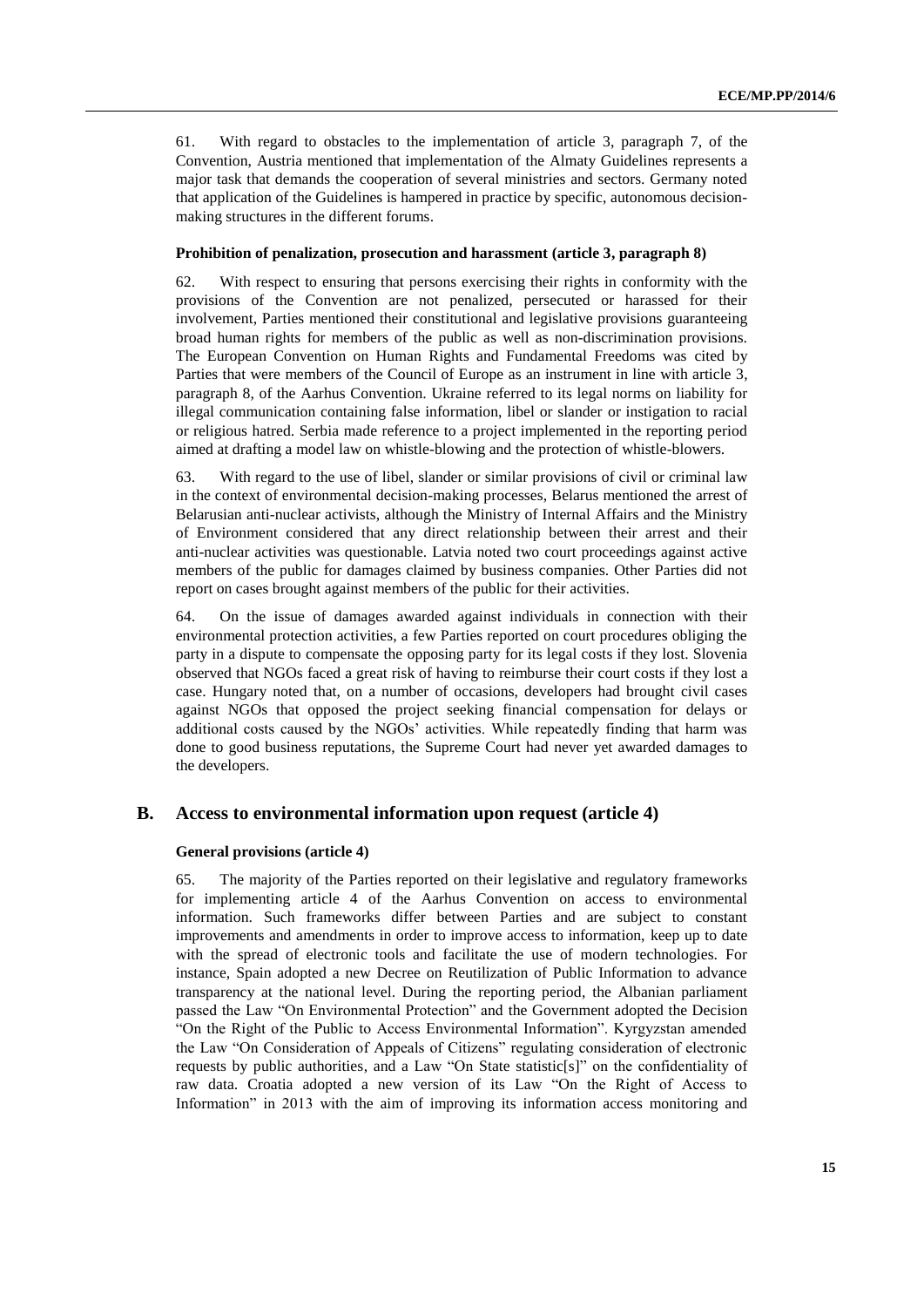control system. Recently Denmark adopted a new version of the Act on Access to Public Administration Files to broaden the principles of the openness of information.

66. In the EU and Norway subregion, further legislation was adopted to transpose Directive 2003/4/EC of the European Parliament and of the Council of 28 January 2003 on public access to environmental information (Environmental Information Directive). The majority of Parties regulate the matter either via laws on access to public information or laws on access to environmental information. In several countries access to environmental information is regulated by an environmental code (e.g., Belgium, Estonia, France, Italy and Kazakhstan) or a law on environmental protection (e.g., Albania, Croatia, Finland, Hungary, Latvia, Lithuania and Slovenia, and many other Parties from Eastern Europe, the Caucasus and Central Asia). Parties from Eastern Europe, the Caucasus and Central Asia and the SEE subregion provided lists of different laws and regulations containing access to information provisions (including laws on appeals, laws on administrative procedures, an act on the openness of information, etc.).

67. Directive 2007/2/EC of the European Parliament and of the Council of 14 March 2007 establishing an Infrastructure for Spatial Information in the European Community (INSPIRE) was mentioned by a few Parties with regard to access to spatial information (e.g., Bulgaria, Poland and Slovakia).

68. In countries with federal systems or a system of autonomous communities, provincial or regional legislation is reported to reflect the relevant provisions of the Aarhus Convention (e.g., Austria, Belgium, Bosnia and Herzegovina, Germany, Serbia, Spain and United Kingdom).

69. Concerning the main definitions ("public authority, "environmental information", "the public"), the majority of the reporting Parties claimed that their national legislation fully transposed definitions given in article 2 of the Aarhus Convention (e.g., Austria, Belgium, Croatia, Finland and Lithuania). A few Parties, however, mentioned that the absence of, or inadequate, definitions of these terms in their national legislation created confusion and limited the right of access to information to the public. Problems with the transposition or interpretation of the terms "environmental information", "public authority", and "emissions" were mentioned by Bulgaria, Greece, Sweden and the United Kingdom. A few Parties mentioned that public authorities are facing difficulties in distinguishing between requests for environmental information and requests for information held by public authorities (or administrative documents, or public information), which lead to the application of different legislative provisions.

70. Independent bodies aiming at securing the right of the public to access information, including environmental information, were established by a few Parties from the EU and Norway subregion and SEE (e.g., Belgium, Croatia, Ireland, Montenegro, Norway, Serbia, Slovenia and United Kingdom). For instance, the National Data Protection and Information Freedom Authority was established in 2011 in Hungary to consider applications from people claiming a violation of their right to access to public information. An Information Commissioner was established in Croatia during the reporting period to monitor implementation of access to information provisions. The Commissioner for Information of Public Importance and Personal Data Protection in Serbia, along with the consideration of complaints, also actively performs awareness-raising activities including trainings, publications and the running and updating of its web page.

# **Provision of environmental information upon request without an interest having to be stated and in the form requested (article 4, paragraph 1)**

71*.* Almost all reporting Parties pointed out that their legislative provisions on access to environmental information do not require the applicant to state the interest or reasons for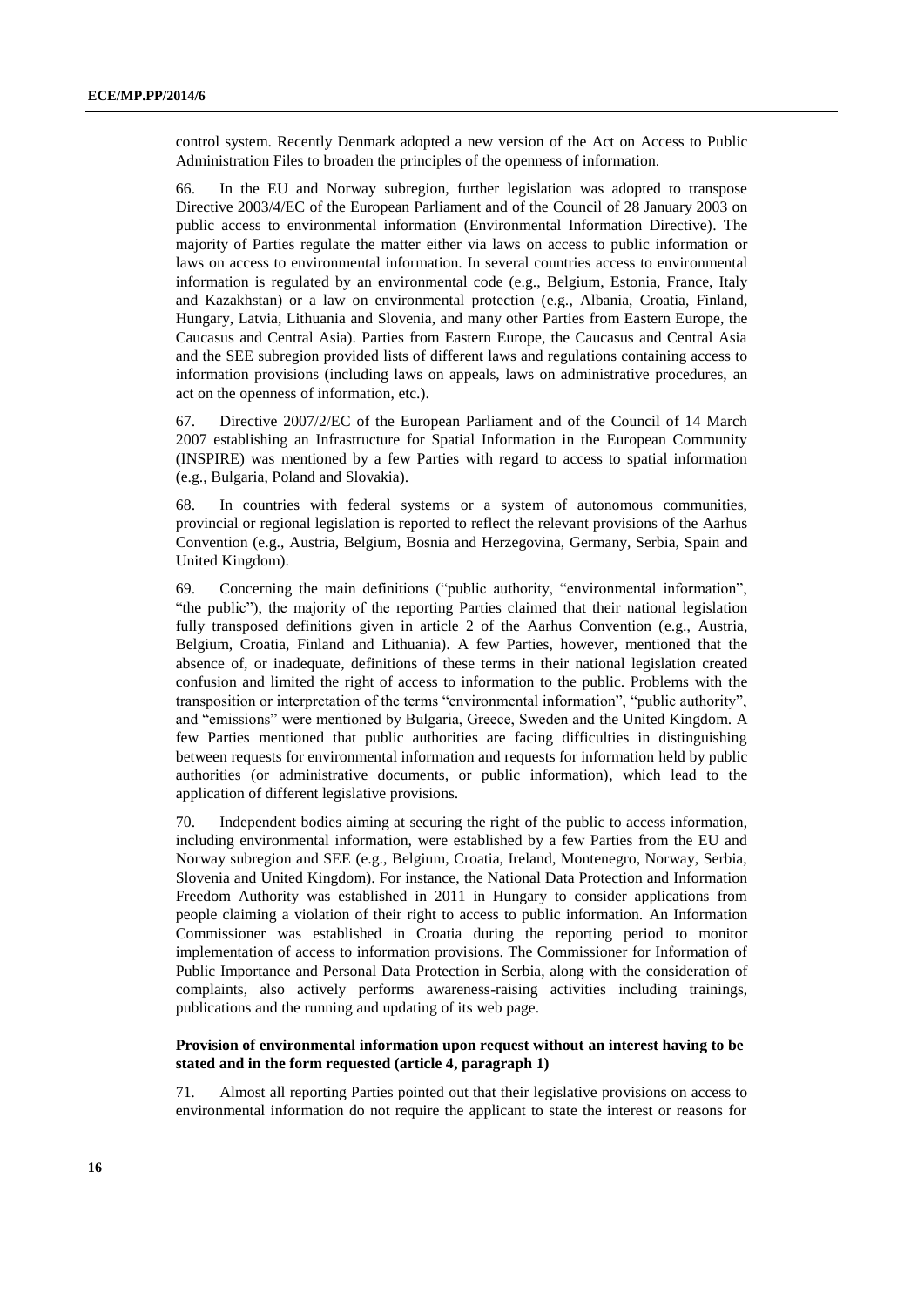requesting environmental information. In Italy, access to environmental information is granted without the need for the applicant to state an interest; however, the applicant is required to state an interest in order to access administrative documents. As reported, the difference between environmental information and administrative documents is not always clear. Belarus pointed out the difficulty faced by public authorities in responding to information requests, as the access to information law requires applicants to state an interest in order to obtain information, whereas the law on access to environmental information does not.

72. A few Parties reported that applicants were required to use a special form (template) for written information requests or to fill in mandatory elements of the request. For example, in Bosnia and Herzegovina the legislation sets out elements that should be included in such a request. In Kyrgyzstan, the law mentions that written requests should follow the template for such a request; as a result, the national report also mentions the problem of proper preparation of informational requests by the applicants. In contrast, the laws in Finland, Norway and Sweden foresee more liberal provisions for information requests, with no need to even mention the name of the applicant. At the EU level the public is recommended to use a specific online form for applications.<sup>18</sup>

73. In general, all reporting Parties claimed that copies of the documents requested are provided or that the applicant is allowed to make copies on the premises of the public authority. In Slovenia, copies may not be supplied if the information is protected by a copyright law. In such cases the applicant is allowed to inspect the documents on the premises of public authority, upon its consent.

74. All reporting Parties indicated that their national laws foresee the right of the applicant to receive information in the form requested, if it already exists in that form or if it is reasonable to provide it in that form. Exemptions from this rule include: technical difficulties in providing the information in the form requested; the existence of the information in another form which is easily accessible to the applicant; or an unreasonable increase in costs for provision of the information in the form requested. In Montenegro authorities are obliged, when possible and appropriate, to convert the information into the form requested by the applicant.

#### **Timeline for the provision of information (article 4, paragraph 2)**

75. Many reporting Parties enacted stricter legislative provisions on the timeliness of the provision of information upon request than foreseen by the Convention. The deadline for the provision of information varies, with a maximum limit of two months from the time of the request. A few SEE countries mentioned a legal requirement for information to be provided within 48 hours in certain urgent cases concerning the protection of life or liberties and threats to the environment (e.g., Montenegro and Serbia). In a few Parties from the EU and Norway subregion the authorities are supposed to provide the requested information "as soon as possible" (e.g., Belgium, Denmark, Finland, Hungary, Ireland, Latvia, Norway, Romania and Sweden), while others oblige authorities to provide information within a period of 15 to 30 days on average. Detailed timelines for extensions are mentioned by Parties in their national reports, together with timelines for communicating a refusal or the extension of the deadline.

<sup>&</sup>lt;sup>18</sup> Se[e https://ec.europa.eu/transparency/regdoc/fmb/formulaire.cfm?CL=en.](https://ec.europa.eu/transparency/regdoc/fmb/formulaire.cfm?CL=en)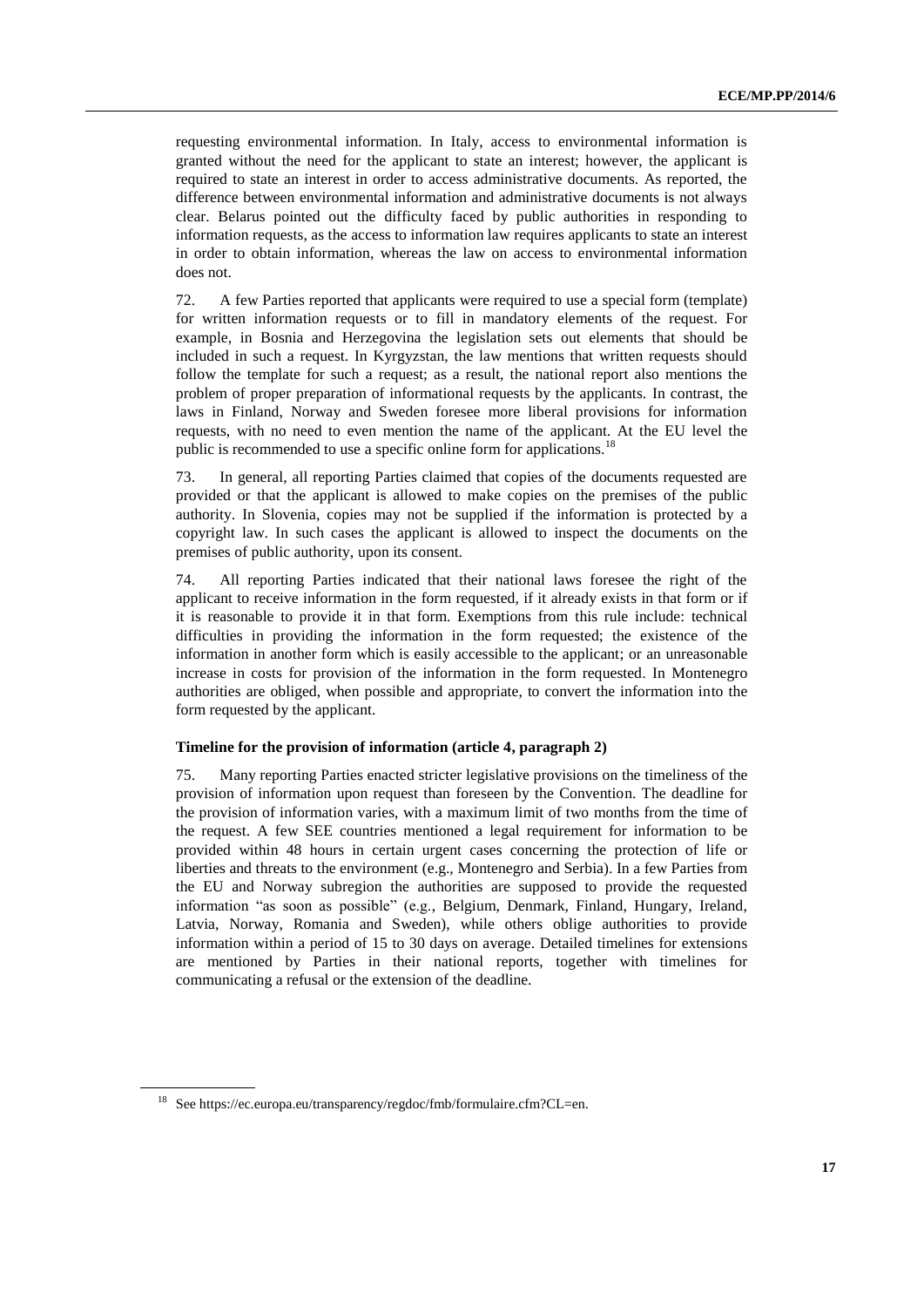# **Grounds for refusal of a request for environmental information (article 4, paragraphs 3 and 4)**

76. Most reporting Parties mentioned that requests for environmental information can be refused if stated in a too general manner or if they are manifestly unreasonable. In Greece, public authorities can ask for clarification if the request is formulated in a too general manner, while in Albania and Norway and at the level of EU institutions, the officials are required to ask for clarification of the request. In Bulgaria the applicant is given an opportunity to specify the scope of the requested information.

77. The legislation in the majority of reporting Parties provides grounds for a refusal to provide environmental information, for example, if the information comprises an internal communication, a state secret, intellectual property rights, commercial or industrial secrets, personal data, raw data, concerns interests of national defence or public security, or disclosure would pose a threat to the environment. In addition to the exemptions above, some Parties have introduced additional exemptions to the right of access to environmental information. For instance, in Poland, information on projects that may significantly affect the environment and are carried out in enclosed areas and not subject to public participation, is not disclosed. In Slovakia, access to information is restricted if it concerns documentation the publication of which may support the planning or execution of activities aimed at causing disturbance or destruction of a nuclear facility, facilities of significant importance or other important facilities pursuant to special regulations (e.g. Act on Defence of the Slovak Republic).

78. The application of a public interest test for the disclosure of environmental information is claimed by the following Parties: Austria, Belgium, Bulgaria, Croatia, Denmark, EU, Germany, Hungary, Ireland, Italy, Montenegro, Norway, Poland, Romania, Serbia, Slovenia and Ukraine. In Sweden, public authorities can exercise their far-reaching right to freedom of expression, including a right to disclose information subject to secrecy in order for the information to be published in the media. In Germany, public authorities face difficulties when assessing whether the corporate data constitutes commercial or industrial secrets, which in line with private interests in confidentiality should be protected, or whether, in line with the public interest, the information should be disclosed.

79. Information on pollution and/or emissions into the environment cannot be classified as confidential and should be made publicly available according to the legislation of the following Parties: Belgium, Bulgaria, Croatia, EU, Finland, Germany, Latvia, Lithuania, Montenegro, Norway, Romania, Serbia, Slovakia, Slovenia and Sweden. In France, if the request for information relates to information on emissions, the public authority can reject the request on the grounds of foreign policy, public security or national defence, judicial proceedings or investigation or intellectual property rights. In Denmark, information on emissions can only be exempted from disclosure on the grounds that such a disclosure would lead to significant financial damage to the enterprise concerned, and this needs to be proved by specific documentation. Georgia made reference to its laws stating that information related to environmental protection and data on hazards posing a risk to human life and health could not be classified as confidential. In Belarus, the new Law "On Commercial Secret" excludes from the notion of "commercial secret" data on the state of the environment, or data which might affect the safety of the operation of industrial facilities or the safety of population.

# **Information requests submitted to an authority which does not hold the requested environmental information (article 4, paragraph 5)**

80. All Parties reported the existence of legislative provisions obliging an official who does not hold the information requested to either return the request to the applicant with advice concerning the authority that might hold such information or to transfer the request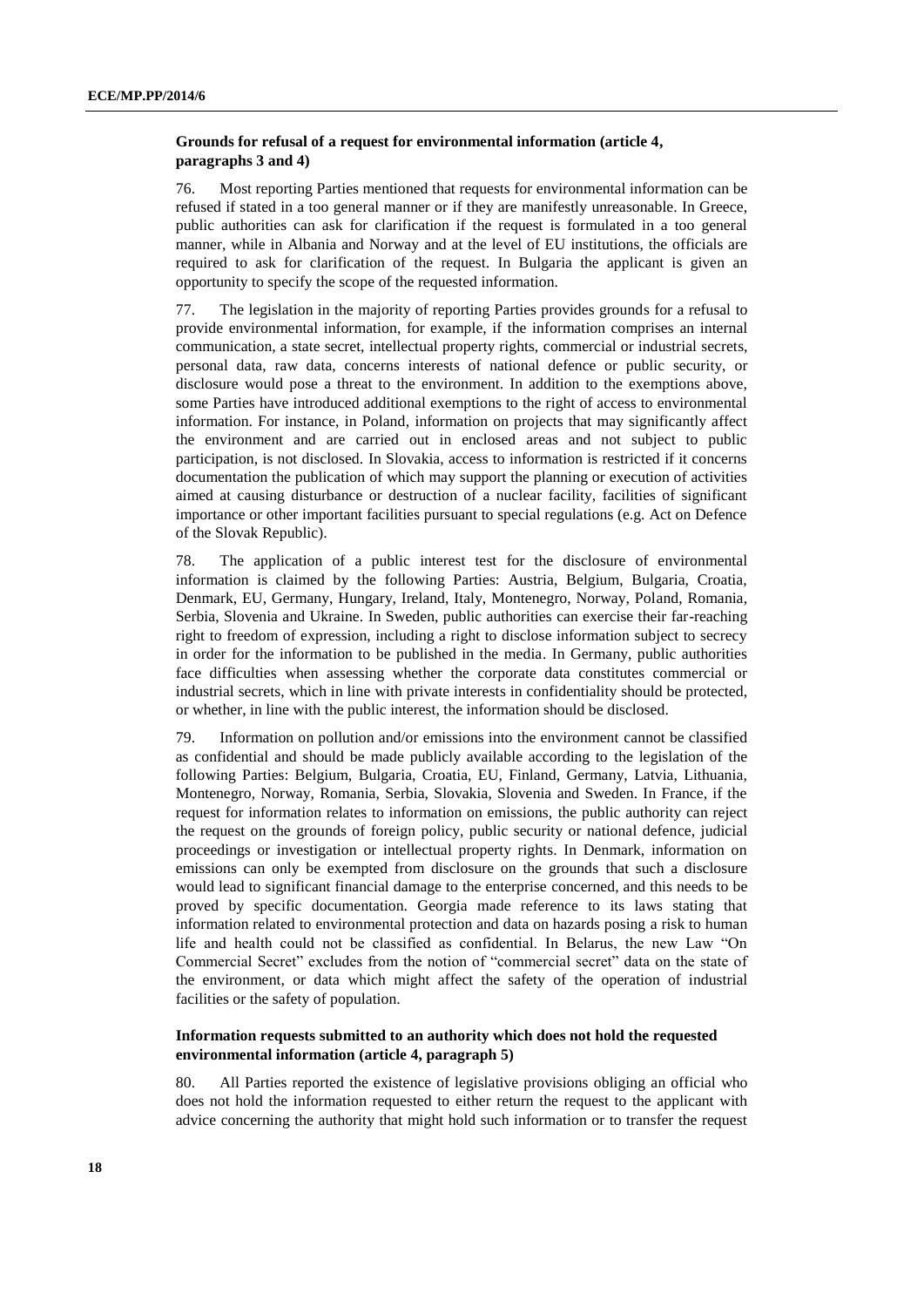to the appropriate authority likely to hold the requested information. The laws of the majority of Parties foresee deadlines and procedures for such replies.

# **Ensuring access to non-confidential environmental information forming part of requested environmental information deemed confidential (article 4, paragraph 6)**

81. The majority of reporting Parties cited legislative provisions obliging public authorities, where the information requested is exempted from disclosure, to grant access to the rest of the information not exempted from disclosure with separation of the "restricted access" information (if possible). Such a practice corresponds with the provisions of article 4, paragraph 6, of the Aarhus Convention.

#### **Refusal of a request (article 4, paragraph 7)**

82. All the reporting Parties had legislative provisions setting out the requirements for a refusal to provide information, including the obligations to state the reasons for the refusal, to provide guidance on the appeal procedure and to communicate the information in writing to the applicant. Parties set time limits for refusals ranging from three days up to one month, with a possible extension up to a maximum of two months. Some Parties mentioned problems faced with the so-called "silence procedure" (when no response is received by a certain deadline, it is to be considered, by law, as a refusal), as, in the absence of a written refusal it can be difficult to pursue administrative appeal on the grounds that such a refusal was not delivered on time. A few options are available for applicants for violations of access to information procedures, including an appeal to a higher body or official, to a special designated body or official or directly to the courts.

# **Charges for supplying information (article 4, paragraph 8)**

83. Keeping in mind relevant provisions of article 4, paragraph 8, of the Aarhus Convention, the majority of Parties enacted legislation regarding charges for services associated with providing access to information. Such services might include: making a copy of the document; searching for and sending documents to the applicant; providing publications; saving information on CD-ROMs or flash drives/USB keys, etc. As a rule, information is made available online, in public databases, and electronic copies of documents are provided free of charge. Special regulations on charges for access to information were adopted in almost all the countries, while a few Parties mentioned in their national reports the exact rates for photocopying and other services related to provision of information to applicants (e.g., Denmark, Estonia, EU, France, Latvia, Poland and Sweden). A few Parties mentioned the rule for charging for providing copies to the applicant starting from the fifth, tenth or twenty-first page. Poland introduced fees for finding information, not only for scanning and making copies of it, which creates confusion among NGOs. In Bosnia and Herzegovina, NGOs complained about being charged for copying of materials, even in electronic form, and there is no Government regulation setting out fees for copying services. The Republic of Moldova reported on the exemption of payment of fees if the information requested directly influences the rights and freedoms of the applicant or if it is in the interest of society. Fees for provision of information could be waived in Montenegro for applicants with disabilities and/or socially vulnerable groups, and in Serbia where the protection of public health or the environment was at stake.

84. National reports overall indicate a positive trend in terms of making information available to the public via the Internet, the web pages of public authorities, online databases and unified online environmental information portals, which consequently decreases the amount of information requests addressed to the public authorities. In many countries in Eastern Europe, the Caucasus and Central Asia it was reported that there is still not enough information made available through the Internet, while in the EU countries and Norway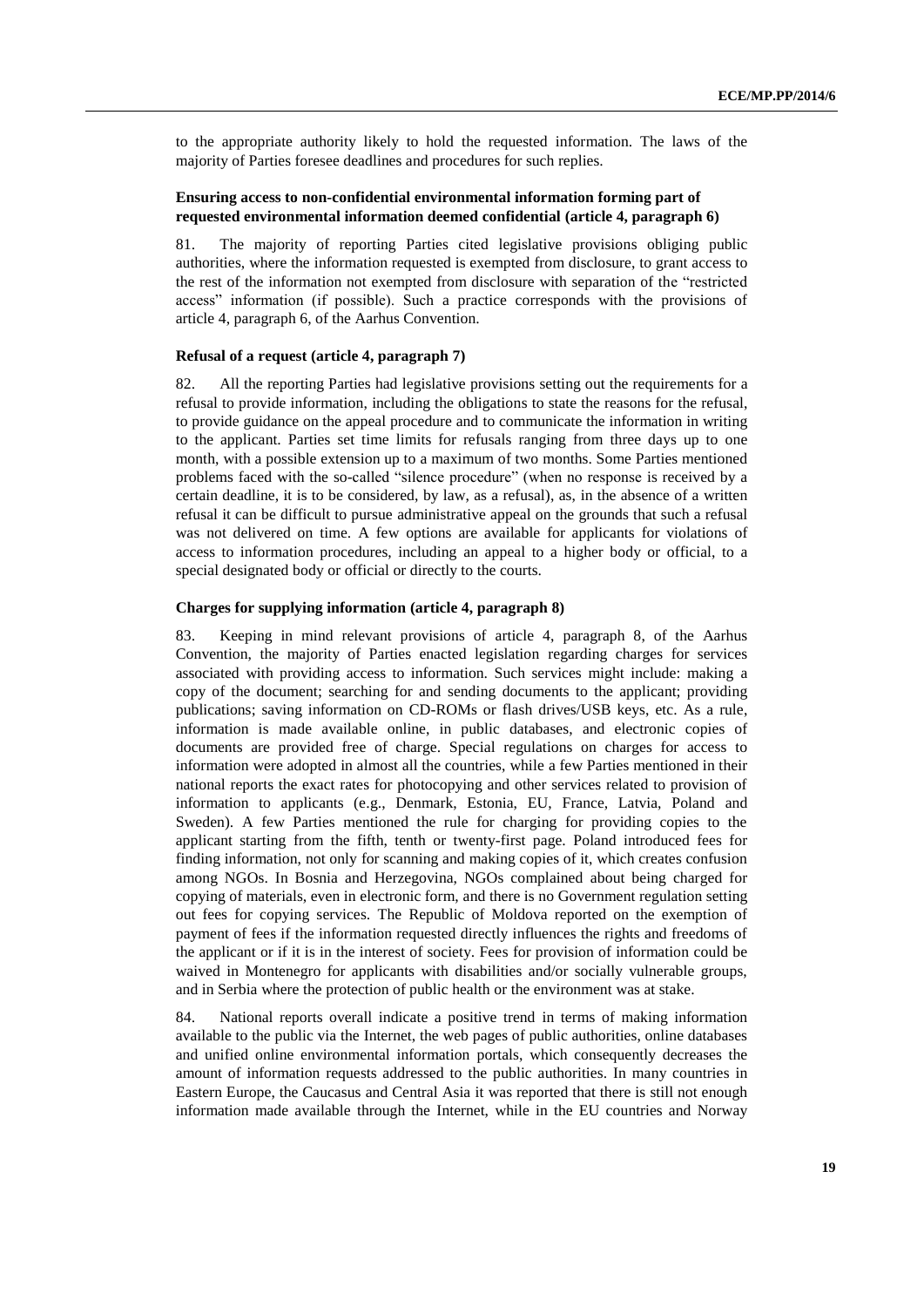electronic resources are increasingly utilized for providing information. E-government is making access to environmental information more user-friendly, faster and more transparent. The Netherlands reported on a recent initiative of sorting, digitalizing and arranging data to make it more understandable to users. The newly created "Environmental Atlas" portal is a good example of such efforts.

# **Additional obstacles in implementing article 4**

85. Obstacles to access to certain types of information still exist in Parties of the EU and Norway subregion, Eastern Europe, the Caucasus and Central Asia and SEE as well. In the Slovak report, NGOs allege violation of article 4 of the Aarhus Convention because of limitations on access to documents and information on nuclear issues. Slovenia mentioned problems with access to documents protected by copyright. In Spain the disclosure of environmental information is restricted for information related to intellectual property and commercial secret (for instance, the location of fields of GMOs). Similarly, broad protection to industrial information is applied in Greece. NGOs in Estonia complained of the frequent classification of information as internal communications, and consequently being refused access to it. Serbia mentioned the need to regulate further restricted access to commercial and industrial information related to the preparation of EIA studies. NGOs in the Czech Republic mentioned problems with the extensive number of exemptions granted (particularly regarding business secrets) and the charging of unreasonable additional costs for the provision of information.

86. Parties reported on issues in meeting the deadlines for providing information, as well as in responding in due time to applicants in relation to the extension of a deadline or to give grounds for refusal of access to information or additional guidance on the appeal procedure. The public authorities often lack the human, technical and financial resources to ensure the timely provision of information.

87. Austria made reference to the findings of the Aarhus Convention Compliance Committee concerning the country's lengthy review procedures in cases of violation of access to environmental information. Norway mentioned the communication sent to the Compliance Committee in June 2013 concerning violation of article 4 of the Aarhus Convention.

88. The EU provided recent case law of the Court of Justice of the European Union and national courts concerning interpretation of the Transparency Regulation<sup>19</sup> and the Environmental Information Directive, as well as decisions of the European Ombudsman in cases of violation of the right to information.

# **C. Collection and dissemination of environmental information (article 5)**

#### **General provisions (article 5)**

89. Almost all reporting Parties made reference to the numerous legal norms regulating collection and dissemination of environmental information in different areas by various means and by different public authorities, non-governmental institutions and organizations. Parties from the EU and Norway have developed detailed legislative provisions to transpose the EU directives and regulations. While countries in Eastern Europe, the Caucasus and Central Asia have their own legislation to implement the main provisions of article 5, practical implementation of such norms faces financial and technical obstacles.

<sup>&</sup>lt;sup>19</sup> Regulation (EC) No. 1049/2001 of the European Parliament and of the Council of 30 May 2001 regarding public access to European Parliament, Council and Commission documents.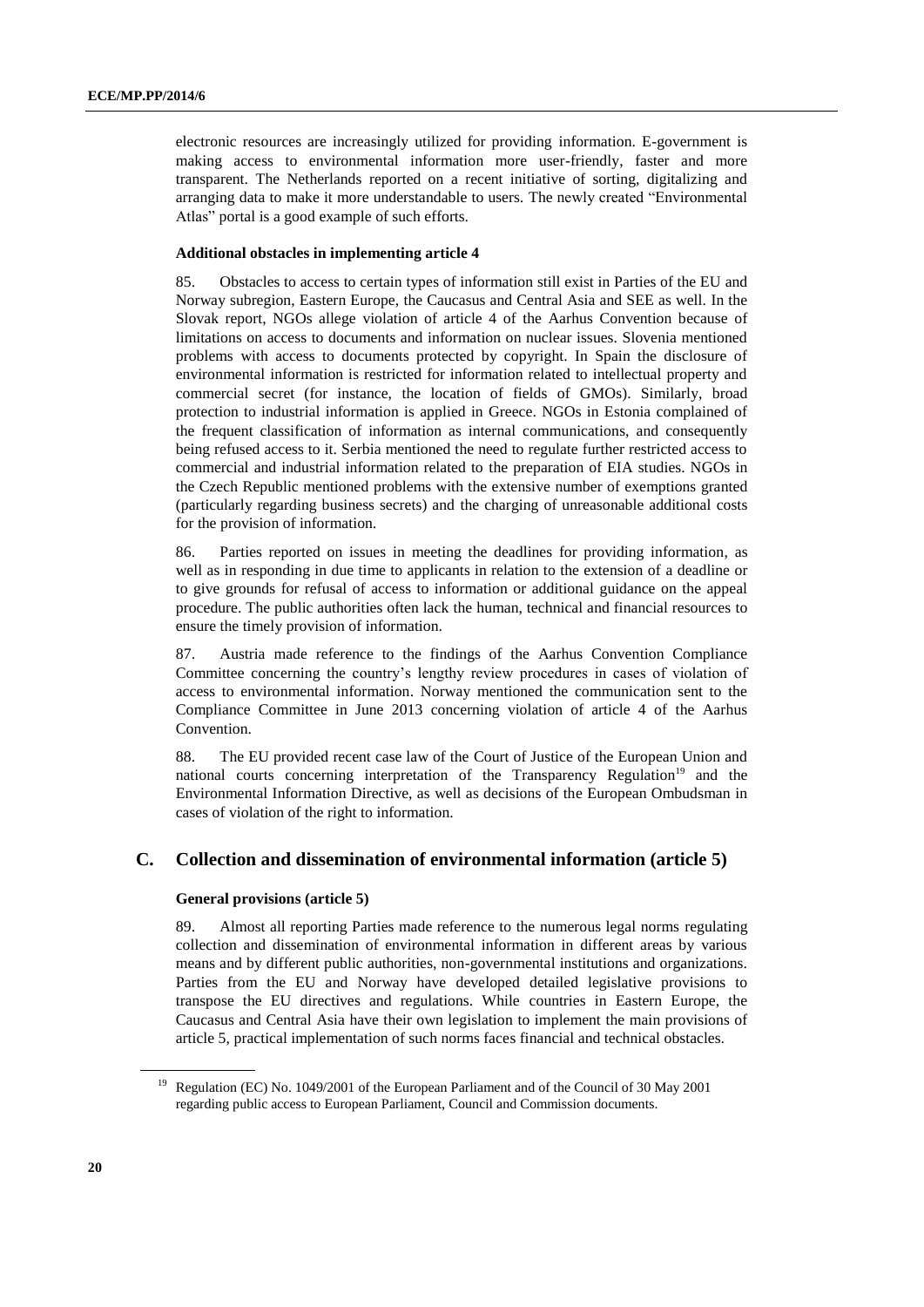90. In terms of the collection and dissemination of environmental information, Parties from the EU and Norway emphasized the use of electronic resources, the digitalization of administrative services and documents (information) and the improvement of existing electronic tools to make them more user-friendly. Parties from Eastern Europe, the Caucasus and Central Asia and SEE reported on improving web pages, electronic databases and registers (including cadastres). In addition, these countries reported an active engagement of Aarhus Centres in the collection and distribution of environmental information to the public, as well as in awareness-raising activities for the public authorities and the public, which resulted in increasing the amount of environmental information available to the public.

# **Possession, updating and dissemination of information by public authorities (article 5, paragraph 1)**

91. All Parties reported that their environmental authorities are obliged by law to possess and update environmental information. Parties from the EU and Norway reported on maintaining and further improving consolidated online databases (portals or systems) making environmental information available to the public in a single place and free of charge (e.g., Croatia, Estonia, EU, Germany, Greece, Hungary, Latvia, Lithuania, Netherlands, Norway, Poland, Romania, Slovakia, Sweden and United Kingdom). In a few countries of Eastern Europe, the Caucasus and Central Asia and SEE such consolidated online databases are being planned (e.g., Armenia, Bosnia and Herzegovina, Georgia, Montenegro, Republic of Moldova and Tajikistan).

92. Electronic databases, registers, cadastres of water, soil, air pollution, waste generation, biodiversity and protected areas (Natura 2000 sites) continue to be developed, run, improved and put online by all reporting Parties, offering public opportunities to assess this data either online or upon request. The vast system of databases and registries comprising the National Environmental Information System is maintained by Hungary, including, inter alia, data on groundwater and soil, municipal waste disposal registries, surface water quality, surface water emissions, air quality, waste management, nature conservation and integrated pollution prevention and control (IPPC) and pollutant release and transfer register (PRTR) information systems. Denmark launched its INSPIRE geoportal to publish spatial data for the general public. The Croatian Environmental Information System includes information classified into 44 databases and divided into 11 thematic subsystems. In 2013, Estonia launched an online Water Health Information System, which includes data on drinking, bathing, bottled and mineral water, as well as swimming pool water. In Ukraine, access to the information on land resources and maps was opened to the general public in 2013 with the launch of the National Registry System of Land Resources online.

93. Parties said they collect data on monitoring of water, air, soil and waste and store them using electronic databases and systems. Several Parties in Eastern Europe, the Caucasus and Central Asia mentioned interconnectivity issues between the various monitoring systems operated by different governmental or non-governmental agencies (e.g., Armenia, Georgia and Republic of Moldova), while Belarus reported on the exchange of information and data between the national systems for monitoring the environment, health and natural and man-made emergencies. Existing systems of environmental monitoring are being improved and digitalized for easier access by the public (e.g., Belarus and Ukraine).

94. A few Parties reported on mandatory systems for informing public authorities of planned and existing activities that may significantly affect the environment. A small number of Parties from the EU and Norway subregion reported the existence of online databases dedicated to EIA and strategic environmental assessment (SEA) procedures (e.g.,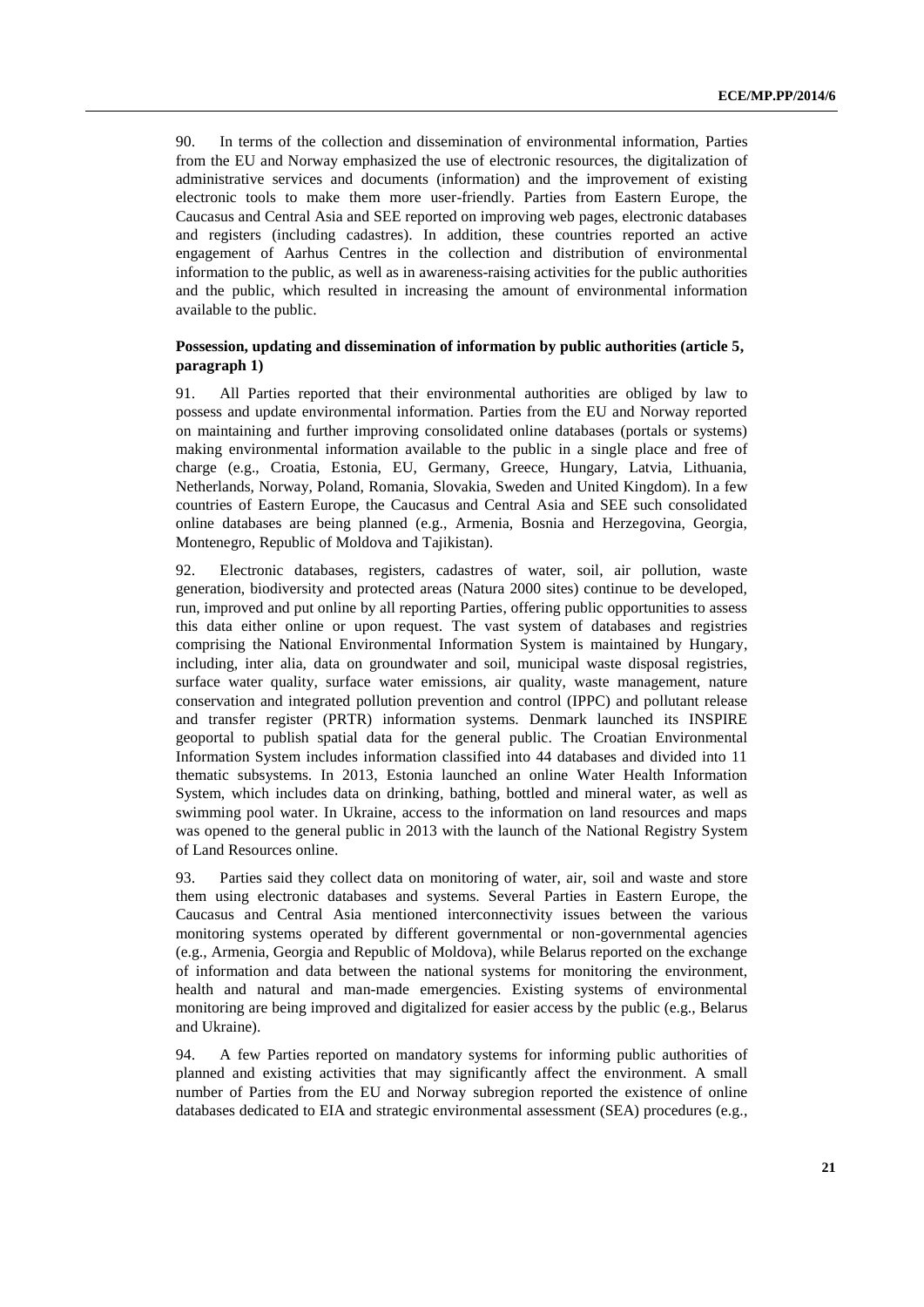Czech Republic and France). In 2013, Latvia launched the State Environmental Service, which includes an online register of issued permits, licences and technical regulations open to the public; Estonia supports the same practice. Romania's environmental ministry operates an online EIA database on its web page.

95. Parties reported on different warning systems in case of emergency, accidents, natural disasters or excessive pollution that obliged operators to immediately channel information to the public and local authorities. These authorities are in turn obliged to inform the public immediately regarding any serious threats to life, health or the environment. Such systems include alerts in case of floods, high waters, serious air or water pollution, etc. The information should be distributed by all possible means of communication, inter alia, through radio, television, telephone, e-mails and newspapers, immediately and without delay. Smog and heat alarms operate in Hungary, ozone smog warning systems were established in Slovakia and smog alerts are foreseen in Poland.

96. A few Parties mentioned their legal and practical framework for informing the public about accidents at nuclear facilities (e.g., Slovakia and Sweden). In Sweden, the distinct feature of a separate warning system is that the warning to the general public can be triggered by the operator at a very early stage of an accident.

# **Arrangements for effective access to environmental information (article 5, paragraph 2)**

97. The majority of Parties reported on measures taken to make environmental information effectively accessible to the public by posting lists of the information and data held by the authorities on web pages, describing how to access information from the authorities by different means and by designating contact points. The amount of information available to the public online in electronic form differs between Parties, but the tendency is to make ever more environmental information available in electronic format through the Internet. Armenia and Tajikistan had environmental information centres within their environmental ministries tasked with the collection and dissemination of information and publication of newsletters. Kazakhstan established a State Fund of Environmental Information aiming to create and maintain electronic databases and registers and making them publicly available through the Internet.

#### **Access to environmental information in electronic form (article 5, paragraph 3)**

98. Almost all reporting Parties indicated the possibility for the public to access texts of legislative acts, environmental agreements, strategies, plans and programmes and other documents related to the environment through the Internet via the web pages of governmental agencies, using free public legislation databases run by the responsible State agencies. Aarhus Centres in countries from Eastern Europe, the Caucasus and Central Asia and SEE sometimes facilitate the provision of electronic environmental information to the public.

### **Regular publishing and dissemination of national reports on the state of the environment (article 5, paragraph 4)**

99. Reports on the state of the environment prepared by the Parties are available to the public mainly in electronic form and are downloadable from the web page of environmental authorities and Aarhus Centres. A few Parties mentioned distribution of paper versions of such reports through libraries, public agencies, NGOs and other means. Some Parties submit their national reports on the state of the environment to the Government or parliament for consideration or approval (e.g., Bulgaria, Czech Republic, Germany, Montenegro and Serbia). Several Parties also mentioned preparation of regional reports on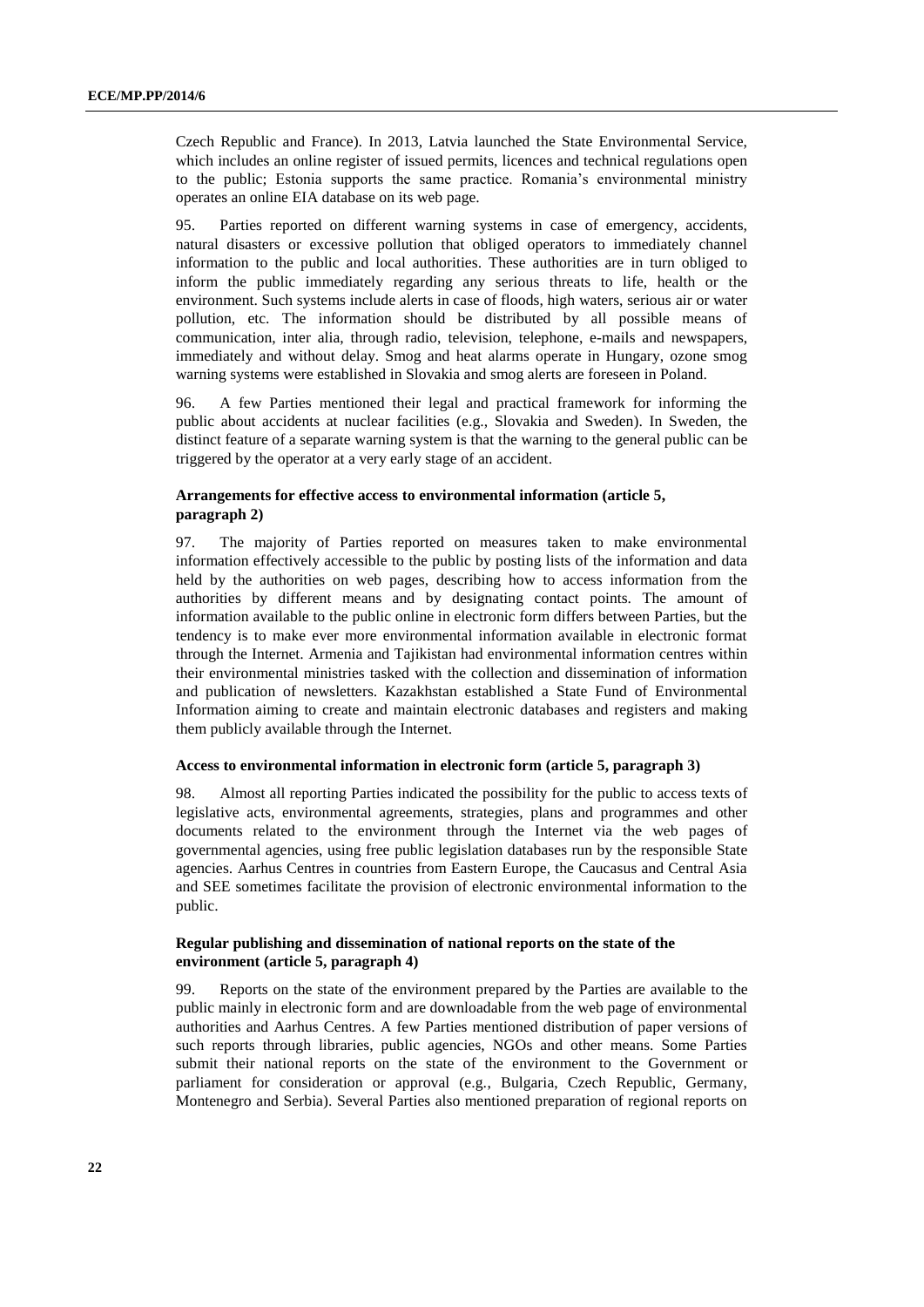the state of the environment by regional environmental agencies on an annual basis (e.g., Belgium, France, Germany, Hungary, Poland, Romania, Slovenia, Spain and Ukraine).

# **Dissemination of legislation and policy documents and international instruments and documents (article 5, paragraph 5)**

100. Dissemination of legislation and policy documents, international agreements and treaties and other significant international documents on environmental issues is foreseen in the legislation of all the reporting Parties. The means of dissemination and the amount of information available to the public varies between Parties. All reporting countries said that publication of legislative acts was mandatory, and that dedicated and publicly available web pages and databases containing such legislation were maintained free of charge. France mentioned that information on environmental law and free consultation with a lawyer could be obtained through community justice centres or legal access centres at the department level.

#### **Encouraging operators to inform the public (article 5, paragraph 6)**

101. The legal obligation for operators of facilities whose activities have a significant impact on environment to inform the public regularly on the environmental impact of their activities and products is mentioned by a few Parties from the EU and Norway subregion (e.g., Austria, Denmark, Latvia, Lithuania, Romania and Slovakia), while all the Parties reported on the legal norms requiring such operators to submit the information on their environmental performance, the level of emissions, discharges, waste generation, etc., to public authorities, statistical offices and local authorities. In Sweden, annual environmental reports of operators can be submitted electronically through the Swedish Portal for Environmental Reporting.

102. Parties from the EU and Norway mentioned voluntary arrangements with business resulting in eco-labelling, eco-auditing and environmental management and reporting practices as a result of the transposition of EU legislation. Eco-labelling practices are mentioned by the Parties from the EU and Norway as part of the EU eco-labelling scheme, while a few Parties from this subregion maintain their national labelling practices (e.g., Croatia, Denmark, France, Germany, Hungary, Ireland, Norway, Sweden and United Kingdom). Parties also noted their commitment to implementation of the EU energy labelling regulations. Italy reported the launching of a voluntary partnership with companies to evaluate their environmental footprint, involving 200 partners from the fashion, wine and food industries as pilot sectors.

The legislative framework for eco-labelling and environmental management systems in Eastern Europe, the Caucasus and Central Asia and SEE countries is still weak or absent. As an exception, voluntary eco-certification and eco-labelling are foreseen by legislation in Belarus, while the creation and operation of an Eco-Management and Audit Scheme (EMAS) is under way. In Kazakhstan, eco-labels under the Law "On Food Safety" were awarded to 74 companies. Serbia reported the introduction of an eco-labelling scheme and the promotion of EMAS and International Organization for Standardization (ISO) systems for industries on voluntary basis.

# **Dissemination of other relevant environmental information possessed by public authorities (article 5, paragraph 7)**

104. Parties reported that the public has the possibility to access information and documents provided by public authorities in accordance with article 5, paragraph 7, of the Aarhus Convention. These documents are mainly available online and through the public authorities' web pages and are continuously being improved and updated. A few NIRs recorded complaints from the public on the complexity of information provided through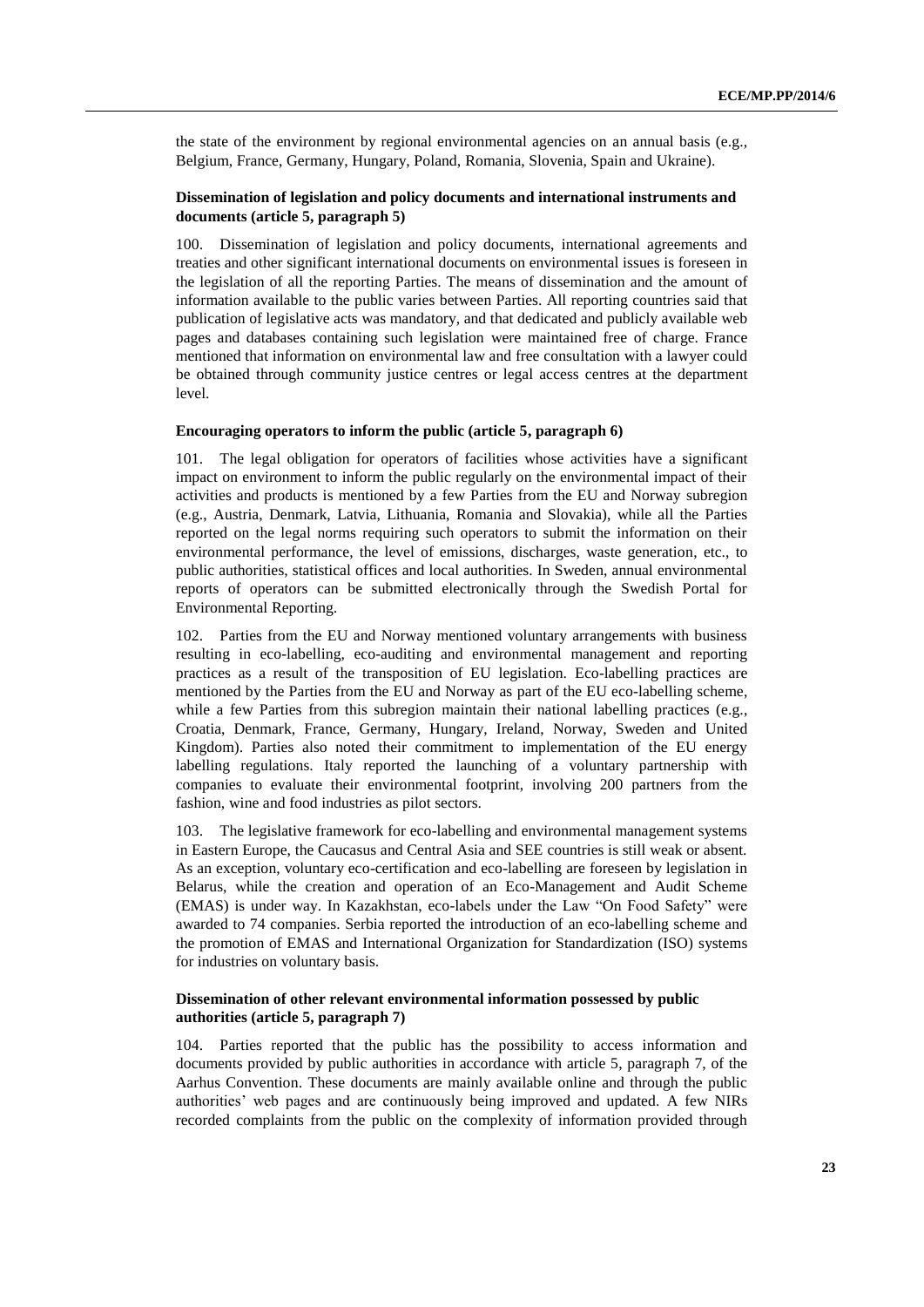different electronic databases and web pages, thus several Parties had made efforts to improve and redesign their web pages and databases in this intersessional period. For instance, the Spanish environmental ministry changed its web page with a view to presenting environmental information in a more intuitive and dynamic way: indicators are displayed using graphics, and the web page contains definitions and notes and shows both the present condition and the evolution of the elements in the environment.

# **Availability of product information (article 5, paragraph 8)**

105. Parties from the EU and Norway described their legislative provisions and practices aimed at disseminating sufficient product information to consumers, while a few countries in Eastern Europe, the Caucasus and Central Asia and SEE reported on basic legal regulations and practices on this issue. A few Parties from Eastern Europe, the Caucasus and Central Asia and SEE mentioned that producers were required to inform consumers about GMOs in products and food (e.g., Serbia, Kazakhstan, Kyrgyzstan and Ukraine). Sweden has a national system of certified environmental product declarations to ensure readily accessible, quality-assured and comparable information on the environmental impact of products and services. France requires operators of passenger, goods or removals transport services to notify users about the quantity of carbon dioxide emissions for their services.

106. The EU listed laws requiring producers to make information concerning the energy efficiency and energy performance of their products available to consumers.

# **Establishment of national systems of pollution inventories or registers (article 5, paragraph 9)**

107. A few Parties in Eastern Europe, the Caucasus and Central Asia reported on initiatives and activities aimed at researching the possibility of establishing national PRTRs and on the creation of pilot versions of such registers. For instance, Belarus, Georgia and Kazakhstan mentioned the creation of trial versions of national PRTRs. The Republic of Moldova has ratified the Aarhus Convention's Protocol on Pollutant Release and Transfer Registers (Protocol on PRTRs) and is preparing for its implementation. The confidentiality of raw data is mentioned as an obstacle to the implementation of a PRTR in Kazakhstan. In the SEE subregion a few Parties are establishing the preliminary legal and technical basis for designing and operating PRTR systems (e.g., Albania and Bosnia and Herzegovina), while Serbia operates a National Register of Pollution Sources which covers, inter alia, pollution releases and transfers.

108. National PRTRs are run by the majority of Parties from the EU and Norway subregion (e.g., Austria, Belgium, Croatia, Czech Republic, Denmark, France, Germany, Hungary, Ireland, Latvia, Netherlands, Poland, Slovakia, Spain and Sweden). Romania does not have a national PRTR at present. National PRTRs are accessible to the public online for free with searching possibilities in several countries. For example, in 2012 Croatia launched a national portal for the Environmental Pollution Register with a geographic information system browser. In Spain, PRTR inventories of national and autonomous regions are in place and available online to the public.

#### **Overall obstacles in implementing article 5**

109. The majority of Parties reported they lack the human, financial and technical resources to implement modern systems of collection and distribution of information. Typical problems encountered with human resources include a lack of staff and their low computer literacy and proficiency in modern technologies. Some countries reported on poor system interoperability and information exchange between the information systems of different agencies. Environmental monitoring systems require constant updating and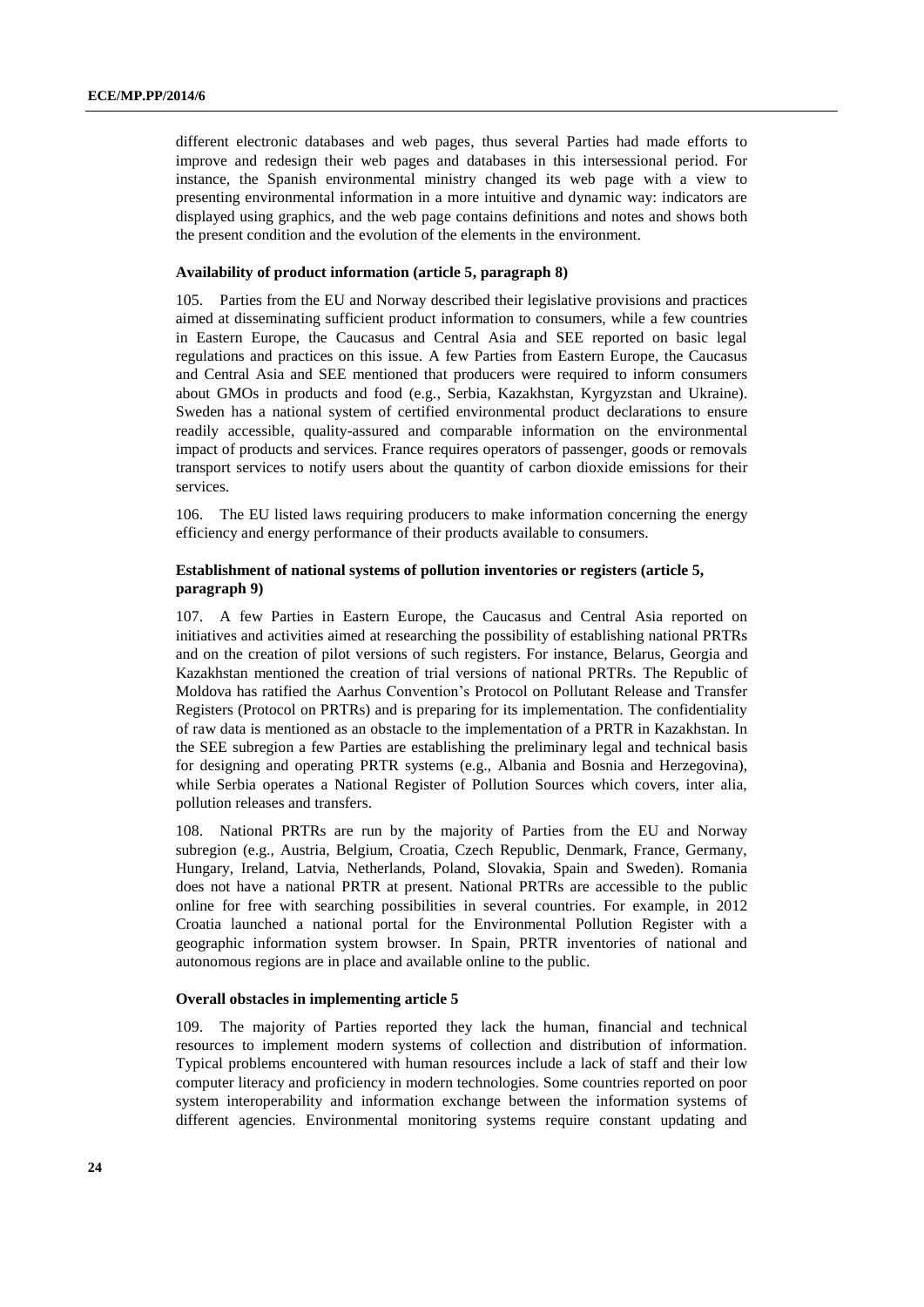upgrading in accordance with international standards. The use of television, newspapers and radio for the dissemination of environmental information is no longer seen as sufficient.

110. Comments of the public reflect that dissemination of information is often not adequate, the creation and updating of web pages and databases is often slow and environmental monitoring information available online is sometimes not reliable, understandable, available in full or consistent.

# **D. Public participation in decisions on specific activities (article 6)**

#### **General provisions**

111. Parties reported on legislative measures in force regulating public participation procedures during environmental decision-making and on new or planned amendments to laws aimed at improving public participation procedures. Parties from the EU and Norway reported on their national legal framework enacted to transpose the EIA, $^{20}$  IPPC<sup>21</sup> and Industrial Emissions<sup>22</sup> Directives, as well as other EU regulations, which remained almost unchanged from the third reporting period.

112. For Parties in Eastern Europe, the Caucasus and Central Asia, the legal provisions for public participation consist mainly of laws on environmental protection and laws on ecological expertise, accompanied by public participation or public hearing regulations. The main procedures include EIA (" $\overline{OVOS}$ ")<sup>23</sup> and ecological expertise. A few Parties in this subregion reported obstacles in the implementation of article 6 of the Aarhus Convention, including the lack of, or inadequate, procedures for public participation in environmental decision-making. A few Parties reported upon legislative developments. Draft laws regulating EIA procedures with public participation provisions were elaborated and sent to parliament for consideration in Armenia and the Republic of Moldova. In Ukraine amendments to the Law "On ecological expertise" abolished mandatory State ecological expertise for construction projects and deprived the public of opportunities to address their environmental protection concerns. A few Parties made reference to public ecological expertise, but its application in practice was not reflected in the reports (e.g., Belarus, Kazakhstan, Kyrgyzstan, Republic of Moldova and Tajikistan).

113. Bosnia and Herzegovina reported that its legislation on EIA and environmental permitting was not fully in line with the main provisions of article 6 of the Aarhus Convention. This created obstacles to effective public participation in the region during the conduct of EIA and the issuing of environmental permits and, as a result, the public's opinions and concerns were not properly reflected in final decisions.

114. Parties from Eastern Europe, the Caucasus and Central Asia and SEE mentioned the importance and involvement of Aarhus Centres in the facilitation of public participation during decision-making, sometimes assisting public authorities in the performance of their functions and obligations in this respect.

<sup>&</sup>lt;sup>20</sup> Directive 2011/92/EU of the European Parliament and of the Council of 13 December 2011 on the assessment of the effects of certain public and private projects on the environment (codification).

<sup>&</sup>lt;sup>21</sup> Directive 96/61/EC of the European Parliament and of the Council of 24 September 1996 concerning integrated pollution prevention and control.

<sup>&</sup>lt;sup>22</sup> Directive 2010/75/EU of the European Parliament and of the Council of 24 November 2010 on industrial emissions (integrated pollution prevention and control).

<sup>&</sup>lt;sup>23</sup> Procedure of environmental impact assessment conducted in countries of the former Soviet Union.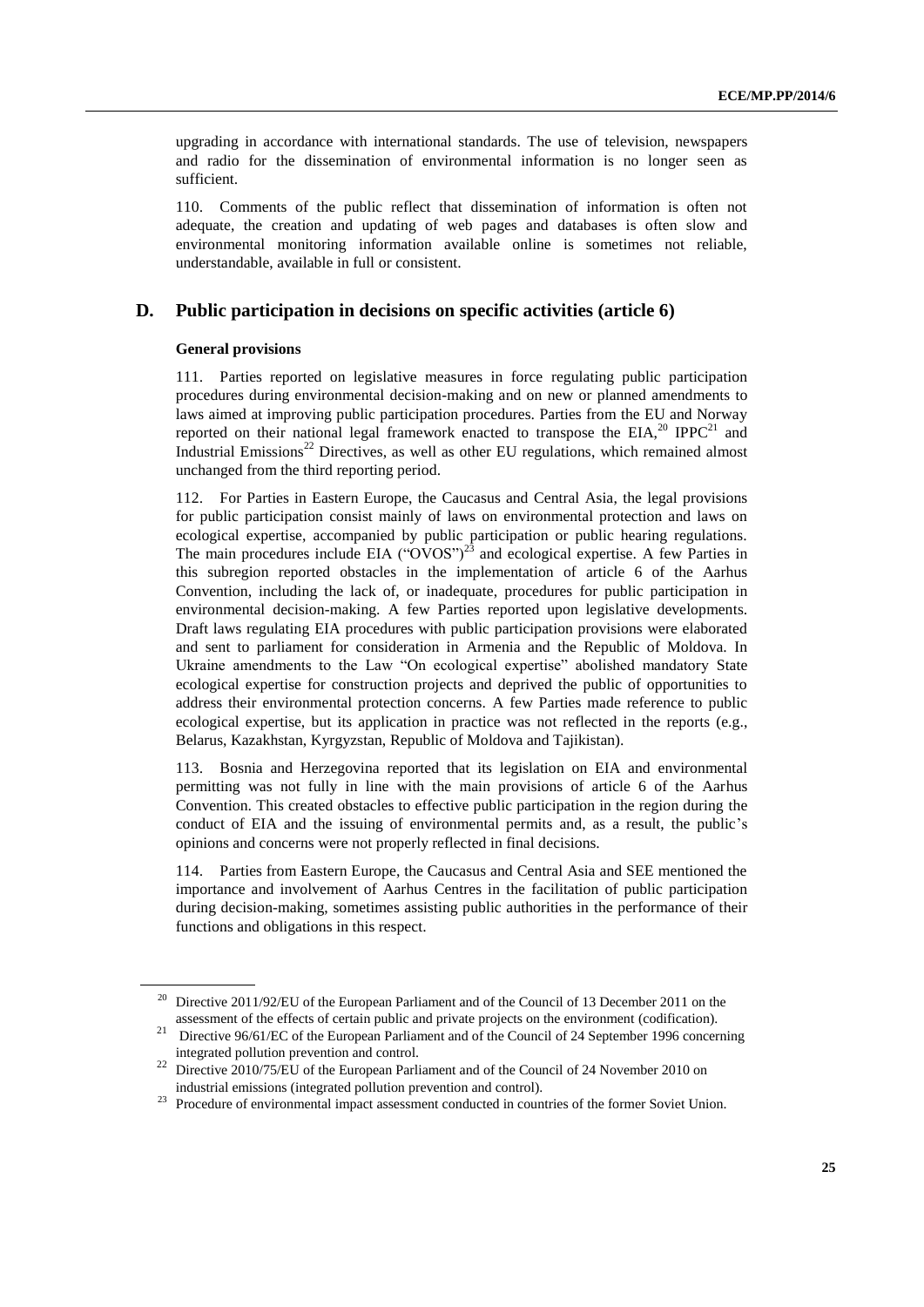115. Armenia noted that, in response to the Aarhus Convention Compliance Committee's findings<sup>24</sup> that it had violated the provisions of the Convention on public participation, the Environmental Protection Ministry had developed a draft Law "On environmental impact assessment and expertise" which is now under consideration by the parliament. The Czech Republic also mentioned the findings of the Compliance Committee<sup>25,26</sup> concerning its violation of the Convention's public participation provisions. As a result, the Czech Government is planning to amend the legal regulation on permitting procedures. Slovakia provided information on the decision of the European Court of Justice (ECJ) on the participation of civil associations in proceedings regarding nature and landscape protection. The ECJ's decision had resulted in amendments of Slovak legislation in 2011, upgrading NGOs to the status of "party to the proceedings" from the status of "person concerned".

#### **Applying provisions covered by article 6 (article 6, paragraph 1)**

116. The majority of Parties reported the existence of legal provisions obliging authorities to apply article 6 provisions to decisions on certain types of activities listed in annex I to the Aarhus Convention. The approach taken by Parties to the application of article 6, paragraph 1, and the annex I list varies: some Parties reproduced the list set out in annex I in their legislation; some enlarged the list; and a few Parties mentioned that their national list of activities for which EIA (or an environmental permit) is mandatory and public participation procedures should apply is shorter than the list in annex I. Many Parties indicated the existence of two lists of activities, one listing activities requiring EIA (or an environmental permit) and the other containing activities for which EIA (or a permit) is not mandatory, but could be ordered by the decision-making body on a case-by-case basis during the screening procedure.

117. Parties from the EU and Norway mainly mentioned EIA and IPPC decisions that are subject to public participation provisions. Estonia provided an extensive list of environmental decisions (authorizations) requiring application of article 6 provisions, namely: building permits; integrated environmental permits; permits for water use; air pollution permits; water permits and licences; radiation practice licences; and extraction permits. Germany also noted that decisions on nuclear activities, on major planning and on large infrastructure projects — such as the construction of airports, railway lines, motorways, express roads, waterways, ports, landfill sites and pipeline systems — are subject to the so-called planning approval procedure, in which intensive public consultation is prescribed as mandatory. Concerning activities that are not listed in annex I to the Convention, Latvia reported that its Law on EIA of the Proposed Economic Activity stipulates that an EIA should be conducted where implementation of a proposed economic activity may affect Natura 2000 sites and the institution in charge of the site (area) determines that such an effect may be significant. Ireland noted in its NIR that article 6 is implemented through a combination of: (a) mandatory national thresholds for each of the annex I projects; (b) the requirement for case-by-case examination of the need for EIA in the case of sub-threshold development on sites of conservation sensitivity; and (c) the general requirement that sub-threshold projects likely to have significant effects on the environment must be subject to EIA. In Croatia the evaluation of the need for EIA is carried

<sup>&</sup>lt;sup>24</sup> As reflected and adopted in decision IV/9a of the MOP on compliance by Armenia with its obligations under the Convention (see ECE/MP.PP/2011/2/Add/1).

<sup>&</sup>lt;sup>25</sup> Findings and recommendations on communication ACCC/C/2010/50 concerning compliance by the Czech Republic (ECE/MP.PP/C.1/2012/11).

<sup>&</sup>lt;sup>26</sup> Communications submitted to the Compliance Committee, and related documentation on them, including the findings and recommendations of the Committee, where these have been issued, are available from http://www.unece.org/env/pp/pubcom.html.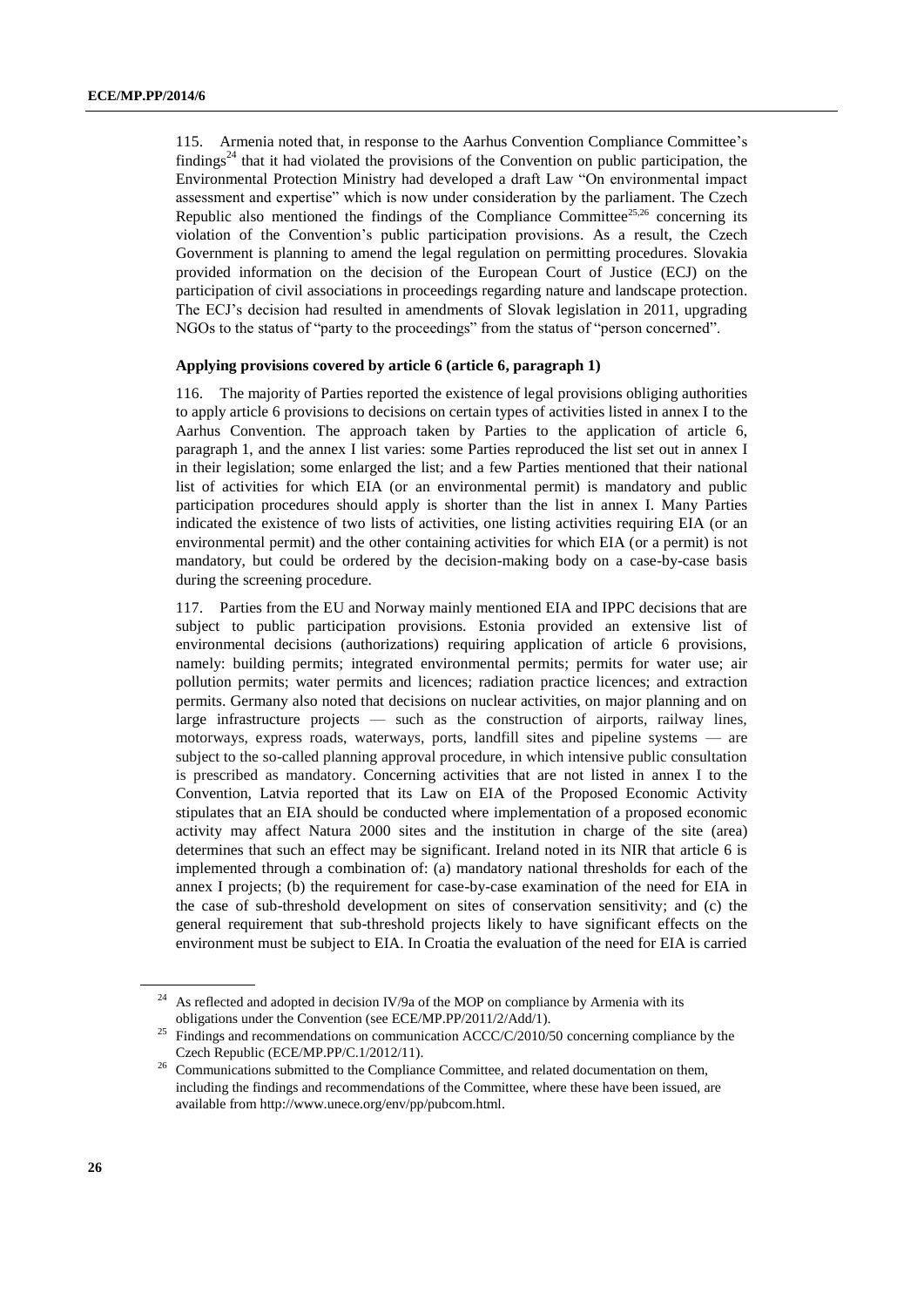out for activities not listed in annex I if it is concluded that the proposed activity could have a significant effect on environment.

118. Paragraph 1 (c) of article 6 allows Parties not to apply provisions of public participation to proposed activities serving national defence purposes. A few Parties introduced exceptions from EIA procedures and public participation requirements, but for different reasons. Namely, Georgia mentioned that such an exception could be granted if State interest required it, and during 2010–2012 there were 27 such cases. In Spain, not only projects related to defence purposes, but also projects for exceptional reasons following approval by State law are exempted from the EIA procedure. Kyrgyzstan made reference to its national practice of allowing construction of facilities to be carried out in parallel with the development of project documentation, on the basis of governmental decisions in cases of urgent State interest.

#### **Notifying the public (article 6, paragraph 2)**

119. All Parties reported the existence of regulations regarding notification of the public at the start of the decision-making process. Parties have a practice of providing such information through the web pages of decision-making bodies, local authorities or municipalities, national and local newspapers and on television or radio. Some Parties mentioned other methods for dissemination of information: direct notification to the landowners and nearby inhabitants; placement of a notice board on the site of the proposed activity; and posting notification inside the building of a local agency or municipality or other public places. Estonia mentioned amendments to its laws which foresee notification to be posted in a newspaper and at least on one public building or site of the proposed activities. Latvia reported on the decision-making authority's practice of sending notifications via e-mail to a list of NGOs that indicated their interest in participation in the decision-making procedure. A few Parties have legislation that provides for the public to be informed in an effective, timely and accurate way. For example, Estonia enacted an Environmental Code in 2013 specifying that the public must be informed efficiently and in a way that does not cause unreasonable expense, yet ensures that information reaches the relevant stakeholders. Slovakian legislation in the sphere of EIA ensures that the public is informed from the very beginning of the procedure in an adequate, early and efficient way. In 2013 Germany enacted changes to its federal Administrative Procedure Act obliging public authorities to seek to ensure the project applicant (in large-scale projects) informs the public concerned at an early stage.

120. Parties also gave details on the information that should be included in the notification to the public under article 6, paragraph 2, of the Aarhus Convention.

### **Time frames for public participation procedures (article 6, paragraph 3)**

121. The majority of Parties reported legal provisions foreseeing various time frames for public participation in the decision-making process, including: between the notification of the public about the submission of the application to the decision-making body and the conduct of a public hearing; for the submission of public comments; for access to and assessment of the documentation presented; and for participation in different decisions (EIA, permitting, town planning, etc.). The time frames range from two weeks to one month on average, and are claimed by Parties to be sufficient and adequate. For example, for the screening stage the public is given 20 days in Latvia and 45 days in Italy for the submission of opinions. In Germany the public can lodge objections against the project in writing during the two-week period after the expiry of the one-month examination period (i.e., in which the application and supporting documents are made available to the public). In Sweden and Poland the public has 21 days to submit comments; in Georgia, 45 days; in Italy the public is given 60 days for the submission of written comments; and in Bosnia and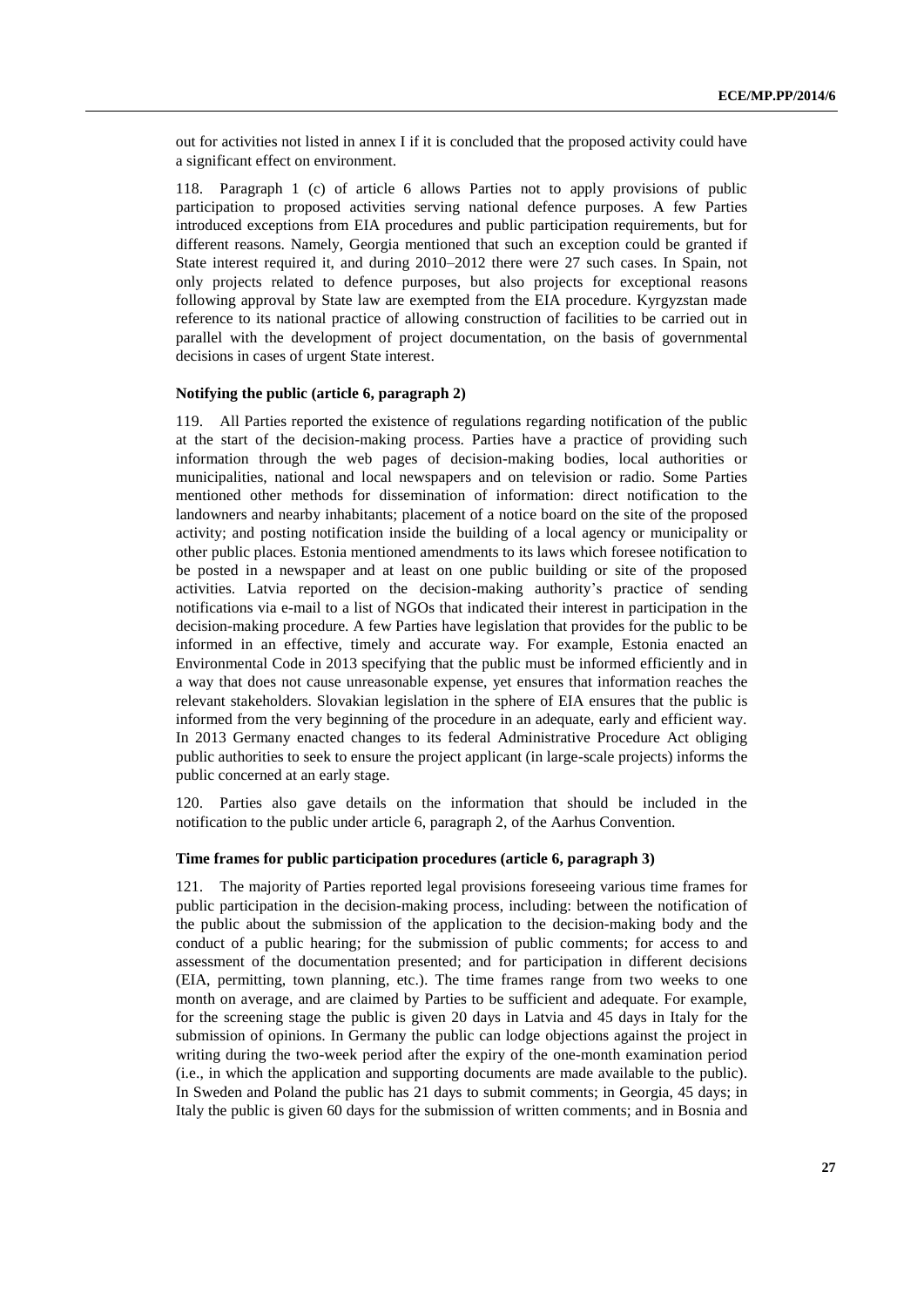Herzegovina, Hungary, Latvia and Spain the public may comment within 30 days from the notification. In France public debate (an in-depth form of prior consultations), conducted for the most significant projects, generally lasts four months. In Belgium and Bosnia and Herzegovina the notification on the project should be given 15 days before the public hearing (meeting); in Kazakhstan, 20 days in advance; and in Bulgaria and Hungary notice on the public hearing should be given no later than 30 days before the meeting, and the EIA documentation should be accessible to the public during that 30-day period as well. Kyrgyzstan reported on the practice of giving notice of the hearing two months in advance, while in Georgia the time frame was 50 days. The public is given up to 7 days after the public meeting to send comments in Bulgaria, 15 days in Belgium and one month in Kyrgyzstan. The Republic of Moldova and Romania mentioned a 30-day examination period for EIA documentation. In Ireland the public participation period for EIA lasts five weeks, while in Croatia the duration is defined by the environmental ministry for each individual project on a case-by-case basis.

#### **Early and effective public participation (article 6, paragraph 4)**

Most reporting Parties claimed to have introduced legislation and procedures to ensure public participation at an early stage, when all options are open and effective public participation can take place. The majority of Parties were silent on the different options available to the public to participate early. As an exception, Spain mentioned that options regarding substance, size and definition of the project are open to the public at the beginning of the EIA process. In contrast, Kazakhstan noted that currently public participation was only possible at the stage of approval (consent) of the draft EIA, and that necessary amendments are therefore planned to a few laws foreseeing the holding of public hearings during the allocation of land plots or subsoil for activities listed in annex I to the Convention. Similarly, Kyrgyzstan reported that alternative technological and siting options for facilities contained in the EIA documentation should also be subject to public participation.

123. Parties from the EU and Norway subregion indicated in their reports the possibility for the public to participate early in the environmental permitting (authorization) process starting from the screening stage of the EIA procedure. In Italy, Hungary and Romania the public has the possibility to consult on the screening decision; in Lithuania the public can only make proposals for the reconsideration of the screening conclusion after being informed about it. In Germany, public authorities should seek to ensure that the public concerned is informed at an early stage about the project's aims and the means to implement it, while the public has to have opportunities to discuss it. Sweden also encourages operators to inform the public about their projects in advance, before the start of public consultations. In addition, public authorities in Sweden can convene a scoping meeting, inviting recognized environmental associations, experts and local authorities to determine the scope of the EIA.

124. Parties reported they are also ensuring early public participation during decisionmaking on specific activities (i.e., adoption of an EIA report or obtaining a permit or licence).

125. A few Parties from the EU and Norway subregion reported that ensuring early public participation has improved since the previous intersessional period, and that it can be considered efficient and sufficient. For instance, Hungary explained that early and effective participation is ensured in the preliminary phase of EIA procedures (screening) and, if requested, in the framework of preliminary consultations. Romanian legislation requires notification on the submission of an application (for a permit or a decision), and public consultations at the screening or scoping stage. In Austria, early participation is ensured in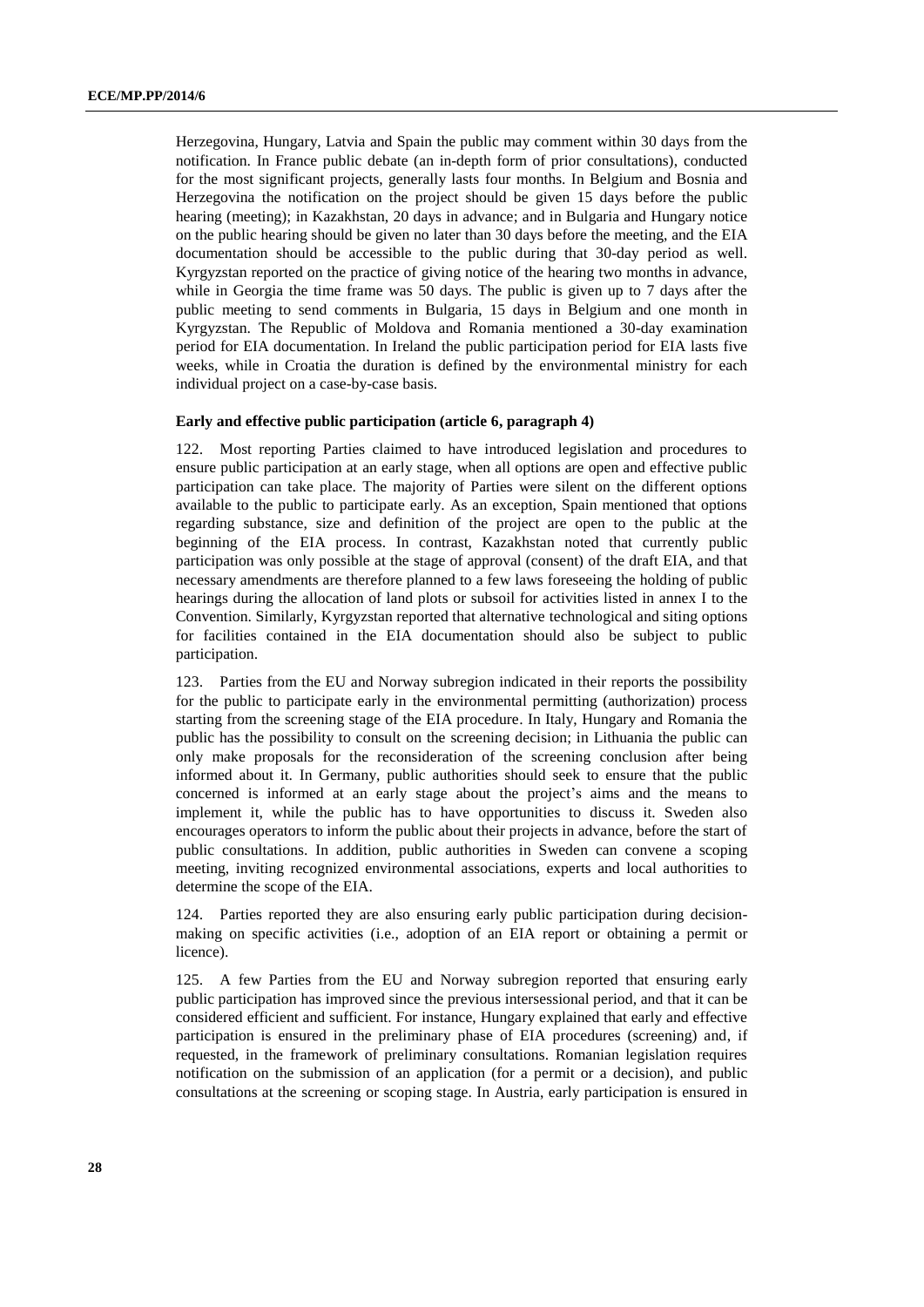EIA procedures by public announcement of the project and allowing at least six weeks for the public to submit comments.

# **Encouraging prospective applicants to identify the public concerned (article 6, paragraph 5)**

126. In some countries the obligation to identify the public concerned is vested in the decision-making body (e.g., Bulgaria). The rest of the Parties did not specify which body or individual, if any, must identify the public concerned. A few Parties mentioned the obligation or practice of the applicant or developer to inform the public about the planned activity or project and to conduct consultations before the application for a permit or approval (e.g., Austria, Germany and Spain).

#### **Access to information relevant to the decision-making (article 6, paragraph 6)**

127. Parties said they have legal regulations allowing public access to all relevant information concerning proposed activities. Such information includes EIA documentation (EIA report), copies of applications for permits or licences, documents setting out the position of the administrative authorities, expert opinions and supporting documents. A few Parties mentioned that the public should have access in advance to the draft decision prepared by the decision-making body and be able to discuss it. Some Parties also made the minutes of the public meetings public. Inspection of documentation by the public could be done for free, while provision of copies or extracts could be charged, as reported, for example, in Ireland. Some Parties provided information related to the decision-making through the Internet. For instance, Poland hosts a publicly accessible data register with information on applications and accompanying documentation. Austria has a similar EIA database with online access for the public.

128. Some Parties mentioned legal norms restricting access to documentation during public participation procedures on the basis of State or commercial secret, or in the interest of defence (e.g., Armenia, Georgia, Hungary and Kyrgyzstan).

#### **Procedures for submission of comments by the public (article 6, paragraph 7)**

129. Parties have legislative provisions allowing members of the public to submit their comments in writing, orally during public hearings or by other means specified by separate national provisions. The public is given certain time frames for submission of their comments to the decision-making body before the final decision is taken, which corresponds to the provisions of article 6, paragraph 7, of the Convention. Such deadlines vary from Party to Party and range from 15 to 45 days (e.g., in Georgia) to 60 days (e.g., in Italy). In the EIA process of some Parties, the public submits their comments to the applicant, which in turn has to take them into account during the preparation of the final version of the EIA report (e.g., Georgia). Lithuania has legislative provisions obliging the drafter of the EIA report to register all public proposals, to evaluate them and to prepare replies in writing to the authors of such proposals. Ireland mentioned in its national report that public submission or observations on planning applications could be done on the payment of a prescribed fee.

### **Taking due account of the outcome of the public participation (article 6, paragraph 8)**

130. Parties reported on legal requirements obliging decision-making authorities to consider, evaluate and/or take into account the comments received from the public in the final decision. Many Parties, mainly from the EU and Norway subregion, explained how the final decision should outline the results of the public participation, setting out the reasoning behind the consideration of the comments and which of the various comments are and which are not reflected in the final decision. During the EIA process comments from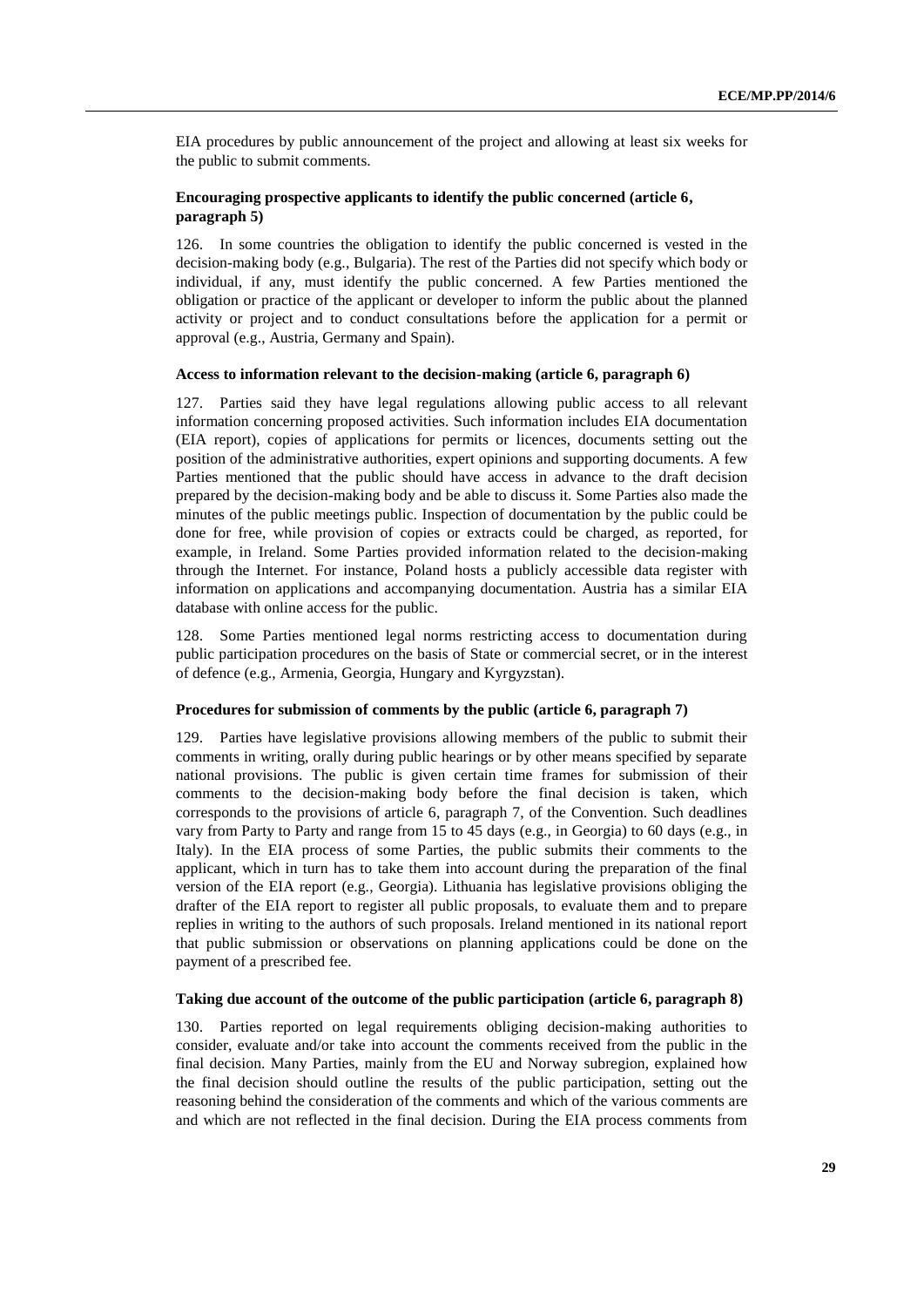the public could be forwarded to the developer of the project and/or the author of the EIA documentation, who should give them thorough consideration and take them into due account as well. For instance, in France and Spain the comments and proposals of the public are to be taken into consideration by the developer and the authority responsible for taking the decision. In Lithuania the author of the EIA report registers all the proposals from the public during the whole EIA process, evaluates them, prepares a reasoned evaluation and replies in writing to the members of the public who submitted them. Authorities can also oblige an applicant to amend proposed activities after considering public opinion (e.g., in Latvia). As reported by some Parties, their national regulations foresee the publication of the minutes of public hearings, public participation outcomes and the position of the decision-making body. The law in Latvia stipulates that the public authorities must evaluate the comments received in the light of the need to balance individual rights and interests with public gains and losses, while observing the sustainable development principle.

131. For instance, Estonia and Lithuania reported that the persons submitting proposals receive feedback from the authority on whether their proposals were taken into account or not. In contrast, Bosnia and Herzegovina reported there is no legal obligation of the decision-making body to consider and incorporate comments from the public in the final decision (approval of EIA study), but the ministry in charge is obliged to forward its assessment of the objections received from interested members of the public to the project coordinator, including its own standpoint regarding the objections and, if necessary, to instruct the project coordinator to make some alterations and additions to the study.

#### **Promptly informing the public of the decision (article 6, paragraph 9)**

132. Parties reported on different procedures in place to implement article 6, paragraph 9, of the Aarhus Convention concerning promptly informing the public of the decision of the authorities on a specific activity. Some Parties mentioned in their reports the obligation of the decision-making body to publish its decisions. The majority of Parties mentioned the obligation to inform the public of the decision and give reasons for a decision by making it available on the web page or in the print media. Parties also noted that their decisions are available to the public upon request. For example, Lithuania reported that its Environmental Protection Agency must publish the electronic version of a permit on its web page not later than three working days after its issuance, and in addition must provide the following information: the reasons on which the decision is based; the results of the consultations held; and an explanation as to how the consultations were taken into account when adopting a decision.

# **Ensuring public participation in the reconsideration or update of operating conditions (article 6, paragraph 10)**

133. Parties have legislative provisions in force demanding the application of the public participation provisions mentioned above in the decision-making process for the reconsideration or update of the operating conditions of an annex I activity, such as where there are significant changes in the operating process or where the activity is terminated.

# **Public participation in decision-making on permitting the deliberate release of genetically modified organisms (article 6, paragraph 11)**

134. Issues regarding decision-making on GMOs, treated in paragraph 11 of article 6, are discussed in detail in section H below.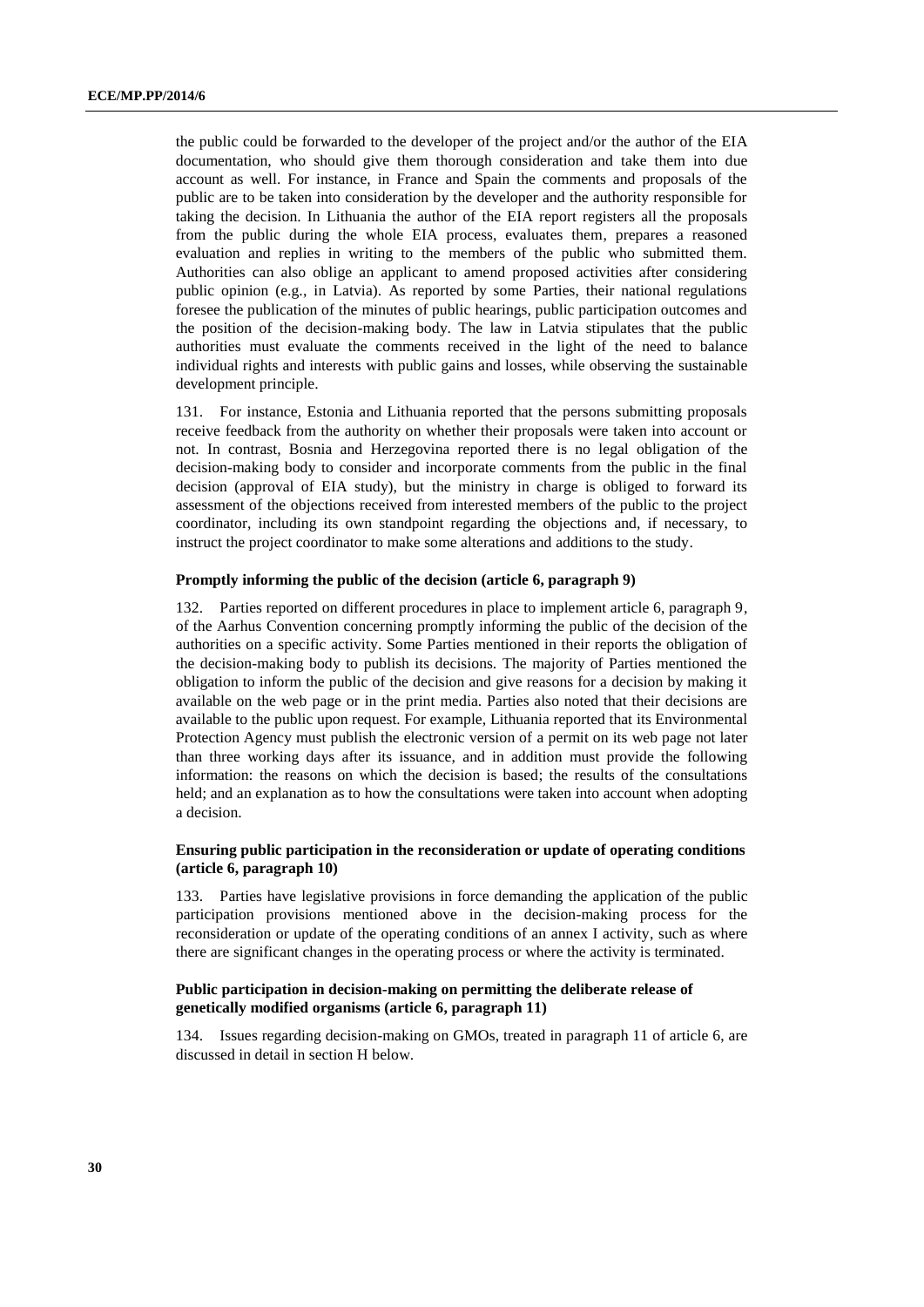# **Making institutional changes to better address public-participation in decision-making**

135. A few Parties mentioned the interesting practice of creating dedicated units or agencies to deal with public participation. For instance, Germany established a new directorate at the federal environmental ministry to handle "civic participation" in order to strengthen public participation in decision-making, in particular for large-scale projects. France mentioned the operation of National Public Debate Commission, an independent administrative authority that organizes public consultations and ensures that the public can participate in the whole process and is properly informed. The Commission can decide there is no need to have a public debate and can appoint a guarantor to oversee the consultation procedure performed by the developer. In addition, the French National Association of Public Inquiry Commissioners plays an important role in gathering, formulating and channelling public opinion and comments to the decision-making bodies and developers. In Spain, the Autonomous Communities have set up ad hoc bodies of participation as part of their administrative structure.

# **Obstacles encountered in implementation of article 6**

136. Obstacles to the implementation of article 6 remain. Most often Parties reported on: limited access to relevant documentation for the decision-making process; the poor quality of such information; short time frames; the formality of public hearings; late or no notification of the public; and comments received not being duly taken into account. A few NGOs highlighted the complexity and volume of the publicly available EIA documentation, which was almost impossible to analyse and assess (for instance, with the aid of the experts involved) within the fixed time frames (e.g., Croatia, Estonia, France, Hungary and Spain). A few Parties indicated in their reports that there was no legal basis for early and effective participation (e.g., Slovenia). An NGO from Iceland commented on the absence of opportunities to participate in procedures for the initiation of a review of an existing EIA or in evaluating whether or not a new impact assessment is needed under Icelandic legislation.

# **E. Public participation concerning plans, programmes and policies relating to the environment (article 7)**

#### **EU and Norway**

137. Parties from the EU and Norway mentioned that their legal framework for public participation during the elaboration of plans, programmes and policies is based on the relevant EU legislation — the SEA Directive, $27$  the EIA Directive and the Public Participation Directive.<sup>28</sup> Parties also made reference to the relevant legislative provisions on public participation contained in spatial planning, water, air, noise, waste and natural resources laws, which require further elaboration of the procedural aspects. The majority of Parties mentioned legislation on SEA and the related public participation requirements, while the application of those requirements differs from country to country. Some Parties made no reference to the application of SEA at all (e.g., Greece). Some Parties enacted bylaws on public participation in spatial planning. A few Parties mentioned law-drafting procedures (rules) which include possibilities for the public to influence policies and

<sup>&</sup>lt;sup>27</sup> Directive 2001/42/EC of the European Parliament and of the Council of 27 June 2001 on the assessment of the effects of certain plans and programmes on the environment.

<sup>&</sup>lt;sup>28</sup> Directive 2003/35/EC of the European Parliament and of the Council providing for public participation in respect of the drawing up of certain plans and programmes relating to the environment.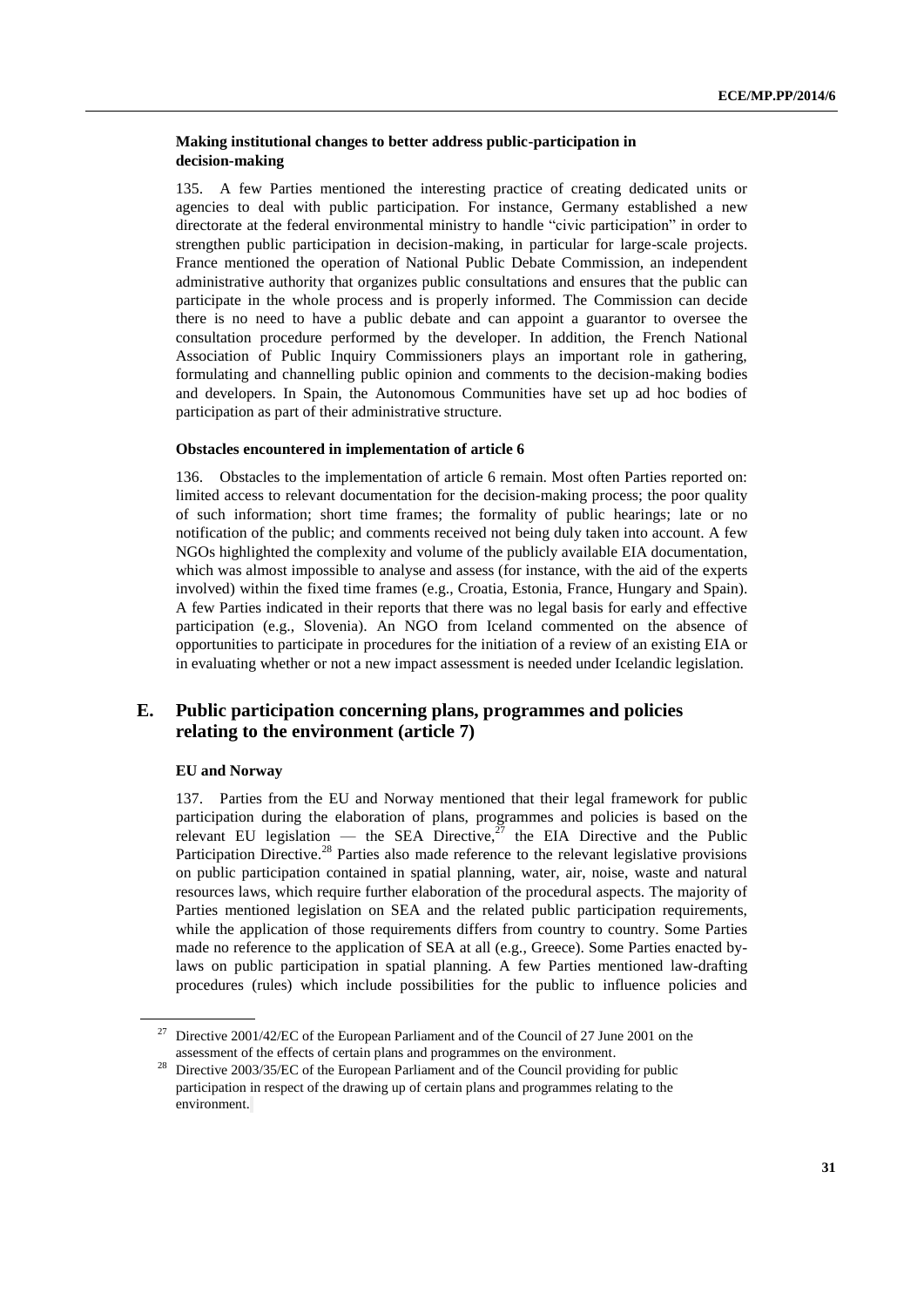programmes relating to the environment. Some Parties put in place practical and/or institutional provisions for public participation. These Parties strive to make the framework even more fair and transparent by further improving their legal framework, creating additional opportunities and using electronic tools (e.g., Austria, Bulgaria, Estonia, Finland, Italy, Netherlands, Spain and United Kingdom).

# **Eastern Europe, the Caucasus and Central Asia**

138. In Eastern Europe, the Caucasus and Central Asia, the rights of the public to participate in the development of plans, programmes and policies are declared by law, but regulation of the procedures is inadequate or absent. The practice of public participation in the preparation of plans, programmes and policies is not systematic and varies from country to country. SEA is not applied by Parties (only Armenia mentioned ratification of the Protocol on Strategic Environmental Assessment to the ECE Convention on Environmental Impact Assessment in a Transboundary Context). Parties reported mainly on the involvement of the public in spatial planning and local level development plans and in drafting policies and strategies related to the environment by the ministries. A few Parties mentioned the operation of special advisory consultative bodies (Public Councils) aimed at public participation in the preparation of policies and/or plans (e.g., Azerbaijan, Belarus), while some are planning to establish these bodies (e.g., Armenia).

#### **South-Eastern Europe**

139. In the SEE region Parties reported on laws on SEA and EIA with respect to plans and programmes and spatial planning and sectoral norms prescribing participatory rights in the preparation of plans related to the water, air, noise, waste and nature protection sectors. Regulations on SEA do not include public participation provisions, but the public is allowed to participate in spatial planning in Bosnia and Herzegovina. Montenegro and Serbia reported on the wide application of SEA instruments allowing for public consultations at the national and local levels for a variety of plans and strategies.

#### **Procedures, tools and instruments for public participation**

140. Local Agenda 21 was mentioned by a few Parties as an instrument to boost awareness and public participation in decision-making at the local level (e.g., Austria, Czech Republic, Italy and Spain).

141. Many Parties reported on the operation of special consultative/advisory bodies that are actively involved in the preparation of plans, programmes or policies in the environmental sphere (e.g., Azerbaijan, Belarus, Belgium, Bosnia and Herzegovina, Croatia, France, Hungary, Italy, Latvia, Poland and Spain). These bodies are systematically informed, consulted and involved in drafting by the agencies responsible for drafting such documents. For instance, in 2012 France created a National Council for Ecological Transition chaired by the Minister of Environment and responsible for providing opinions on the draft legislation relating to the environment. Some Parties also mentioned the establishment of special working groups, including NGO representatives, aimed at the preparation of draft plans or programmes (e.g., Croatia and Latvia).

142. Public participation procedures used by Parties to collect public opinions consist of specific stages: notification of the public; provision of access to or publication of the draft plan, programme or policy; draft environmental impact reports; public hearings (in the majority of countries); and submission of comments to the decision-making body, which is obliged to take due account of them in its final document. The public is also entitled to be informed about the decision after its approval and to learn how the results of the public consultations were taken into account by the body approving the plan, programme or policy, along with the reasoning for their consideration. A few Parties mentioned the time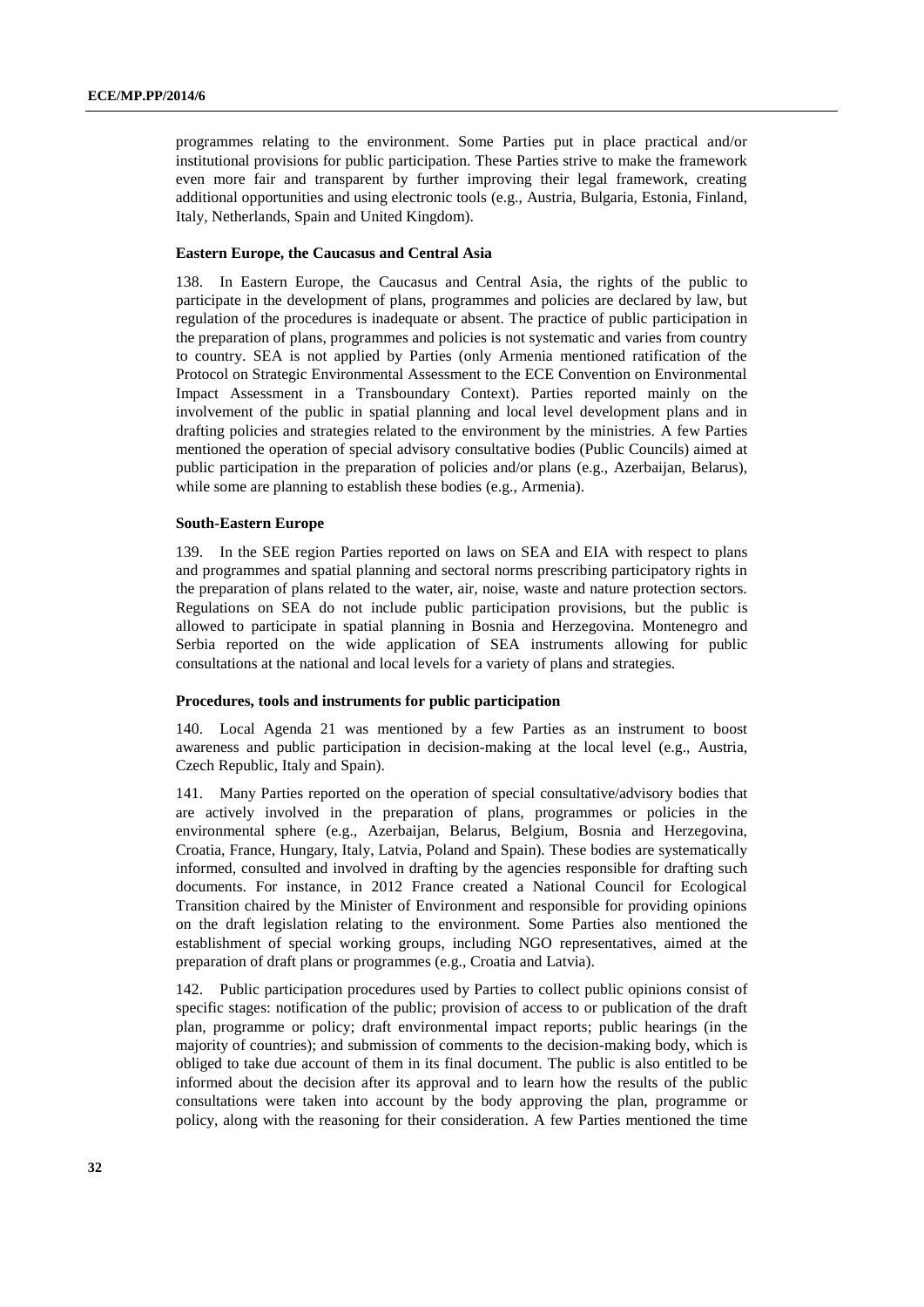frames for the public to inspect and analyse documents and draft decisions and for the submission of their comments, which range from two weeks (e.g., in Belarus and Estonia), to 21–30 days (e.g., in Germany, Hungary, Montenegro and Poland) and 60 days (e.g., in Belgium and Italy). Notifications are performed via the print media (local and national newspapers) and on the website of the agency, ministry and municipality.

143. Parties also reported on the use of electronic tools for public participation procedures, especially for the provision of information. For instance, a few Parties noted that they conducted Internet-based consultations for policies developed at the national level (e.g., Finland), but their effectiveness is sometimes questioned (e.g., Kyrgyzstan and Netherlands). Special electronic databases on SEA allowing access to all SEA-related information are maintained by a few Parties (e.g., Czech Republic, Slovakia and United Kingdom). Spain mentioned the active use of social networks for the dissemination of information to the general public, such as Facebook.

#### **Obstacles encountered in implementation of the article 7**

144. Almost a quarter of reporting Parties indicated in their national reports that there were no obstacles to the implementation of article 7. The rest mentioned some problems encountered by Parties and NGOs, namely: low public participation and the low quality of public comments; a formalistic approach to public consultations and notifications; the absence of feedback from State authorities; no due regard taken of the public's comments by the bodies responsible for the preparation of plans, programmes or policies; and financial difficulties of State authorities. Reports also cited claims from the public that they were not involved in decision-making at an early stage when all the options and alternatives were open.

145. Albania mentioned a case considered by the Aarhus Convention Compliance Committee concerning violation by Albania of articles 6 and 7 with regard to public participation.<sup>29</sup> Ireland and the EU mentioned a case against the EU considered by the Compliance Committee in 2012 questioning compliance by Ireland with article 7 provisions. $30$ 

# **F. Public participation during the preparation of executive regulations and/or generally applicable legally binding normative instruments (article 8)**

#### **Legislative provisions**

146. The NIRs indicate that some Parties have a long tradition of public participation in the preparation of executive regulations and/or normative instruments, while for others public discussion and input on such regulations and instruments is random and not systematic. A number of Parties reported that already had in place legislative provisions to allow the public to participate during preparation of executive regulations and other generally applicable legally binding rules and that these have not been changed during the reported period. In contrast, Parties from Eastern Europe, the Caucasus and Central Asia

See findings and recommendations on Communication  $ACCC/C/2005/12$  with regard to compliance by Albania (ECE/MP.PP/C.1/2007/4/Add.1).

<sup>&</sup>lt;sup>30</sup> See findings and recommendations with regard to communication ACCC/C/2010/54 concerning compliance by the European Union (ECE/MP.PP/C.1/2012/12).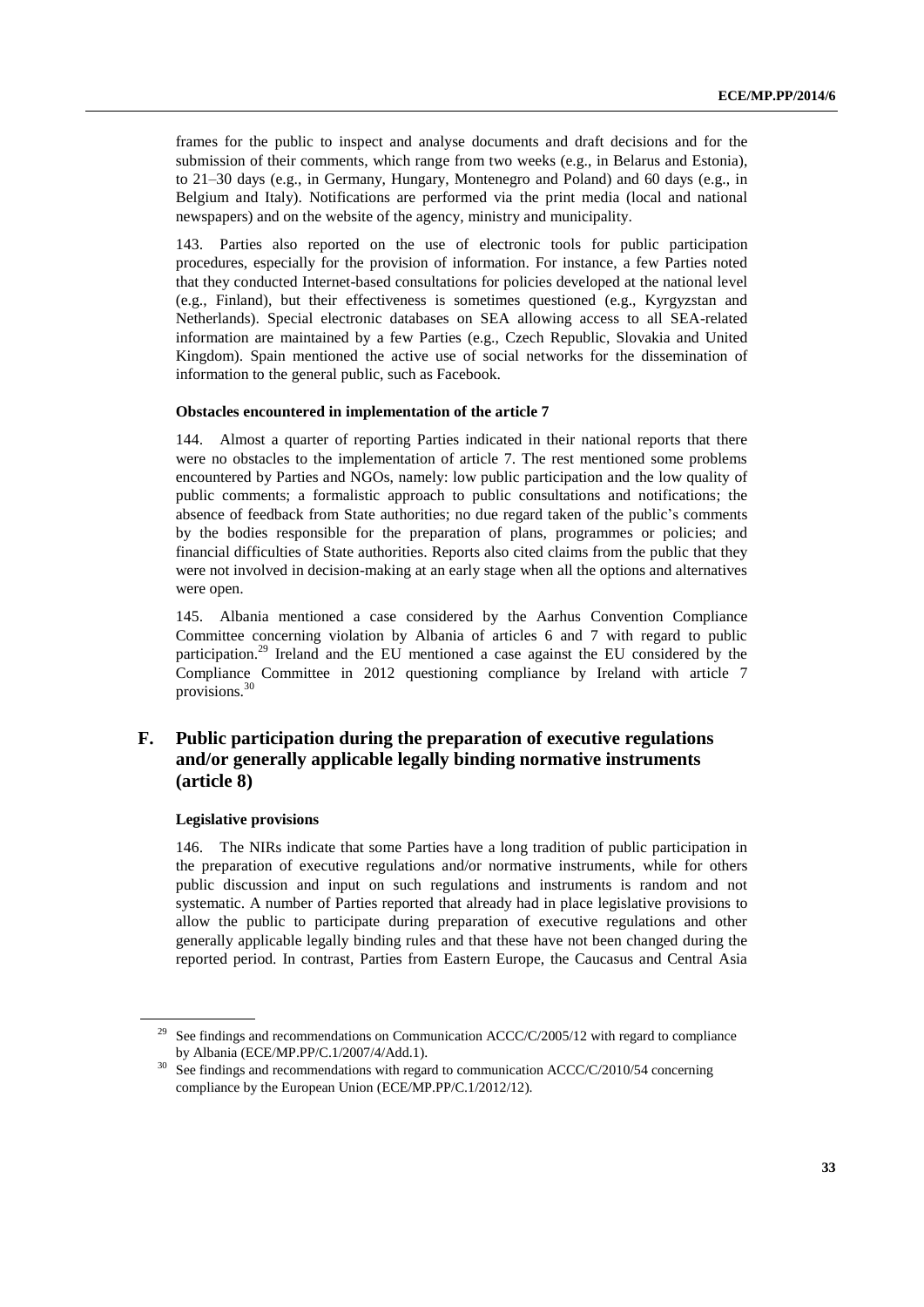mentioned a lack of the necessary legal provisions and regulations for ensuring effective public participation at the parliamentary and governmental levels.

#### **Procedural stages**

147. The majority of Parties described practical arrangements instituted to make public participation possible and easier. Procedural stages of public participation in the drafting of legislation include preparation of the draft act or regulation, and a few Parties mentioned the possibility for NGOs to participate in the working groups established for this purpose (e.g., Bulgaria, Latvia, Lithuania, Montenegro, Serbia and Slovakia). Notification of the public of the drafting process, on the draft and on modalities for public participation is undertaken by almost all reporting Parties. For this the Parties use the web pages of the decision-making bodies or the bodies responsible for the preparation of the normative instrument, special web pages for public discussions and electronic legislation databases. Publication of draft acts and notifications of public discussions are also distributed through the print media in the case of a few Parties (e.g., Albania, Montenegro and Tajikistan). Many Parties, mainly from the EU and Norway subregion, mentioned the possibility of electronic consultations and online submission of comments and proposals. Reports indicate the popularity of electronic tools, which has prompted the creation and improvement of the web pages of public authorities at the national and local levels and also the creation of special web pages dedicated to public debate. For instance, in Slovakia all draft acts are posted on the Legal Regulations Portal, which provides the opportunity for members of the public to enter their comments online. Denmark operates a Common Public Hearing Portal where all information on public hearings is posted. The Estonian Ministry of Justice hosts an information system where all draft legislative acts are made available to the public.

#### **Time frames**

148. Parties reported on the fixed (either by regulations or through practice) time frames for public participation and discussion of drafts, which range between two to four weeks. A minimum of three months is given in Norway for public discussion to ensure that as many people can participate as possible. A short deadline — only 10 working days for the provision of comments on a draft law — was mentioned by Hungary as one of the main obstacles to substantial public participation in drafting legislation.

### **Consultative bodies**

149. The existence of institutionalized consultative bodies with the participation of NGOs tasked to provide advice on draft laws or regulations was mentioned by many Parties. Such bodies are established on a permanent or an ad hoc basis and consulted during the preparation of acts and regulations. According to the national report of Croatia, its Government established the Office for Cooperation with NGOs, which facilitates public consultations. Bosnia and Herzegovina reported on the operation of the Environment Advisory Council, consisting of environmental NGOs and contributing to the preparation of legally binding acts.

#### **Due account taken of public participation**

150. A few countries mentioned the obligation of the body adopting a regulation or act to take due account of public opinion and the results of public consultations (e.g., Estonia, France, Latvia, Norway and Slovakia), while other Parties mention no such legal obligation.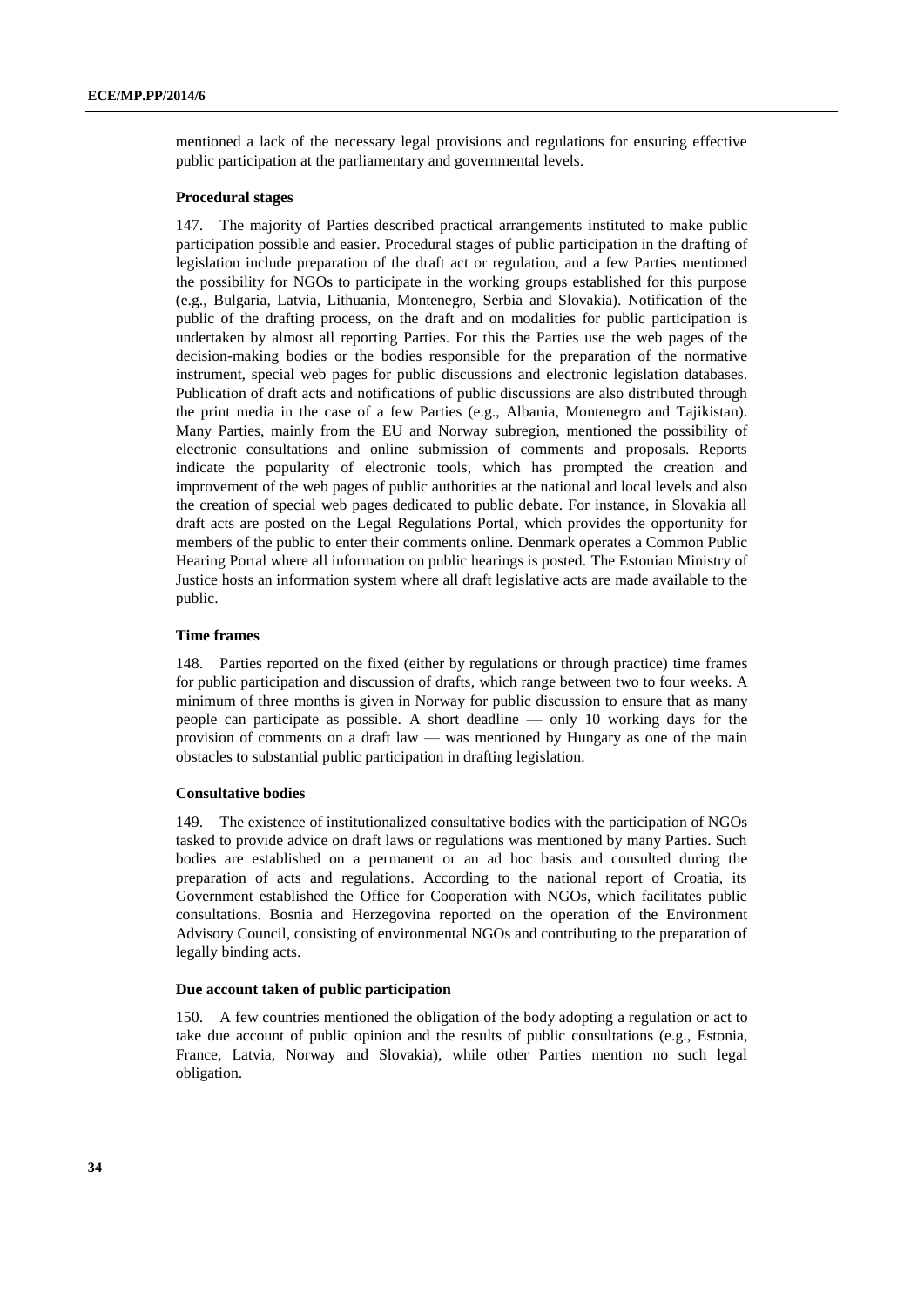#### **Obstacles**

151. Around half of the Parties reported an absence of obstacles in the implementation of article 8, while the rest mentioned that several problems had been encountered (from the side of the public authorities and NGOs), namely: short time frames for consultations and the provision of comments; the absence of feedback from the public authorities on the comments submitted; no indication that due account was taken of the public's comments in the final act or regulation; and participation not occurring at an early stage.

# **G. Access to justice (article 9)**

#### **General provisions**

152. Parties provided very detailed lists of legislation covering the issue of access to justice, consisting of the Constitution, procedural administrative, civil and criminal codes, specific environmental laws and regulations, and rules regulating the functioning of the different State authorities. Parties with autonomous regions reported on the legislation of such entities as well, and Parties with federal systems reported on the state, provincial or regional-level legislation. Several Parties mentioned the direct application of Aarhus Convention provisions (e.g., Bulgaria, Croatia, Finland, Georgia, Latvia, Republic of Moldova and Ukraine), while other Parties noted the importance of developing national legislation to transpose provisions of the Aarhus Convention in their national legal systems.

153. Parties from the EU and Norway reported on their legislative framework concerning implementation of article 9 of the Aarhus Convention. Legislation of those Parties underwent only slight changes during the reporting period: neither the judiciary (except in Croatia and Romania), nor administrative institutions were subject to substantial changes. Parties made efforts to enact regulations to reduce court fees, speed up administrative and court proceedings, grant standing to environmental NGOs and initiate or improve free legal aid systems (e.g., Austria, Czech Republic, EU, Ireland, Latvia, Netherlands, Spain and United Kingdom). A few Parties made reference to national and EU case law concerning the enforcement of access to justice provisions.

154. In Eastern Europe, the Caucasus and Central Asia, Parties reported only slight progress in the implementation of article 9. Despite legal requirements for State authorities to directly apply the provisions of the Aarhus Convention it was mentioned that environmental NGOs suffered hardships in the realization of their right of access to courts. While access to administrative appeal in environmental cases was reported to be free of charge, its effectiveness was questioned.

155. In SEE, inadequate implementation of article 9 is reported by Parties. Some Parties reported on judicial reforms taking place (e.g., Albania and Serbia), which will improve access to justice in those countries. In addition, numerous awareness-raising activities, actively supported by Aarhus Centres, are taking place in the subregion targeting the general public, the judiciary, prosecutors and members of the legal profession.

156. Mediation was mentioned by Austria, the EU, Serbia and the United Kingdom as a possible remedy in cases where members of the public alleged their rights had been violated. In Austria, environmental mediation is a voluntary and structured procedure involving all those affected by a project, and its results have to be considered during EIA and later approval procedures. Kyrgyzstan mentioned the operation of mediation courts as an out-of-court procedure for the protection of rights and legal interests. In Norway, parties in dispute, except public authorities, may refer to the conciliation board which can settle various types of disputes.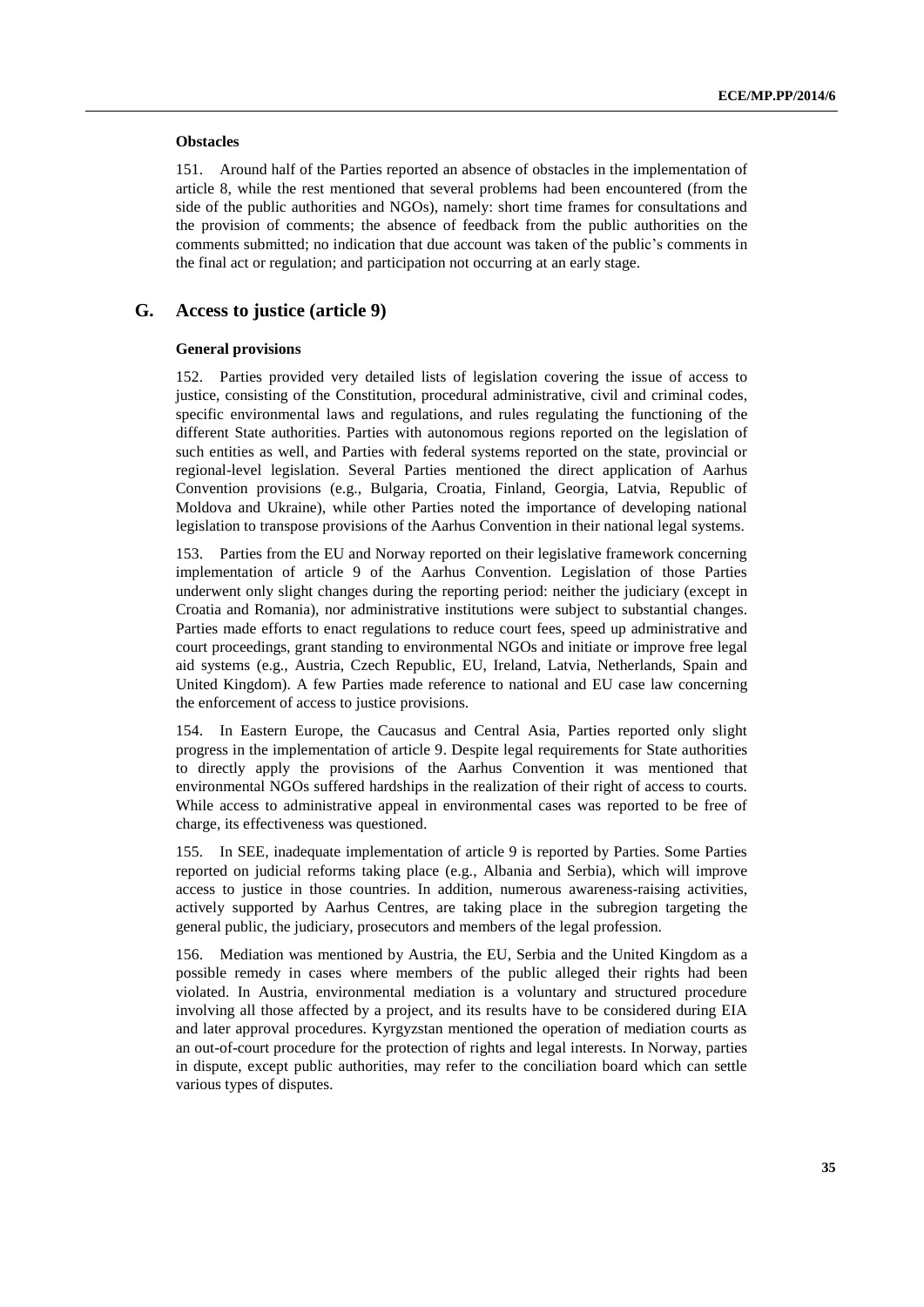157. Kazakhstan and Ukraine mentioned the possibility of addressing the prosecutor's office with a complaint regarding the violation of environmental legislation.

158. National reports cited a few cases that were or are under consideration of the Compliance Committee and relate to non-compliance with article 9 provisions, involving the following Parties: Armenia, Austria, Czech Republic, Denmark, Slovakia and United Kingdom.

#### **Ensuring access to a review procedure (article 9, paragraph 1)**

159. Almost all Parties reported that any member of the public whose rights to access to information have been violated has recourse to at least two forms of review procedure administrative review or review by a court of law. In the majority of Parties the public can use an administrative review procedure to bring their complaint before the head of the authority or to a superior authority.

160. Most Parties from the EU and Norway also mentioned the operation of specialized bodies tasked with reviewing the compliance of the public authorities with legislation and administrative procedures regarding access to information (e.g., in Austria, the Independent Administrative Tribunal; in Croatia, the Information Commissioner; in France, the Commission on Access to Administrative Documents; in Lithuania, the Administrative Dispute Commission; in Italy, the Commission for Access to Administrative Documents; in Slovenia, the Commissioner for Access to Public Information; in the United Kingdom, the Information Commissioner). The mandate to deal with violations of access to environmental information is given to separate bodies in Belgium (the Federal Appeal Commission for Access to Environmental Information), Denmark (the Environmental Board of Appeal), Ireland (the Commissioner for Environmental Information) and Norway (Appeals Board of Environmental Information). Among the SEE countries, Montenegro made reference to the Agency for Protection of Personal Data and Access to Information and Serbia to a Commissioner for Information of Public Importance and Personal Data Protection in dealing with violations of the right to information.

161. The public can resort to Ombudsman institutions if their rights to information are violated in e.g. Albania, Armenia, Austria, Bosnia and Herzegovina, Denmark, Greece, Ireland, Italy, Kazakhstan, Kyrgyzstan, Lithuania, Norway and Sweden, but such bodies, as a rule, are not empowered to issue binding decisions. Austria reported on the work of its Ombudsmen for the Environment, set up as a regional body representing the cause of environmental protection in the federal provinces. The Ombudsmen's task is to ensure the protection of the environment in certain administrative procedures and therefore Ombudsmen have standing to lodge complaints with the administrative courts with regard to compliance with legal provisions that are relevant for the environment.

162. Access to administrative review is available free of charge as a rule (Denmark, Ireland and Hungary are exceptions, as reported in their NIRs). Unlike judicial decisions, decisions of administrative bodies empowered to consider cases of misconduct of public officials with regard to access to information or in the human rights field are not binding, but recommendatory in the majority of countries. Some procedures within administrative review bodies are reported to be prompt (from 10 to 30 days), whereas others have generated criticism on account of the excessive time taken for the consideration of cases (e.g., Austria).

163. In several reporting countries administrative review is obligatory before resorting to a court of law (e.g., Czech Republic, Poland, Slovakia and Slovenia), while in others persons can apply to the courts directly to protect their right to information.

164. All Parties reported that individuals or NGOs whose right to environmental information has been violated have access to a review procedure before a court. The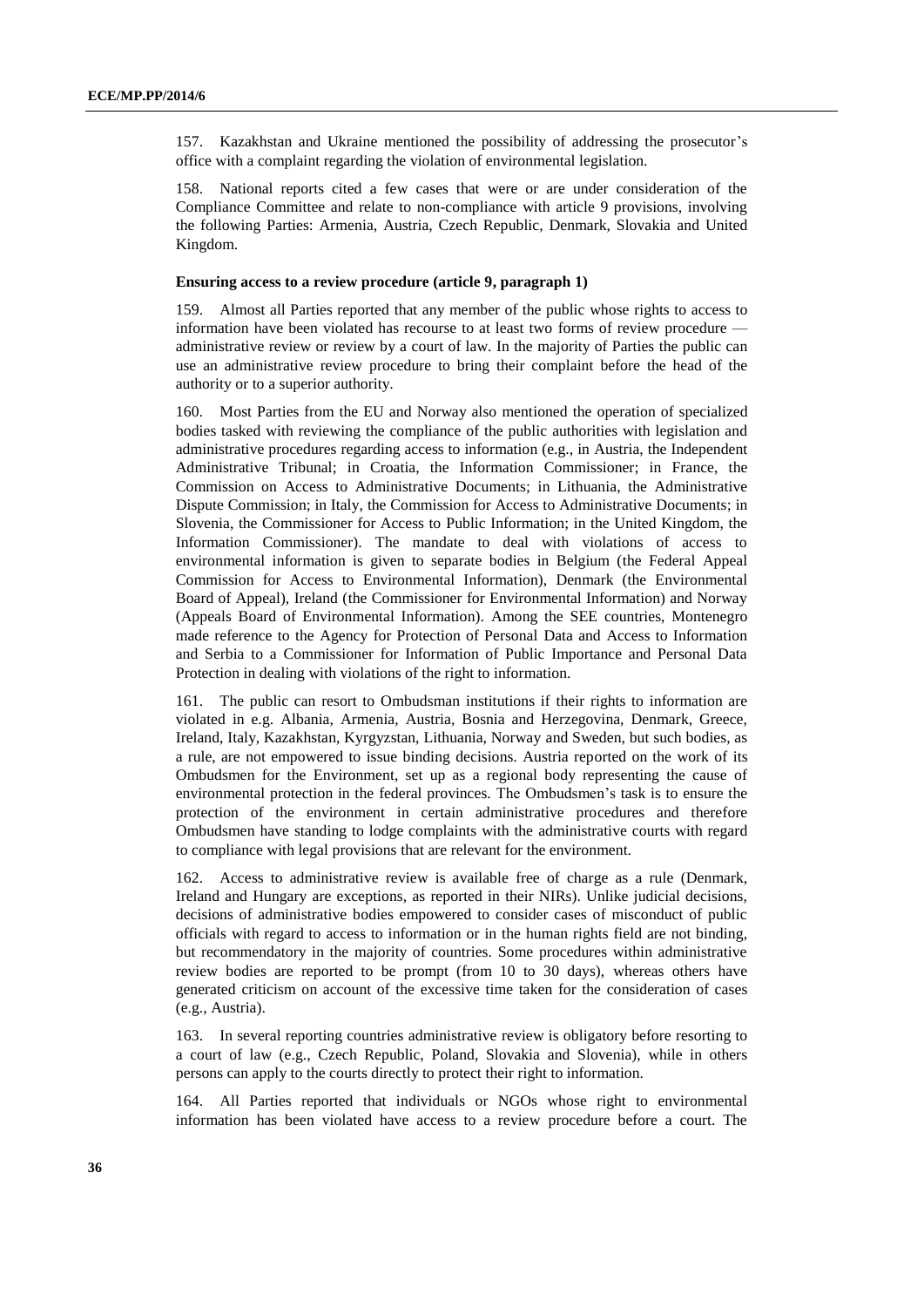majority of Parties failed to mention the range of costs associated with judicial proceedings that could be borne by the applicant, but the court fees were stated to be quite low. All the Parties indicated the binding nature of court decisions, while the possibilities to appeal such court decisions in different countries vary.

## **Challenging decisions, acts or omissions not complying with article 6 provisions (article 9, paragraph 2)**

165. All the reporting Parties indicated that members of the public concerned have a right to challenge the substantive and procedural legality of any decision, act or omission subject to the provisions of article 6 and, where so provided under national law, of other relevant provisions of the Convention.

166. A number of Parties indicated that in order to have standing in court, as a rule, members of the public must show sufficient (legal) interest or impairment of rights by the challenged decision, act or omission (e.g., Armenia, Bosnia and Herzegovina, France, Hungary, Italy, Kyrgyzstan, Lithuania, Republic of Moldova and Romania). Legitimate interest, as defined by Italy, means a direct interest in the challenged administrative decision, but not that it is guaranteed as a legal right.

167. The legislation of Bulgaria and Serbia defines the public concerned for standing purposes as the public that is affected or likely to be affected by, or which has an interest in, the procedures for the approvals of plans, programmes, development proposals and the decision-making process on the granting or updating of permits according to the procedures established by law, or in the conditions set in the permits. This includes NGOs promoting environmental protection which are established in accordance with national legislation.

168. Only directly affected members of the public, whose rights were violated, are given standing in court concerning the decisions, acts of omissions of legal or physical persons in e.g. Austria, Azerbaijan, the Czech Republic, Georgia, Germany, the Netherlands and Slovakia. Prior participation in the decision-making that resulted in the adoption of the challenged act or decision is deemed by a few Parties as mandatory for the member of the public to be able to challenge the act in the courts. In Slovakia, members of the public can also receive the status of Party to the proceedings (and thus standing) either by legal norms or by participation in administrative procedures (e.g., permitting, EIA procedures) preceding litigation. In Poland only NGOs that have received the status of party to the administrative proceedings can have standing in court concerning the legality of those proceedings and the final decision.

169. The obligation to demonstrate only sufficient (or legitimate) interest for persons and/or NGOs to be able to go to court was mentioned by Bulgaria, Denmark, Ireland, Norway, Poland and the United Kingdom. The latter explained in its national report that if the person has a direct personal interest in the outcome of the claim they will be regarded as having sufficient interest in the matter.

170. Standing might not be granted to NGOs if they are not able to demonstrate a sufficient interest in or impairment of their right by the challenged decision, act or omission. Such problems were reported by several Parties. For example, in the Czech Republic NGOs have to demonstrate impairment of their rights in court, while courts are reluctant to acknowledge such rights (right to a healthy environment, as a rule). In such cases NGOs can only address the court with their claim against the decision of the public authority if their rights to participate in the administrative procedure associated with this decision are claimed to be violated.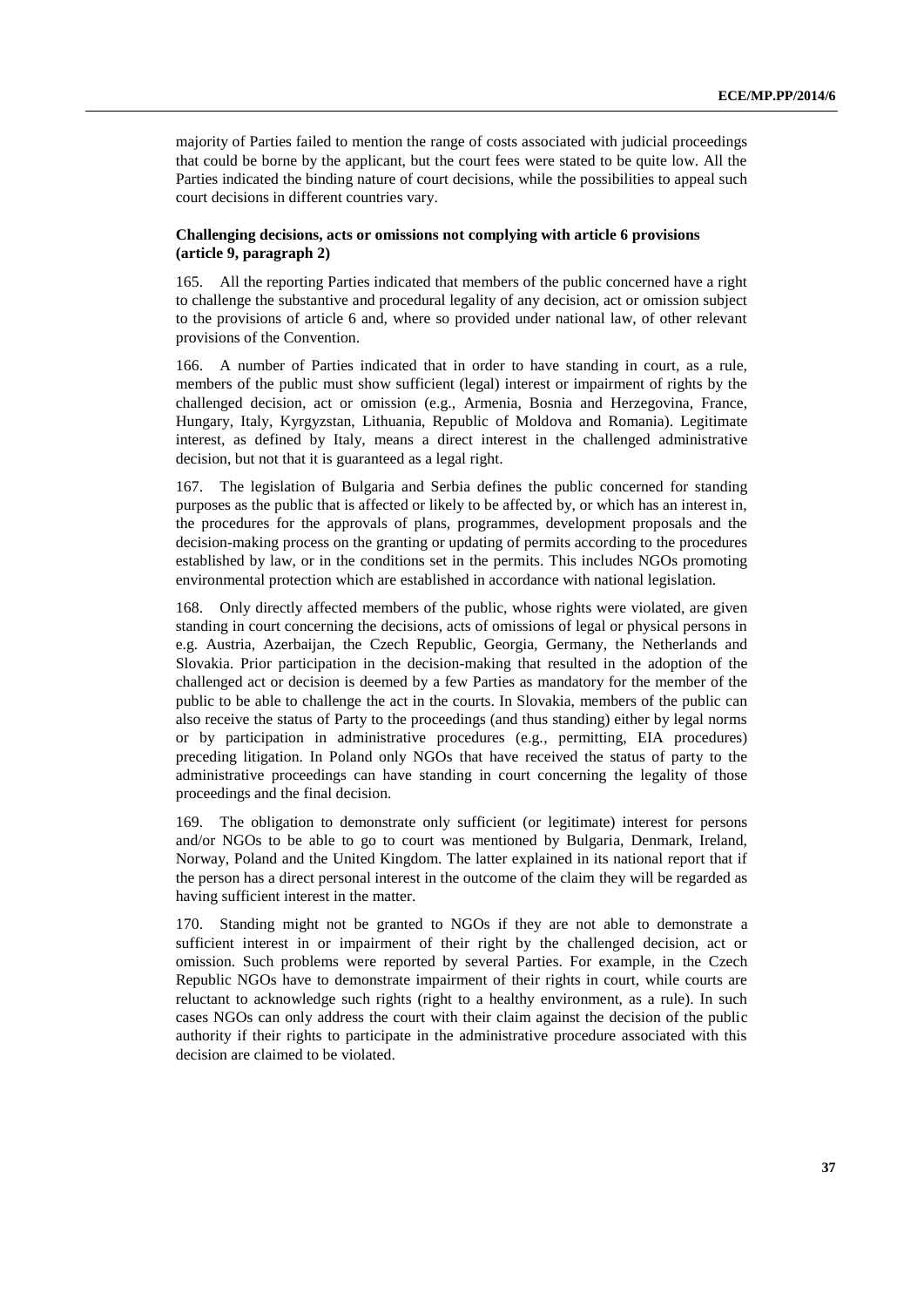# **Challenging acts and omissions by private persons and public authorities that contravene environmental legislation (article 9, paragraph 3)**

171. With respect to article 9, paragraph 3, wide standing with no obligation to show violation of rights or legal interest is given to environmental NGOs meeting certain national requirements by a few Parties (e.g., Denmark, Estonia, Finland, France, Germany, Hungary, Italy, Lithuania, Montenegro, Romania and Spain). For example, in France NGOs have standing to challenge administrative decisions affecting the environment. Estonia mentioned that environmental NGOs contesting administrative acts or measures in the field of environment are assumed to have a legitimate interest in the matter, provided that the contested act or measures are related to the environment protection aims of the NGO or its sphere of activity. Germany made reference to the judgment of the Court of Justice of the European Union in the so-called Slovak Brown Bear case,<sup>31</sup> which resulted in allowing the administrative courts permitting legal actions to recognize environmental organizations even outside the scope of the explicit provisions of national legislation, for example in fields such as air quality planning.

172. Some problems in accessing courts by members of the public are indicated by Parties in cases challenging certain types of decisions, such as development plans and screening decisions in EIA procedures (e.g., Czech Republic, Poland and Slovenia). To address these lacunae, a few Parties have recently adopted specific amendments to laws to give the public wider standing to challenge certain decisions (e.g., Austria and Sweden).

173. A few Parties listed the requirements in national legislation for environmental NGOs to have standing in judicial proceedings (e.g., Austria, Bulgaria, Finland, Denmark, Germany, Ireland, Italy, Poland, Slovenia and Sweden), including: a minimum age (time period during which the NGO has been in operation); a minimum number of members; obligatory registration or recognition of the NGO by the designated State authority; and the field and area of operation of the NGO. In Slovenia, NGOs need to obtain the status of entity operating in the field of environmental protection (or nature conservation) in the public interest in order to be a party to judicial or administrative proceedings.

174. In Latvia there are no special standing requirements for environmental NGOs to have access to judicial review procedures. In Belarus NGOs can apply to court only to protect the rights and legitimate interests of their members or to seek compensation for damage to the life, health or property of its members.

175. A few Parties mentioned the right of NGOs to initiate criminal proceedings related to environmental crimes (e.g., Bulgaria, France and Italy). Claims for damages could also be brought by NGOs in Bulgaria and Sweden. In Italy NGOs can intervene in such proceedings and courts tend to also grant NGOs standing to claim environmental damages in criminal proceedings, regardless of the absence of any clear legal provisions for this.

176. In Austria several sectoral laws grant communities standing to challenge decisions within EIA procedures or regarding nature protection.

177. The majority of Parties also mentioned the possibility to seek administrative review of decisions, acts or omissions violating environmental norms or public participation rights from a variety of bodies, and only a few Parties oblige members of the public to exhaust administrative proceedings before applying to the courts (e.g., Hungary and Slovenia).

<sup>31</sup> Case C-240/09 *Lesoochranárske zoskupenie VLK v. Ministerstvo životného prostredia Slovenskej republiky* [2011] ECR I-1255.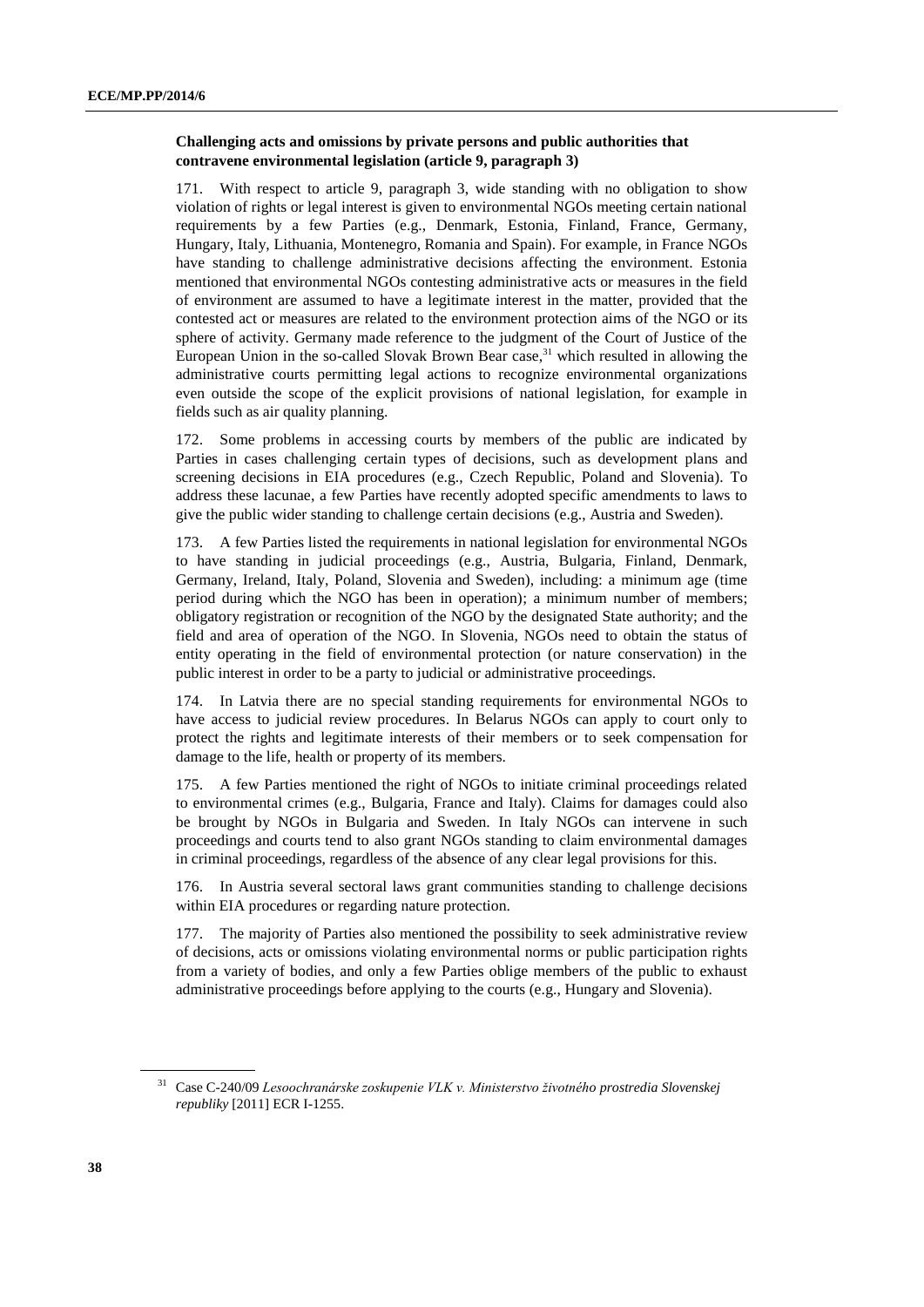# **Providing effective and not prohibitively expensive remedies (article 9, paragraph 4)**

178. Parties indicated in their national reports the possibility of obtaining different remedies in environmental judicial proceedings (civil or administrative), including injunctive relief as foreseen in the procedural norms of the countries (e.g., Armenia, Austria, Belarus, Croatia, France, Ireland, Italy, Kazakhstan, Latvia, Serbia, Slovakia, Spain and United Kingdom). However, the application of this remedy was not regarded as an effective or preferred option in several countries. In Ireland, interim relief, which is one among many public and private law remedies, is reported to be allowed in environmental and development planning cases. In Norway, claimants in environmental cases are exempted from the obligation to pay damages inflicted by the application of interim measures, but this exemption will not be applied if the applicant knew or should have known that his claim was ungrounded when it applied for such measures.

179. A few Parties reported that challenges to acts or decisions brought before the courts automatically suspend implementation of the challenged act or decision (e.g., Bulgaria and Germany), and some allow the parties to the proceedings to ask the court to suspend execution of such decisions during the consideration of the case in order to prevent irreparable damage to the environment. Legislation in Croatia, France, Poland and Slovakia give the courts the power to suspend enforcement of challenged decisions of administrative bodies. In Poland a plaintiff seeking suspension of execution of a building permit is required to pay a bond securing the claims of the investor/developer pending the outcome of the plaintiff's case.

180. A majority of the NIRs indicate that court procedures last on average one year per instance, and slightly longer for appeals or in higher courts, where the proceedings usually exceed the time limits prescribed by the relevant procedural code. A few Parties mentioned that some types of environmental cases are allowed to be considered using simplified or fast-track court procedures. For example, in Croatia environmental litigation is deemed urgent, and Hungary handles access to environmental information cases via a fast-track procedure.

181. The Aarhus Convention requires Parties to provide inexpensive legal remedies, and both judicial and administrative procedures must meet this requirement. While administrative remedies are reported by the majority of Parties to be free of charge to members of the public, judicial procedures result in a variety of expenses for the parties. Such expenses may include court fees, lawyers and expert fees, and the legal costs of the winning party. A few Parties indicated that environmental NGOs are exempted from court fees (e.g., Slovakia and Sweden). In Croatia and Sweden, cases concerning access to information, damage to the environment and challenges of permit are exempted from court fees. In Kyrgyzstan and the Republic of Moldova cases concerning protection of the public interest should be exempted as well, but judges do not always decide environmental cases as being in the public interest. A few Parties reported that their courts have the discretion to waive court fees for applicants instigating environmental litigation. For instance, in the Czech Republic courts used to regularly exempt NGOs from court fees; however, since 2010 this is no longer the case.

182. A few Parties indicated that judges have discretion to award fees to a winning party, although in practice in many cases each party bears its own costs of litigation (e.g., Armenia, Estonia, Ireland, Italy, Norway, Serbia and United Kingdom). No such discretionary powers are given to judges by law in Bulgaria, Kazakhstan and Tajikistan. Poland and Sweden report they have no rule concerning the obligation to pay the fees of the winning party.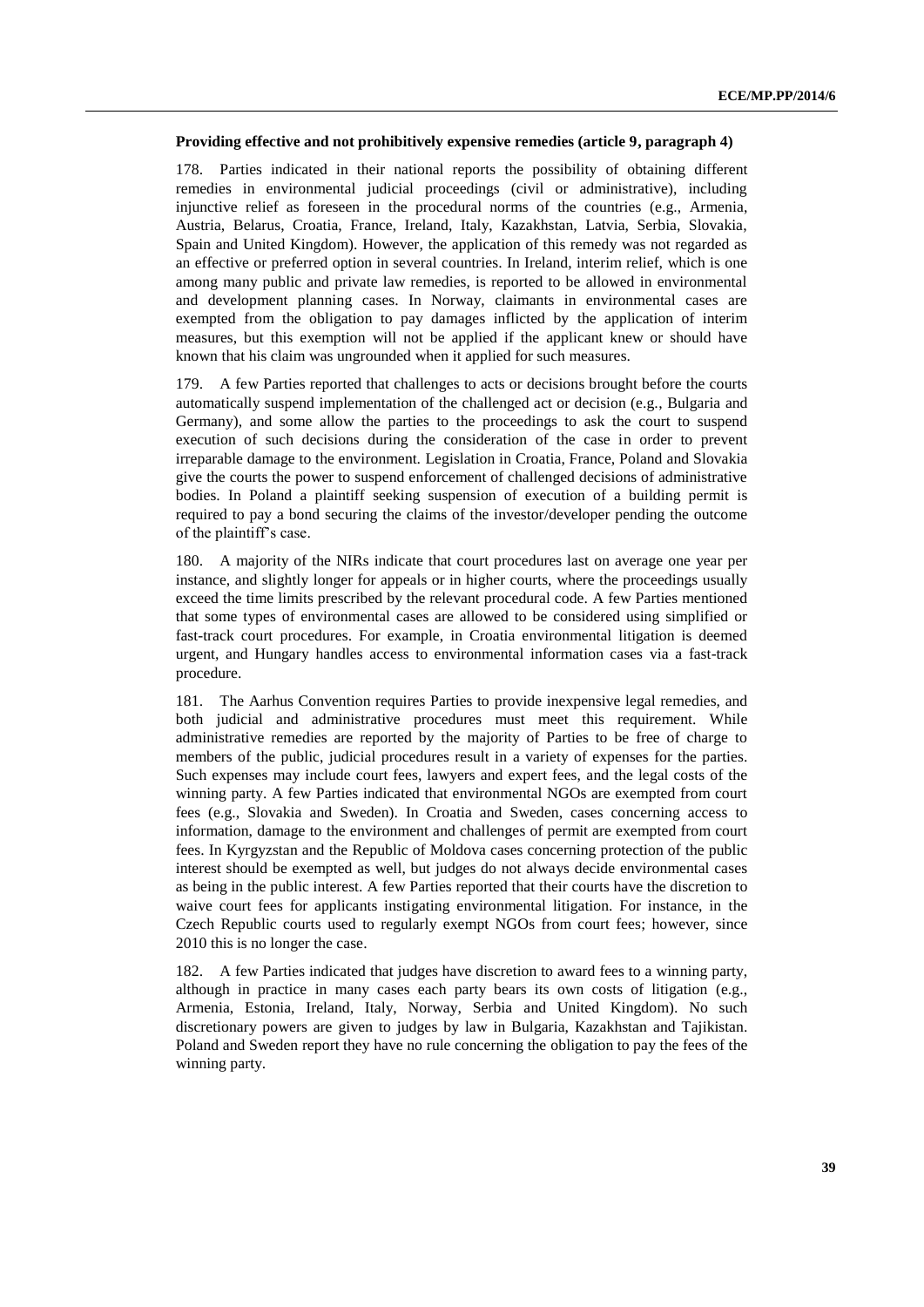183. Lawyer and expert fees reportedly constitute a substantial amount of the expenses involved in bringing cases, and thus pose an obstacle to access to courts for the public (e.g., Belarus, Bosnia and Herzegovina, Estonia, Italy and Netherlands).

184. The United Kingdom reported on the findings of the Compliance Committee on  $costs<sup>32</sup>$  which resulted in reforms of costs and funding in civil litigation (see also paragraphs. 224–226 below).

185. All the Parties indicated that court decisions on environmental cases are binding on the parties, prepared in writing and are announced publicly. Texts of such decisions are delivered to parties to the dispute and, as a rule, are available to the public either upon request or through the online databases of court decisions or dedicated web pages (e.g., in Armenia, Austria, Estonia, France, Netherlands, Slovakia and Ukraine). Serbia reported that its National Judicial Reform Strategy foresees plans to make court decisions available in a public database.

### **Ensuring information is provided to the public on access to administrative and judicial review procedures (article 9, paragraph 5)**

186. Parties said that they implemented the provisions of article 9, paragraph 5, by providing information on access to administrative or court procedures when responding to information requests by the public, as well as in the decisions of state authorities or the courts. Information could also be found on the web pages of the State authorities responsible for the provision of environmental information, specialized bodies considering complaints from the public or judicial bodies. A few Parties mentioned awareness-raising activities of Aarhus Centres and different NGOs, including information on remedies under article 9 of the Aarhus Convention.

187. Parties established assistance mechanisms for the public to remove or reduce financial and other barriers to access to justice. Free legal aid was reported to be available in the majority of the reporting Parties, mainly to citizens who were not able to afford litigation (e.g., Bulgaria, Croatia, Denmark, Finland, France, Germany, Italy, Kyrgyzstan, Latvia, Netherlands, Spain and United Kingdom). Serbia has prepared a draft law on free legal aid; Montenegro passed a legal aid law in 2011. NGOs can receive free legal aid to bring environmental cases to court in Italy, the Netherlands and Spain.

188. Parties, in many cases with the aid of NGOs, identified the following obstacles to the implementation of article 9 of Aarhus Convention: unclear legislative rules on fees, standing and jurisdiction; too much discretion given to judges regarding the allocation of costs; no free State legal aid for NGOs to file environmental claims; a lack of the necessary financial resources for members of the public to bring cases to court; the long duration of proceedings; ineffective or inadequate injunctive relief; a lack of standing for NGOs in environmental cases; and a low awareness among judges, lawyers and the public of the public's environmental rights. The EU reported that, with regard to the implementation of article 9, paragraphs 2 and 4, the legal systems of the member States were examined by the Commission, in particular on the issues of standing, costs and the scope of review. As a result, the Commission has brought infringement actions against Austria, the Czech Republic, Germany, Ireland, Malta, Slovakia, Slovenia and the United Kingdom, and assessment of the implementation of article 9, paragraph 3, by EU member States is ongoing.

<sup>&</sup>lt;sup>32</sup> The findings on communications ACCC/C/2008/23, ACCCC/2008/27 and ACCC/C/2008/33, adopted by the MOP through decision IV/9i (see ECE/MP.PP/2011/2/Add.1).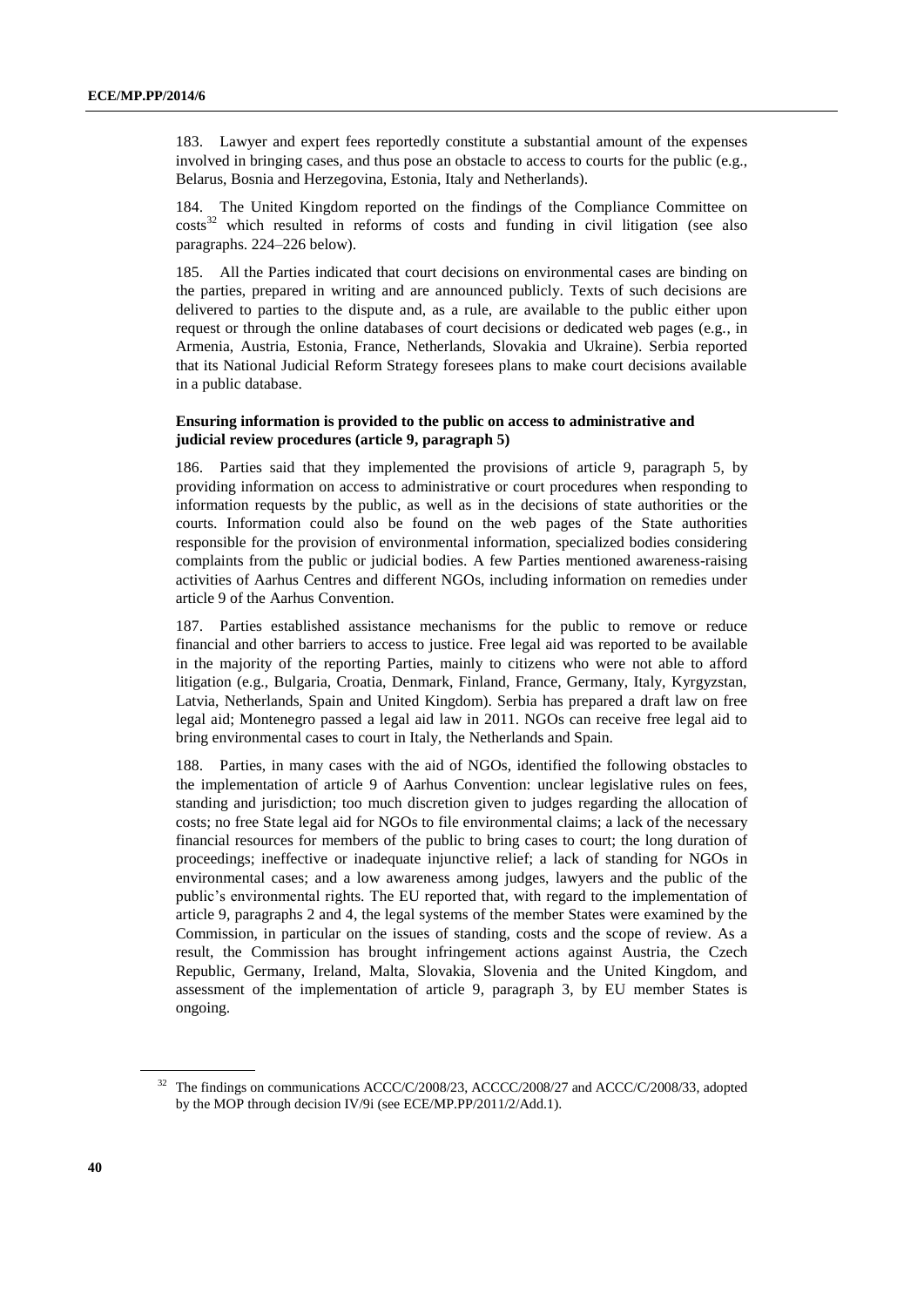189. An NGO from Iceland reported on legislative provisions and recent case law restricting access to courts for NGOs to challenge acts or omissions of the public authorities violating environmental legislation. In addition, members of the public can only obtain injunctive relief in cases related to environmental matters if they are deemed to be directly concerned. Moreover, in the case of an administrative review by the Environmental and Natural Resources Board of Appeal, only directly concerned individuals or certain NGOs have access to injunctive relief remedies. Financial barriers for the public in Iceland consist of the mandatory application of the loser pays principle to legal costs with no maximum limits, as well as the absence of State support for NGOs to facilitate their access to justice (e.g., direct financial support of NGOs, free legal aid system).

# **H. Genetically modified organisms**

190. Decision II/1 on GMOs (i.e., the GMO amendment) was adopted by the MOP at its second session (Almaty, Kazakhstan, 25–27 May 2005). As of 1 April 2014, 28 Parties, including the EU, have ratified, accepted or approved the amendment.<sup>33</sup> However, the amendment will only enter into force when three fourths of the Parties that were Parties at the time the amendment was adopted have ratified, approved or accepted it. Thus, the GMO amendment is not yet in force.

191. Parties that have ratified the GMO amendment are bound to work towards its implementation. At the same time, these Parties are also bound by article 6, paragraph 11, which remains binding and in force until the entry into force of the amendment, including new article 6 bis and annex 1 bis.

192. By decision IV/4 the revised reporting format was endorsed, incorporating the requirement for Parties to report on the implementation of article 6 bis.

#### **Article 6, paragraph 11**

193. Parties reported that their legislative rules on the application of article 6, paragraph 11, stayed the same as in the previous reporting period. Parties from Eastern Europe, the Caucasus and Central Asia and SEE that have not ratified the GMO amendment are obliged to implement the public participation provisions of article 6 concerning decisions whether to permit deliberate release of GMOs into the environment. Parties briefly reported on legislative measures in place, the development of legislation and procedures for public participation during decision-making on GMOs. Ukraine, inter alia, mentioned the necessity to conduct a State ecological expertise as a prerequisite for State registration of GMOs, during which public participation has to be organized. Georgia reported on the development of a draft Law on GMOs.

194. Parties from the EU and Norway subregion reported on amendments to their legislation in order to transpose relevant EU legislation which is in line with the GMO amendment. During the reporting period their legislation and practice basically remained the same. Some Parties reported on the operation of special bodies tasked with permitting powers in the sphere of GMOs and on the launch and operation of electronic tools for distribution of information concerning GMOs or facilitation of public participation procedures. For example, Lithuania launched a GMO information system under the responsibility of the Ministry of Environment to arrange posting of publicly available information on the use of GMOs and their products for access by all interested persons.

<sup>33</sup> Se[e https://treaties.un.org/Pages/ViewDetails.aspx?src=TREATY&mtdsg\\_no=XXVII-13](https://treaties.un.org/Pages/ViewDetails.aspx?src=TREATY&mtdsg_no=XXVII-13-b&chapter=27&lang=en) [b&chapter=27&lang=en.](https://treaties.un.org/Pages/ViewDetails.aspx?src=TREATY&mtdsg_no=XXVII-13-b&chapter=27&lang=en)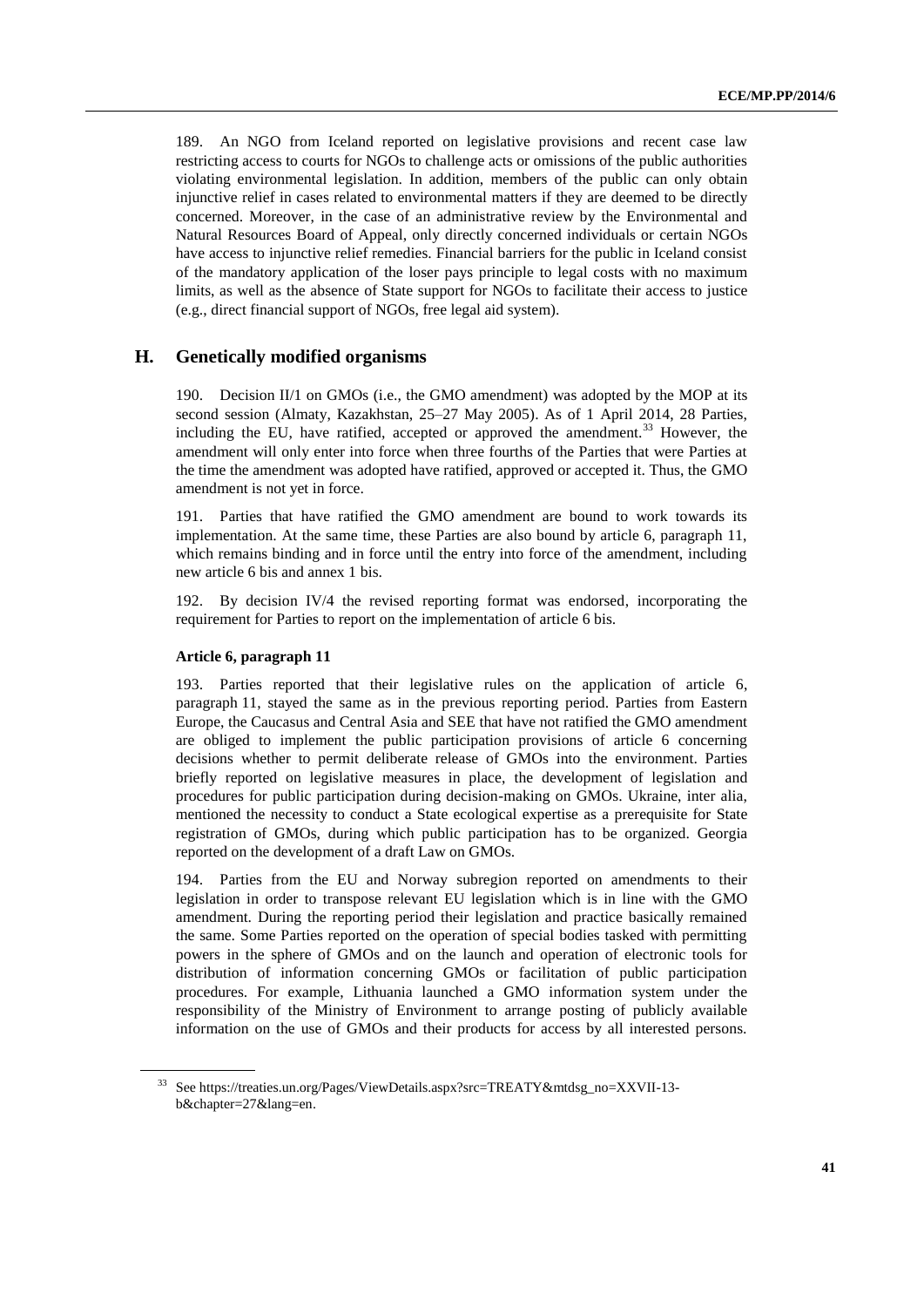France provided a list of web resources where the opinions of two GMO assessment bodies are archived: the High Council for Biotechnologies and the National Agency for Food, Environment and Workplace Safety. The Bulgarian national report contains information on the operation of the Advisory Commission on GMOs to the Minister of Environment and Water. Hungary reported that representatives of environmental, health protection and consumer protection civil society organizations participate in the work of the Gene-technological Advisory Committee responsible for providing opinions concerning GMO authorization.

195. Parties reported that consultations on applications for placing GMOs on the market are considered at the EU level and are publicly available online.

196. Several Parties did not fill in responses regarding legislation on the application of article 6, paragraph 11 (e.g., Azerbaijan, Greece, Italy, Latvia, Norway, Republic of Moldova, Slovenia and Spain), and a few entered the same information as under question 33 (e.g., Sweden). Albania, the Czech Republic and Tajikistan failed to provide any information on GMOs.

## **Article 6 bis and annex 1 bis**

197. The EU countries and Norway<sup>34</sup> and the Republic of Moldova have ratified the GMO amendment and are thus obliged to work towards its implementation. During the reporting period Ireland ratified the GMO amendment and reported on its implementation for the first time. Parties from the EU and Norway reported on the legislative framework related to the implementation of the GMO amendment which is in line with the relevant EU laws governing GMOs, in particular: Directive 2001/18/EC of the European Parliament and of the Council of 12 March 2001 on the deliberate release into the environment of GMOs and repealing Council Directive 90/220/EEC (GMO Directive); and Regulation (EC) No 1829/2003 of the European Parliament and of the Council of 22 September 2003 on genetically modified food and feed. These Parties' reported that their provisions on access to information and public participation in decision-making on GMOs are consistent with the GMO amendment to the Convention.

National legislation of the Parties from the EU and Norway remained largely the same during the reporting period. Parties provided very detailed descriptions of legislative provisions implementing article 6 bis and annex I bis of the Aarhus Convention (e.g., Finland, Hungary, Ireland, Latvia, Lithuania, Norway, Romania, Slovenia and Spain). Denmark mentioned the adoption of a statutory order on the approval of the deliberate release of GMOs, defining public authorities responsible for GMO issues, in 2012.

199. Parties from Eastern Europe, the Caucasus and Central Asia reported on legislative initiatives in the field of GMOs (e.g., Armenia, Azerbaijan, Georgia, Kazakhstan and Kyrgyzstan), including plans to ratify the GMO amendment (e.g., Ukraine).

200. As to the practice, the EU reported that the European Commission has dealt with only one request concerning the GMO decision-making process. Many Parties also mentioned the absence of any practice of decision-making on GMOs (e.g., Austria, Belarus, Bulgaria, Estonia and Latvia). Wide consultations performed in Latvia during 2009–2013 resulted in the decisions of 103 administrative territories to ban the cultivation of genetically modified crops.

<sup>&</sup>lt;sup>34</sup> As Switzerland only ratified the Aarhus Convention and the GMO amendment on 4 March 2014, the country has not reported in the present cycle.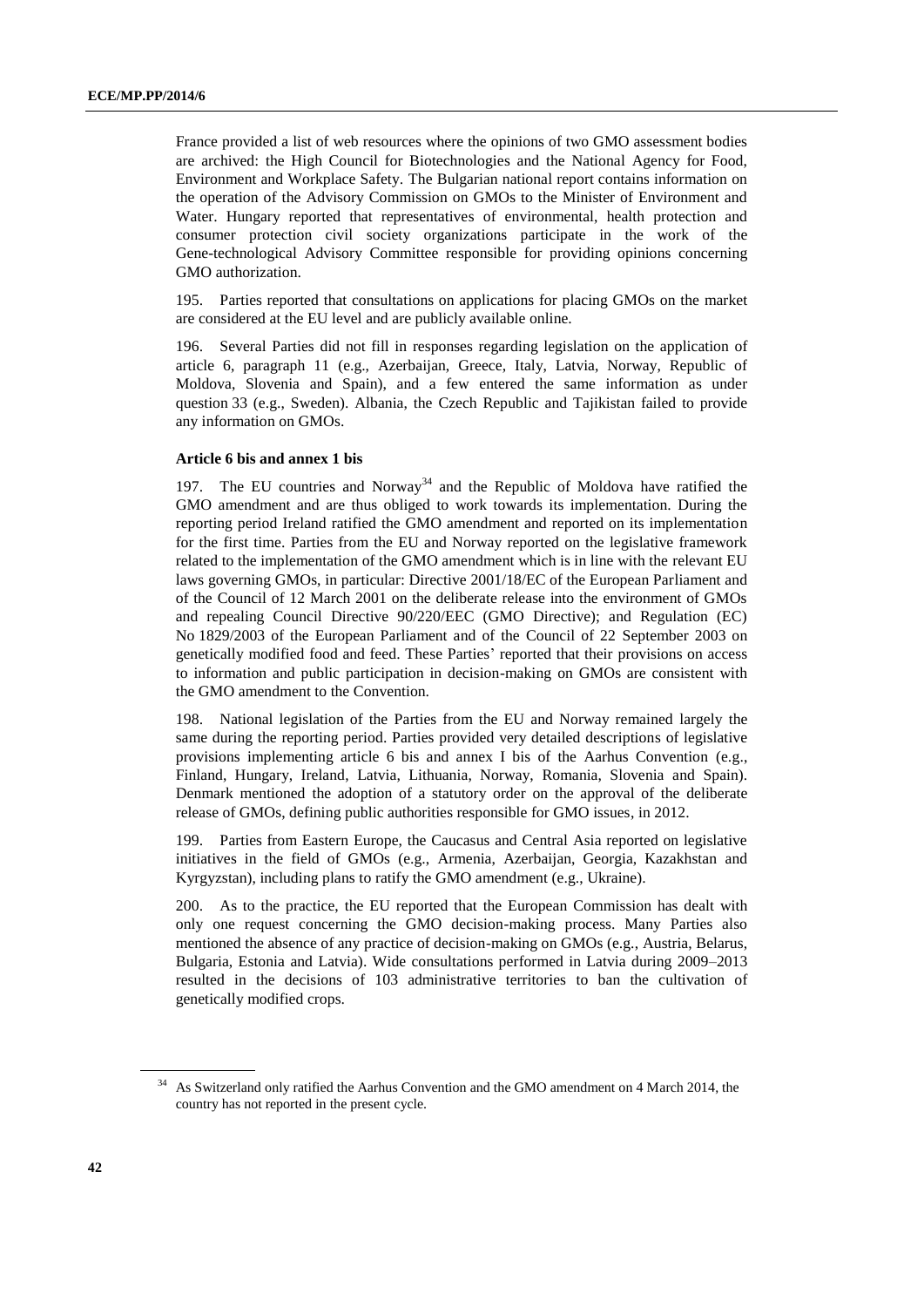201. Several obstacles were mentioned by Parties and NGOs in relation to the implementation of the GMO amendment. Finnish NGOs complained that, in a departure from its practice in previous terms of operation, the Board for Gene Technology does not include any NGO representatives in its current term (2010–2015). Latvia highlighted an absence of easy-to-understand and impartial information on GMOs. Spain, in its report, explained the difficulties in distinguishing between confidential information and information protected by intellectual property rights. Georgia reported it lacked accredited laboratories, qualified staff and information on the methodology of risk assessment in the area of GMOs.

# **I. Follow-up on issues of compliance**

202. The new reporting requirements introduced through decision IV/4 also called for Parties to report on their follow-up on specific cases of non-compliance.

203. Question 37 of the questionnaire annexed to decision IV/4 specifically requested Parties to report on MOP decisions concerning their compliance adopted at the last session. At its fourth session in 2011, the MOP adopted decisions concerning the compliance of nine Parties (decisions IV/9a-i):<sup>35,36</sup> Armenia, Belarus, Kazakhstan, Republic of Moldova, Slovakia, Spain, Turkmenistan, Ukraine and United Kingdom. Except for Turkmenistan, these Parties all submitted their NIRs. Among those Parties only Ukraine failed to report on question 37.

204. The EU also reported on question 37 and mentioned two cases concerning its compliance, one in conjunction with the United Kingdom. In both cases, the Committee's findings have been submitted to the MOP at its fifth session. A few other Parties also reported on communications submitted to the Compliance Committee which are either awaiting decisions of the MOP or have been implemented already.

#### **Armenia**

205. Decision IV/9a, adopted by the MOP at its fourth session, endorsed the findings of the Compliance Committee with regard to communication ACCC/C/2009/43.<sup>37</sup> The Committee concluded that Armenia failed to comply with article 3, paragraph 1, and article 6, paragraphs 2, 4 and 9, of the Convention.

206. Armenia did not provide a response to question 37 regarding follow-up on compliance decisions concerning it by the MOP in its national report, but mentioned the MOP decision in question in the context of reporting on article 6 in its national report.

207. In its NIR, $^{38}$  Armenia reported that in order to implement decision IV/9a, the Ministry of Nature Protection of Armenia had developed the draft Law "On environmental impact assessment and expertise" with the participation of NGO representatives (six persons). The draft was considered by the Standing Commission on Agricultural and Environmental Issues of the National Assembly and then was opened for public commenting. Parliamentary hearings are planned in order to improve the draft law.

<sup>35</sup> See ECE/MP.PP/2011/2/Add.1.

<sup>&</sup>lt;sup>36</sup> Documentation concerning the implementation by Parties of MOP decisions on compliance is available from http://www.unece.org/env/pp/ccimplementation.html.

<sup>37</sup> See ECE/MP.PP/2011/11/Add.1, available from [http://www.unece.org/env/pp/mop4/mop4.doc.html.](http://www.unece.org/env/pp/mop4/mop4.doc.html)

<sup>&</sup>lt;sup>38</sup> For more information, see the Compliance Committee's report to the MOP on compliance by Armenia with its obligations under the Convention (ECE/MP.PP/2014/10), available from http://www.unece.org/env/pp/aarhus/mop5\_docs.html.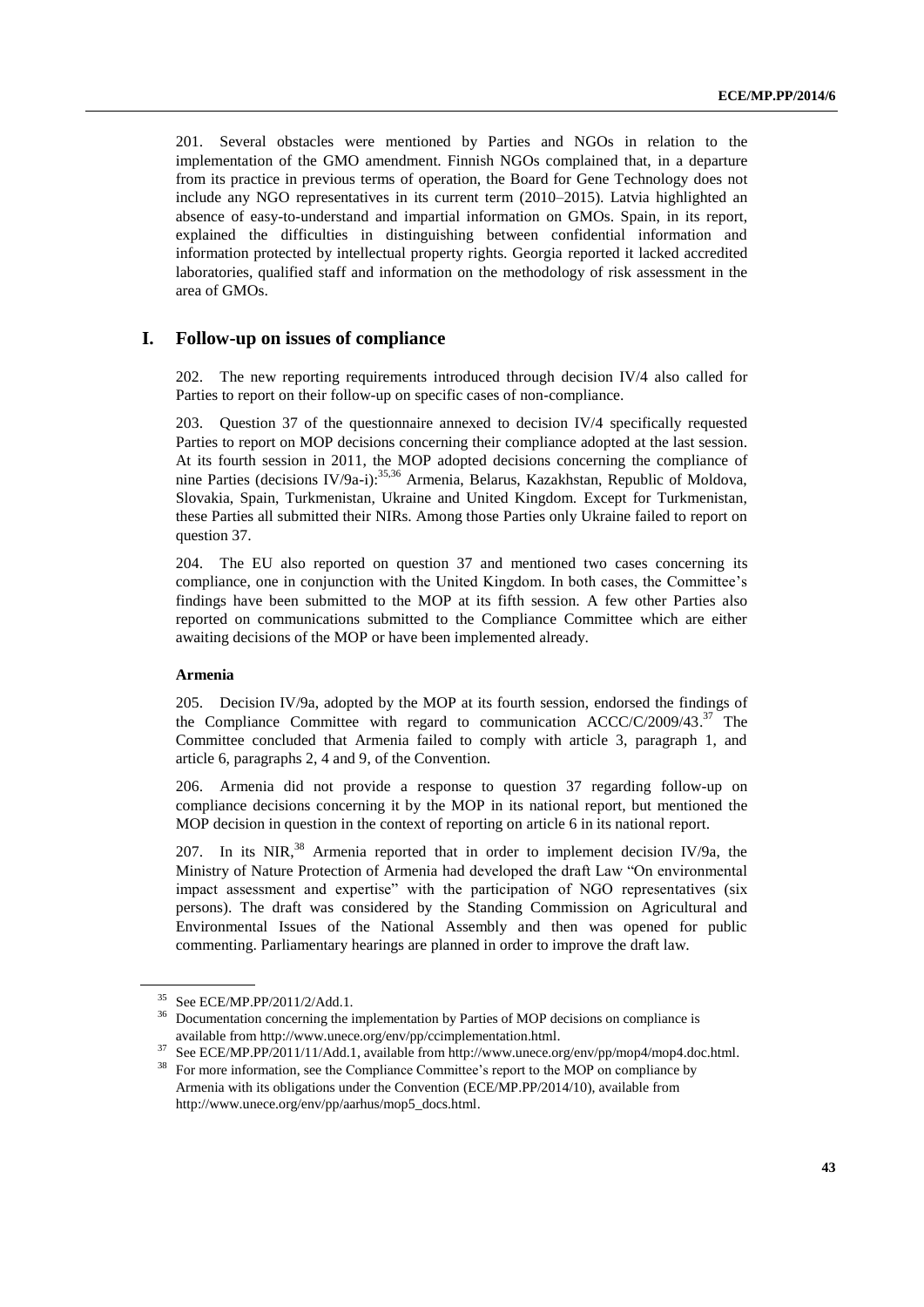#### **Belarus**

208. Decision IV/9b, adopted by the MOP at its fourth session, endorsed the findings of the Compliance Committee that Belarus failed to comply with article 4, paragraph 1, and article 6, paragraphs 2, 7 and 9, of the Convention.

209. In its NIR,<sup>39</sup> Belarus reported on the preparation of draft amendments to national legislation aimed at ensuring its better compliance with the Aarhus Convention. The draft amendments, which include a draft law and a draft resolution of the Council of Ministers of Belarus, are currently under review. The documents were prepared with the involvement of an NGO representative and were submitted to the Compliance Committee for comments. In 2010 the Government adopted a Regulation on the Organization of State Ecological Expertise and a Regulation on the Organization of Environmental Impact Assessment. In 2011 two amendments were adopted to interpret and amend the procedure for State ecological expertise. In 2011 the Law "On appeals of citizens and legal persons" was adopted. Belarus also developed an action plan for implementing the recommendations of the Compliance Committee and the progress report on the work done was submitted to the Committee by the deadline of 1 December 2011, and the action plan by the deadline of 1 April 2012.

#### **Kazakhstan**

210. At its fourth session, the MOP adopted decision IV/9c on compliance by Kazakhstan with its obligations under the Convention.

211. In its  $NIR<sub>10</sub><sup>40</sup>$  Kazakhstan reported on the following activities: changes to the composition of the interministerial working group on implementation of the Aarhus Convention; an analysis of environmental and civil procedural legislation, aimed at ensuring compliance with Aarhus Convention provisions; and an analysis of case law from 2008–2011 related to access to information, public participation in decision-making and access to justice in environmental matters. The analytical documents were discussed at the meeting of the interministerial working group in 2011, at a round table in Astana in 2011 and at a regional seminar in 2012, as well as by Aarhus Centres and the NGO Ecoforum, and the texts were posted on the website of the National Aarhus Centre for discussion with the public. On 30 December 2011, Kazakhstan submitted to the Compliance Committee its detailed report on implementation of decision IV/9c. In May 2013, the Party initiated the development of an outline for a draft law amending legislation on access to information, public participation and access to justice in environmental matters. The outline was discussed with the public and the draft law is currently being developed, also with the involvement of the public.

212. In addition, Kazakhstan mentioned in its NIR two more recent communications ACCC/C/2010/59 and ACCC/C/2013/88, and briefly described measures taken to implement recommendations by the Compliance Committee on the first of these, including adoption, inter alia, of changes to the regulation on the conduct of public hearings.

<sup>39</sup> For additional information, see the Compliance Committee's report to the MOP on compliance by Belarus with its obligations under the Convention (ECE/MP.PP/2014/12), available from [http://www.unece.org/env/pp/aarhus/mop5\\_docs.html.](http://www.unece.org/env/pp/aarhus/mop5_docs.html)

<sup>&</sup>lt;sup>40</sup> For additional information, see Compliance Committee's report to the MOP on compliance by Kazakhstan with its obligations under the Convention (ECE/MP.PP/2014/17), available from http://www.unece.org/env/pp/aarhus/mop5\_docs.html.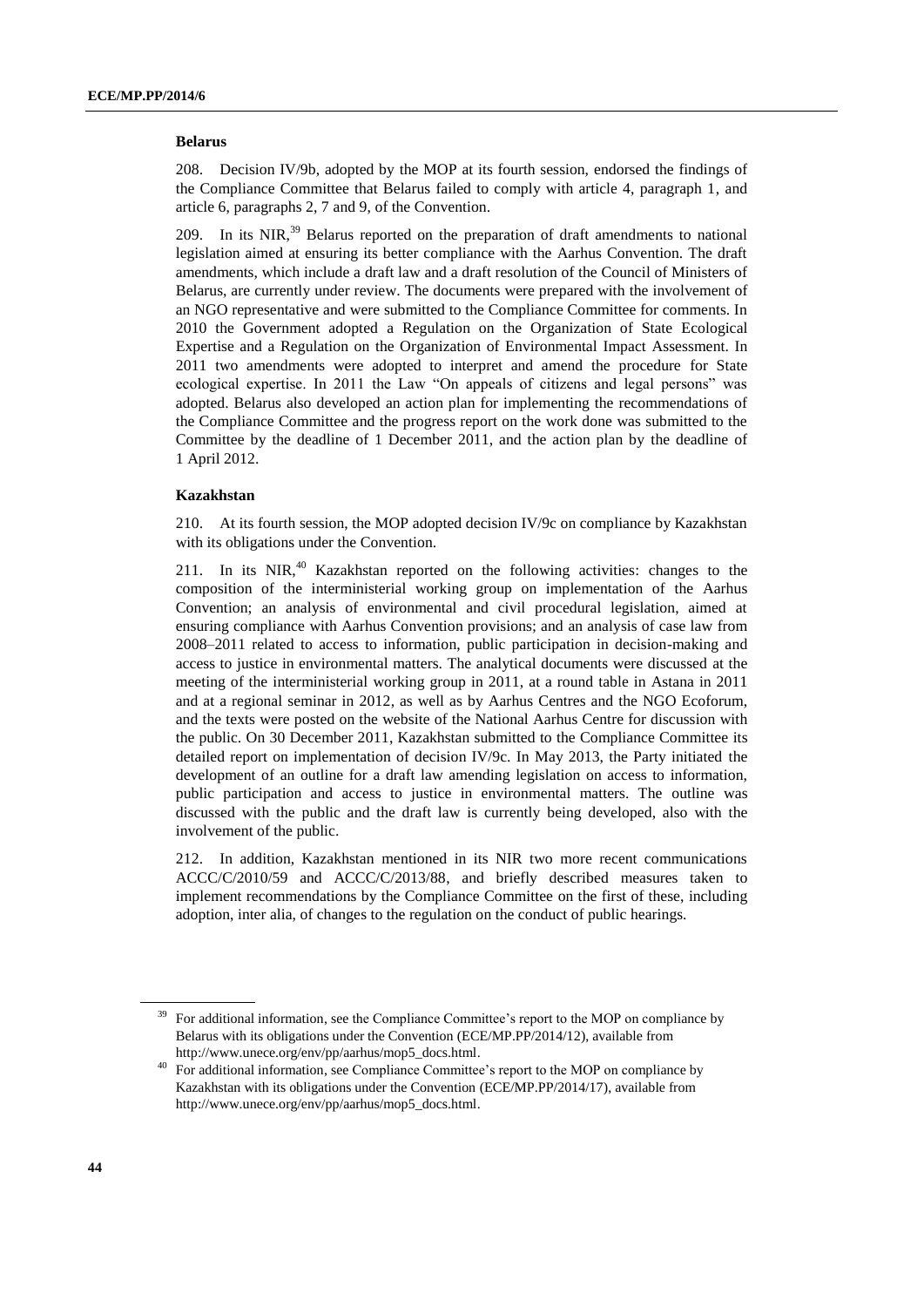#### **Republic of Moldova**

213. At its fourth session, the MOP adopted decision IV/9d on compliance by the Republic of Moldova with its obligations under the Convention.

214. In its NIR, $^{41}$  the Republic of Moldova reported that no specific regulations on the enforcement of decisions on public access to environmental information were adopted because such decisions are considered civil cases and the enforcement procedure is the same for all such decisions. The Party mentioned amendments to the Code of Behaviour of Public Servants in 2011, adding a new chapter on the "disciplinary responsibility" of public servants. The Law on Public Access to Environmental Information, establishing, inter alia, the obligation to keep centralized statistical information on requests for access to environmental information, was sent to the parliament for approval in 2013 and is now on the agenda of the parliament as a priority. The Republic of Moldova also reported on several trainings organized in 2012, including regional trainings for local public authorities, judges and prosecutors. In addition, the Party reported that during the preparation of planned changes to forestry legislation the recommendations of the Compliance Committee will be considered.

#### **Slovakia**

215. Decision IV/9e, adopted by the MOP at its fourth session, endorsed the findings of the Compliance Committee that Slovakia failed to comply with article 6, paragraphs 4 and 10, of the Convention.

216. Slovakia reported in its  $NIR<sup>42</sup>$  that the measures requested in the decision have been performed on time and that it has also participated in a teleconference with the communicant of communication ACCC/C/2009/41, national authorities and the Compliance Committee. Slovakia provided answers to further questions raised during that discussion and additional information was sent to the Committee in August 2013, including the decision of the Supreme Court in favour of the communicant.

217. Another communication concerning compliance by Slovakia was submitted to the Compliance Committee in 2013 (ACCC/C/2013/89).

### **Spain**

218. Decision IV/9f, adopted by the MOP at its fourth session, endorsed the findings of the Compliance Committee with regard to communications ACCC/C/2008/24 and ACCC/C/2009/36. The Committee found that Spain had failed to comply with article 3, paragraph 8, article 4, paragraphs 1 (b), 2 and 8, article 6, paragraphs 3 and 6, and article 9, paragraphs 4 and 5, of the Convention.

219. Spain reported in its  $NIR<sup>43</sup>$  that it has prepared a study on access to justice which will be presented at the fifth session of the MOP. The study, prepared in collaboration with the Ministry of Justice, was carried out with appropriate involvement of the public as

<sup>&</sup>lt;sup>41</sup> For additional information, see Compliance Committee's report to the MOP on compliance by Republic of Moldova with its obligations under the Convention (ECE/MP.PP/2014/18), available from http://www.unece.org/env/pp/aarhus/mop5\_docs.html.

<sup>&</sup>lt;sup>42</sup> For additional information, see Compliance Committee's report to the MOP on compliance by Slovakia with its obligations under the Convention (ECE/MP.PP/2014/19), available from http://www.unece.org/env/pp/aarhus/mop5\_docs.html.

<sup>&</sup>lt;sup>43</sup> For additional information, see Compliance Committee's report to the MOP on compliance by Spain with its obligations under the Convention (ECE/MP.PP/2014/20), available from http://www.unece.org/env/pp/aarhus/mop5\_docs.html.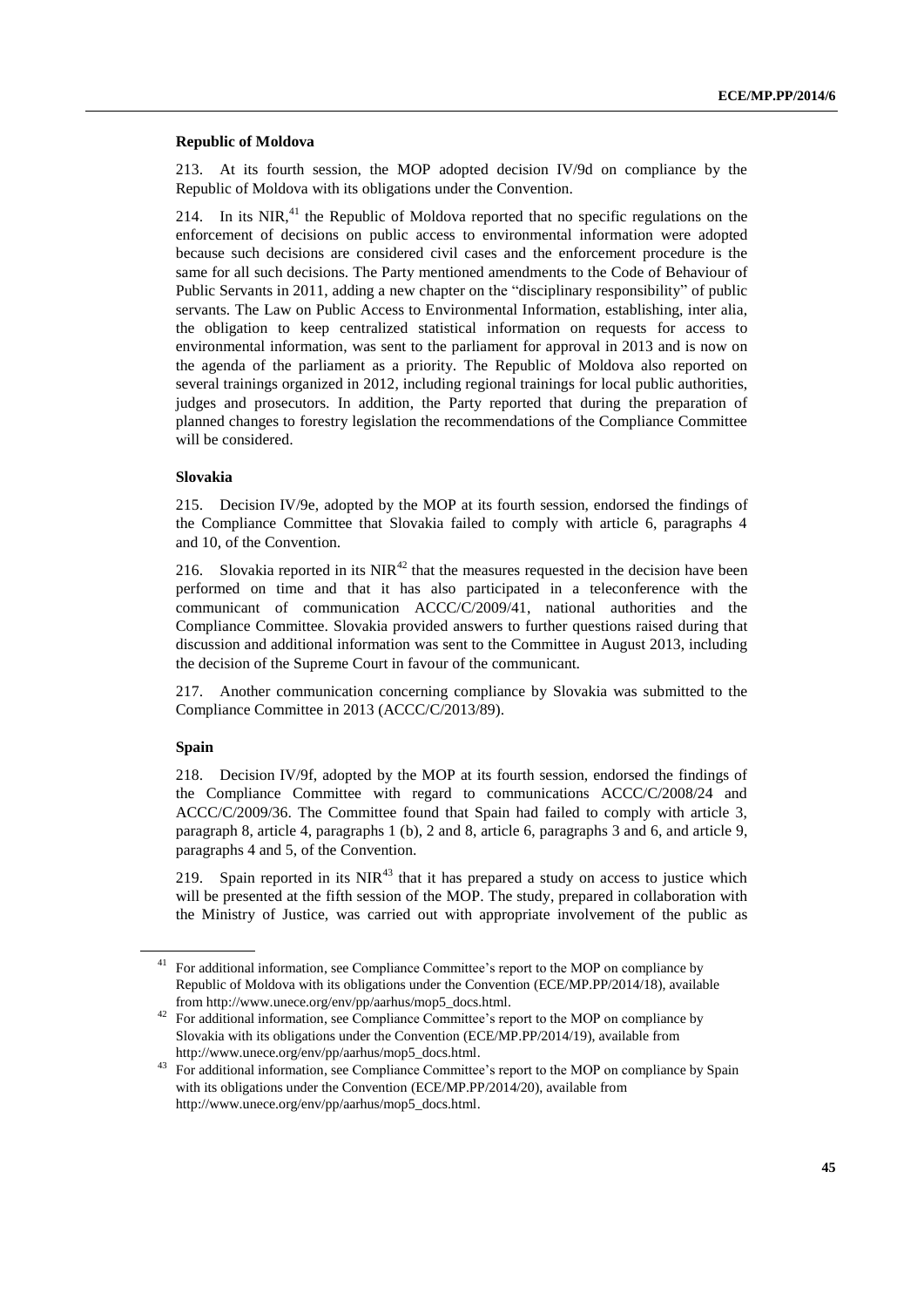required by decision IV/9f. Concerning the fees and time frames for providing information, the Party provided a weblink to the letter of the Aarhus National Focal Point mentioning that the fee for the provision of environmental information in accordance with the law of Murcia is  $\epsilon$ 1 per A4 page for any kind of information, and time frames for public participation in Murcia are longer than 20 days, excluding holidays.

#### **Turkmenistan**

220. At its fourth session, the MOP adopted decision IV/9g on compliance by Turkmenistan with its obligations under the Convention.

221. At the time of preparing this synthesis report, the Party had not submitted its NIR.<sup>44</sup>

#### **Ukraine**

222. At its fourth session, the MOP adopted decision IV/9h on compliance by Ukraine with its obligations under the Convention.

223. In its NIR, Ukraine did not report on the question related to follow-up on compliance issues, nor did it address the issue of compliance in other parts of its national report. 45

#### **United Kingdom of Great Britain and Northern Ireland**

224. Decision IV/9i, adopted by the MOP at its fourth session, endorsed the findings of the Compliance Committee with regard to communications ACCC/C/2008/23 (non-compliance with article 9, paragraph 4), ACCC/C/2008/27 (non-compliance with article 9, paragraph 4) and ACCC/C/2008/33 (non-compliance with article 3, paragraph 1, and article 9, paragraphs 4 and 5).

225. In its  $NIR<sub>16</sub>$  the United Kingdom summarized the three communications and provided a description of measures taken by England and Wales, Northern Ireland and Scotland in that regard. Namely, England and Wales enacted changes to civil procedure rules in April 2013 which set maximum costs to be paid by an unsuccessful claimant throughout first instance proceedings for Aarhus Convention claims. In Northern Ireland similar changes to its civil procedure regulations were introduced in 2013. In Scotland, the Rules of the Court of Session were also amended in 2013. The Party also reported on measures by England and Wales in relation to time frame issues for judicial reviews relating to planning decisions for which statutory appeals are also available.

226. Progress reports on decision IV/9i were sent to the Compliance Committee in March 2012, September 2012 and February 2013, and the issue was further discussed at the Committee's forty-first meeting in June 2013.

<sup>44</sup> For additional information, see Compliance Committee's report to the MOP on compliance by Turkmenistan with its obligations under the Convention (ECE/MP.PP/2014/21), available from http://www.unece.org/env/pp/aarhus/mop5\_docs.html.

<sup>&</sup>lt;sup>45</sup> For additional information, see Compliance Committee's report to the MOP on compliance by Ukraine with its obligations under the Convention (ECE/MP.PP/2014/22), available from http://www.unece.org/env/pp/aarhus/mop5\_docs.html.

<sup>46</sup> For additional information, see Compliance Committee's report to the MOP on compliance by the United Kingdom with its obligations under the Convention (ECE/MP.PP/2014/23), available from http://www.unece.org/env/pp/aarhus/mop5\_docs.html.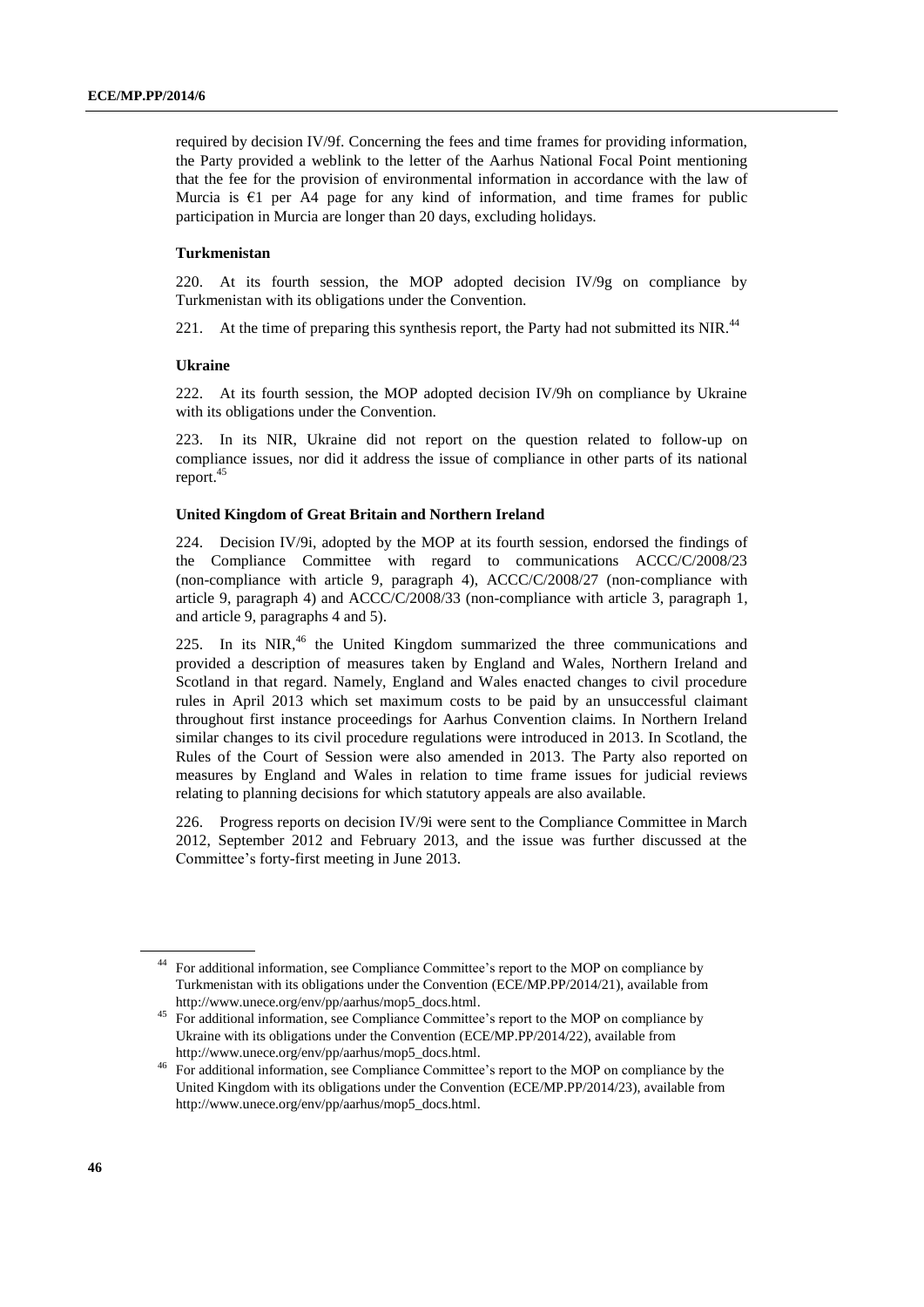# **IV. Conclusions**

#### **General remarks**

227. In the fourth reporting cycle 39 out of the 46 Parties with reporting obligations for the cycle submitted their national implementation reports in time to be considered in the synthesis report, with 29 Parties submitting their reports before the deadline. These figures reflect the overall commitment of the Parties to the implementation of the Aarhus Convention. Parties reported that they prepared their NIRs in a transparent and participatory manner: organizing broad public consultations during preparation of NIRs; making draft reports available online to the public; and taking due account of public opinion in the final version of the report.

228. In general, the reporting format was used by the majority of Parties and they indicated a sufficient understanding of the Aarhus Convention's provisions during the preparation of their NIRs. Some Parties failed, however, to answer all the questions in the reporting format, while for others questions on obstacles were not relevant. Half of the Parties included comments provided by the public in responding to questions on obstacles to implementation. Parties provided different levels of detail in responding to questions in their NIRs. Nevertheless, the majority of Parties demonstrated considerable effort in the preparation of their reports. Overall, the reports represent a valuable frame of reference for determining the current status of implementation of the Aarhus Convention.

#### **Status of implementation**

229. Parties reported different levels of implementation of provisions related to access to information, and thus different progress and improvements during the reporting period. Parties from the EU and Norway reported constant improvement in ensuring access to information for and the provision of environmental information to the public. Parties are using a variety of electronic tools, increasing the availability of information through the Internet, in electronic form and other "user-friendly" formats for this purpose. Parties also mentioned the consolidation of systems of access to environmental information, often consisting of different electronic information databases.

230. Parties from Eastern Europe, the Caucasus and Central Asia and SEE indicated slow progress in the dissemination of information to public, but there is a trend showing an increase in the volume and a variety of environmental information that can be accessed online in electronic form from these countries. Parties from both subregions rely on the work of Aarhus Centres in disseminating information to the public.

231. Parties from the EU and Norway reported positive results in the implementation of public participation provisions, allowing the public to participate in a variety of decisions affecting the environment. Many countries reported on amendments to their legislation in this regard, in particular to changes in the procedures for conducting public consultations in order to facilitate public participation at an early stage of decision-making. For Parties from Eastern Europe, the Caucasus and Central Asia and SEE, public participation did not appear to be an every-day practice. Parties reported on legislative provisions on public participation mainly in connection with EIA and State ecological expertise processes. The application of SEA and public participation on plans, programmes and policies, executive regulations and legally binding normative instruments are not systematic and in many cases require the enactment of detailed legal regulations.

232. The majority of Parties still reported obstacles in ensuring access to justice in environmental matters, both with regard to legislation as well as in practice, and Parties are making efforts to address both of these issues. Legislative changes, law-drafting, expert studies and judicial reforms are taking place at the national level in order to eliminate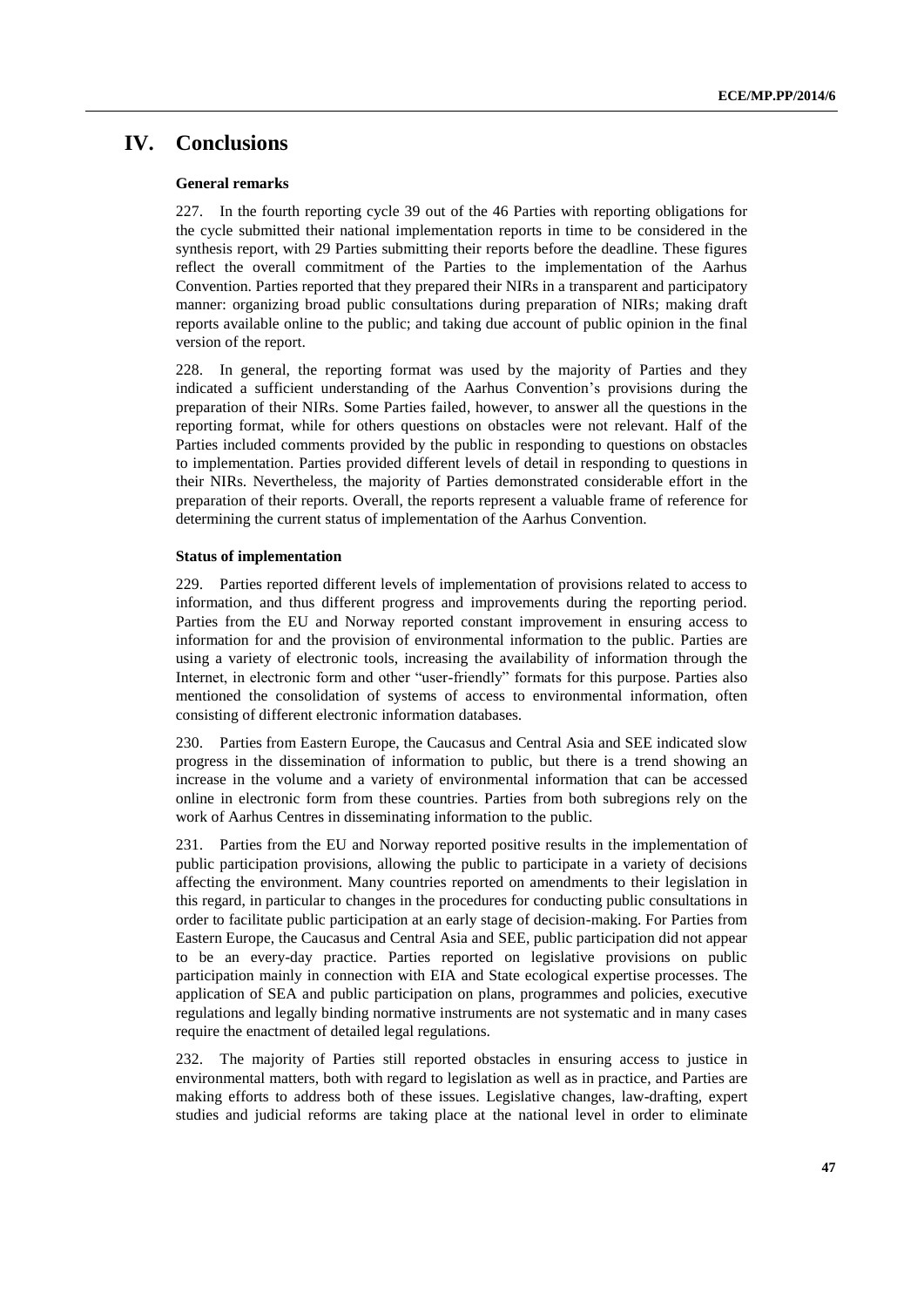obstacles for the public, including lack of standing and financial burdens, such as court fees, fees for lawyers and experts and the payment of compensation and costs to the wining party. Administrative review systems are reported to be available to the public to bring complaints concerning the violation of the Convention's access to information or public participation provisions. Administrative reviews are carried out either by higher authorities or specially established bodies, and such processes are mostly reported to be free of charge, prompt and effective.

233. As the GMO amendment has not been ratified by most of the Parties from Eastern Europe, the Caucasus and Central Asia and SEE, these provisions of the Aarhus Convention are not sufficiently implemented. The same is true for the Parties from Eastern Europe, the Caucasus and Central Asia in relation to the Protocol on PRTRs.

#### **The way forward**

234. Based on the analysis of the synthesis report it is advisable for the Parties to:

(a) Ensure during the next reporting cycle that public comments on draft national reports are taken into account and included in the NIRs in the relevant sections, at a minimum in questions regarding obstacles to implementation, and that the comments from the public are available on the web pages as well as any replies or positions on them from the side of the government;

(b) Strive for full implementation of the Convention's access to information provisions by ensuring broader access to environmental information and documents, and by the launching and operation of electronic databases and information registers on environmental media and issues (air, water, land, biodiversity, etc.) with up-to-date, reliable information that is available online in electronic format and with a user-friendly interface. Regular updates of the information available on the web pages of the public authorities and improvements of their web pages at the national and local levels should be sought;

(c) Strive for full implementation of the Convention's provisions on public participation in decision-making by ensuring meaningful and early public participation, the availability of relevant documents to the public, effective means of notification and sufficient time frames during the decision-making to assist public in the exercise of their rights. Parties should consider making institutional or organizational arrangements in order to achieve improvements in consultation practices and the broader involvement of the public, as well as to ensure that greater account is taken of the comments from the public in the final decision and to communicate the decision and the reasoning on which it is based to the public, including on how the public's comments have been taken into account. A formalistic approach to public participation should be eliminated. For this purpose, Parties should review their legislation and practice and consider improvements in their procedures for public participation and/or decision-making in environmental matters;

(d) Strive for full implementation of the Convention's access to justice provisions by ensuring the clarity of legislation on access to justice, the compliance of practice with such legislation and the requirements of the Aarhus Convention, and by speeding up the process of adoption of relevant amendments to national legislation to open and facilitate access to justice for environmental NGOs and ordinary individuals in cases alleging the violation of environmental legislation by decisions, acts and omissions of the public authorities;

(e) Ensure that necessary and sufficient assistance mechanisms are provided and are available in practice for citizens and NGOs wishing to exercise their rights under the Convention;